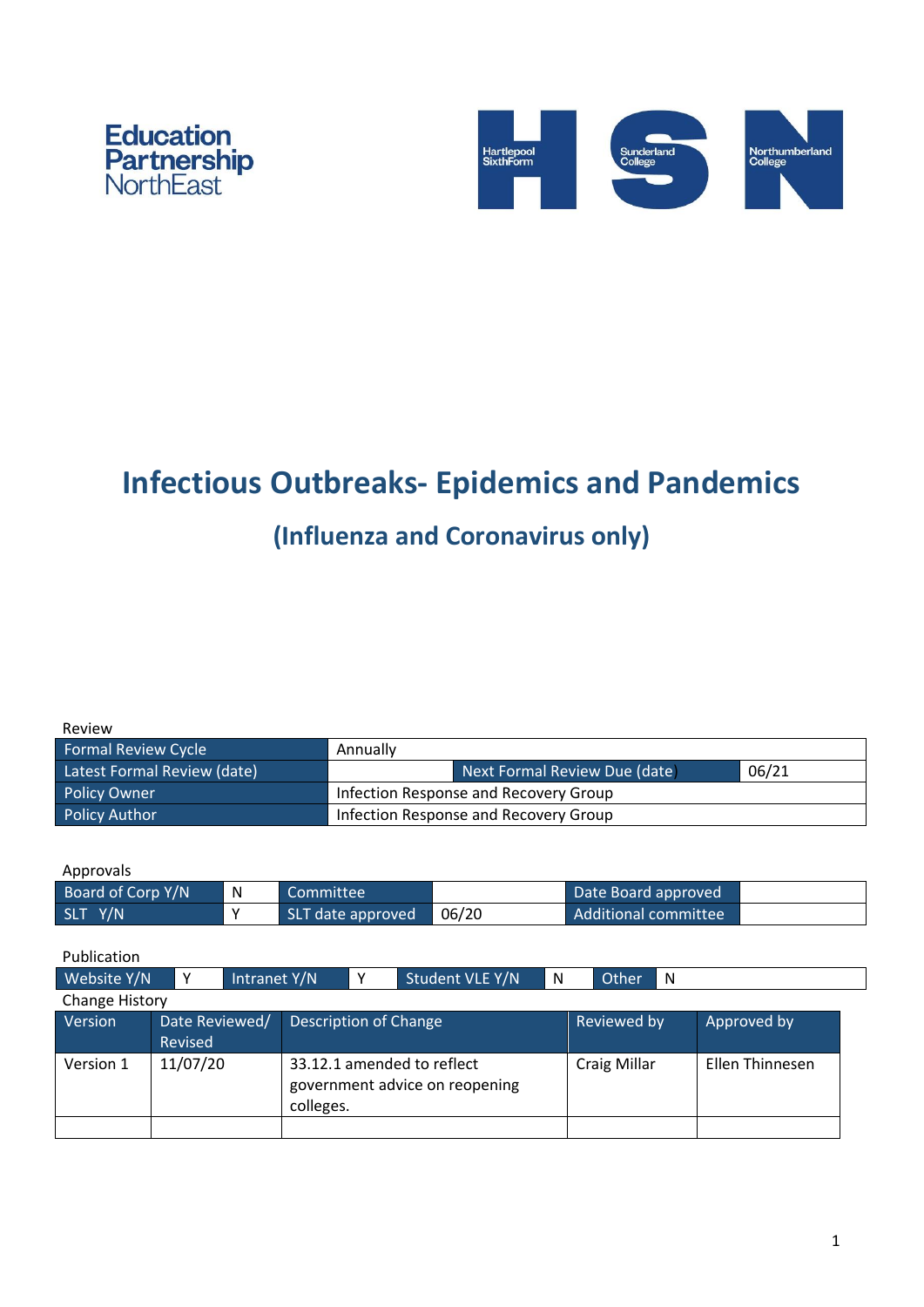## **Contents**

| <b>CONTEXT</b> |                                                                                    | 4  |
|----------------|------------------------------------------------------------------------------------|----|
| 1.             | Policy statement                                                                   | 4  |
| 2.             | Scope                                                                              | 4  |
| 3.             | Review                                                                             | 4  |
| 4.             | Policy aims                                                                        | 4  |
| 5.             | Definitions                                                                        | 5  |
|                | <b>ROLES &amp; RESPONSIBILITIES</b>                                                | 7  |
| 6.             | Infection Response and Recovery Group (reporting to Governance)                    | 7  |
| 7.             | Duties of staff                                                                    | 7  |
|                | STAY AT HOME, SICKNESS REPORTING, & RETURN TO COLLEGE PROTOCOLS (STAFF & STUDENTS) | 14 |
| 8.             | Stay at home protocol                                                              | 14 |
| 9.             | Sickness absence protocol                                                          | 14 |
| 10.            | Return to college protocol                                                         | 15 |
|                | <b>COLLEGE WORKFORCE</b>                                                           | 16 |
| 11.            | Workforce assessment                                                               | 16 |
| 12.            | Essential and non-essential travel, avoiding large crowds and meetings             | 16 |
| 13.            | Remote working                                                                     | 17 |
| 14.            | Temporary working arrangements                                                     | 17 |
| 15.            | Staff training and professional development                                        | 18 |
|                | <b>STUDENTS &amp; APPRENTICES</b>                                                  | 19 |
| 16.            | Visits and trips                                                                   | 19 |
| 17.            | Work experience and Industry placements                                            | 19 |
| 18.            | Apprentices                                                                        | 20 |
| 19.            | <b>Residential students</b>                                                        | 21 |
| 20.            | Vulnerable students and those with Education, Health and Care Plan (EHCP)          | 21 |
| 21.            | Safeguarding                                                                       | 21 |
| 22.            | Remote delivery                                                                    | 22 |
| 23.            | IT and access – students and apprentices                                           | 22 |
| 24.            | Open events, applications and enrolment                                            | 23 |
| 25.            | Hand hygiene                                                                       | 24 |
| 26.            | Waste disposal                                                                     | 24 |
| 27.            | Cleaning and disinfecting                                                          | 24 |
| 28.            | Catering                                                                           | 25 |
| 29.            | Commercial operations                                                              | 26 |
| 30.            | Visitor infection control protocols                                                | 27 |
| 31.            | Social distancing measures                                                         | 27 |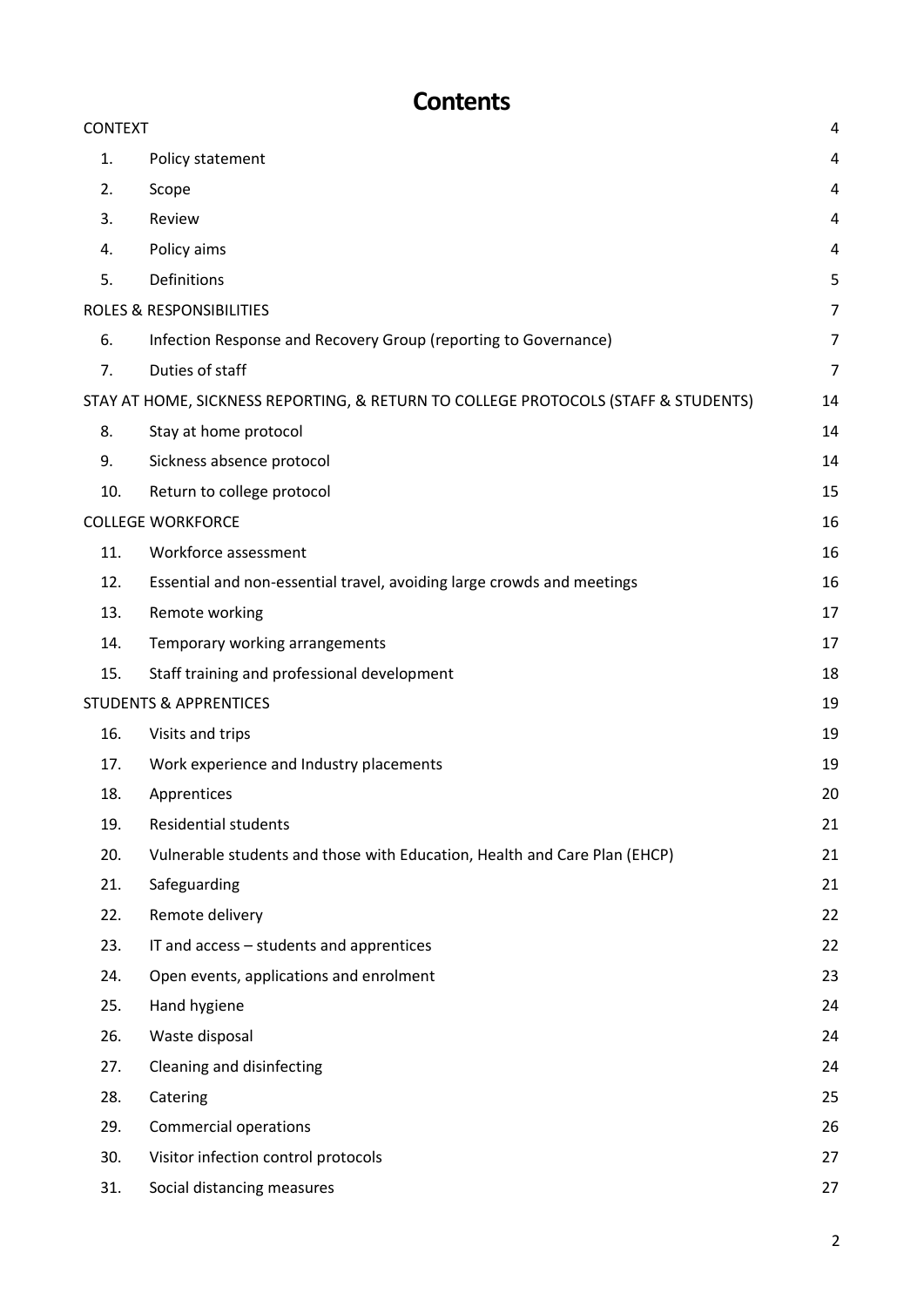| 32.               | Face coverings                                              | 28 |
|-------------------|-------------------------------------------------------------|----|
| 33.               | Personal care                                               | 28 |
| 34.               | Campus closures and reopening                               | 28 |
| 35.               | Risk assessments                                            | 31 |
| 36.               | Transport                                                   | 31 |
| 37.               | Exams                                                       | 32 |
|                   | LAND-BASED & ANIMAL                                         | 33 |
| 38.               | Duties of staff                                             | 33 |
| 39.               | Staffing for animal welfare                                 | 33 |
| 40.               | Hand hygiene                                                | 33 |
| 41.               | Essential animal health providers                           | 33 |
| 42.               | Farm and associated livestock (cattle, sheep and pigs)      | 34 |
| 43.               | Equine / livery services (horses)                           | 34 |
| 44.               | Zoo livestock (variety of species)                          | 34 |
| 45.               | Commercially related animal activity (dog grooming)         | 34 |
| 46.               | Dropping off and collection protocols                       | 34 |
| 47.               | Cleaning protocols                                          | 35 |
| 48.               | Safer working practices                                     | 35 |
|                   | <b>NATIONAL GUIDELINES</b>                                  | 36 |
| 49.               | Infection control reference points                          | 36 |
| 50.               | Infection control reference points - Land based and animals | 37 |
| <b>APPENDICES</b> |                                                             | 38 |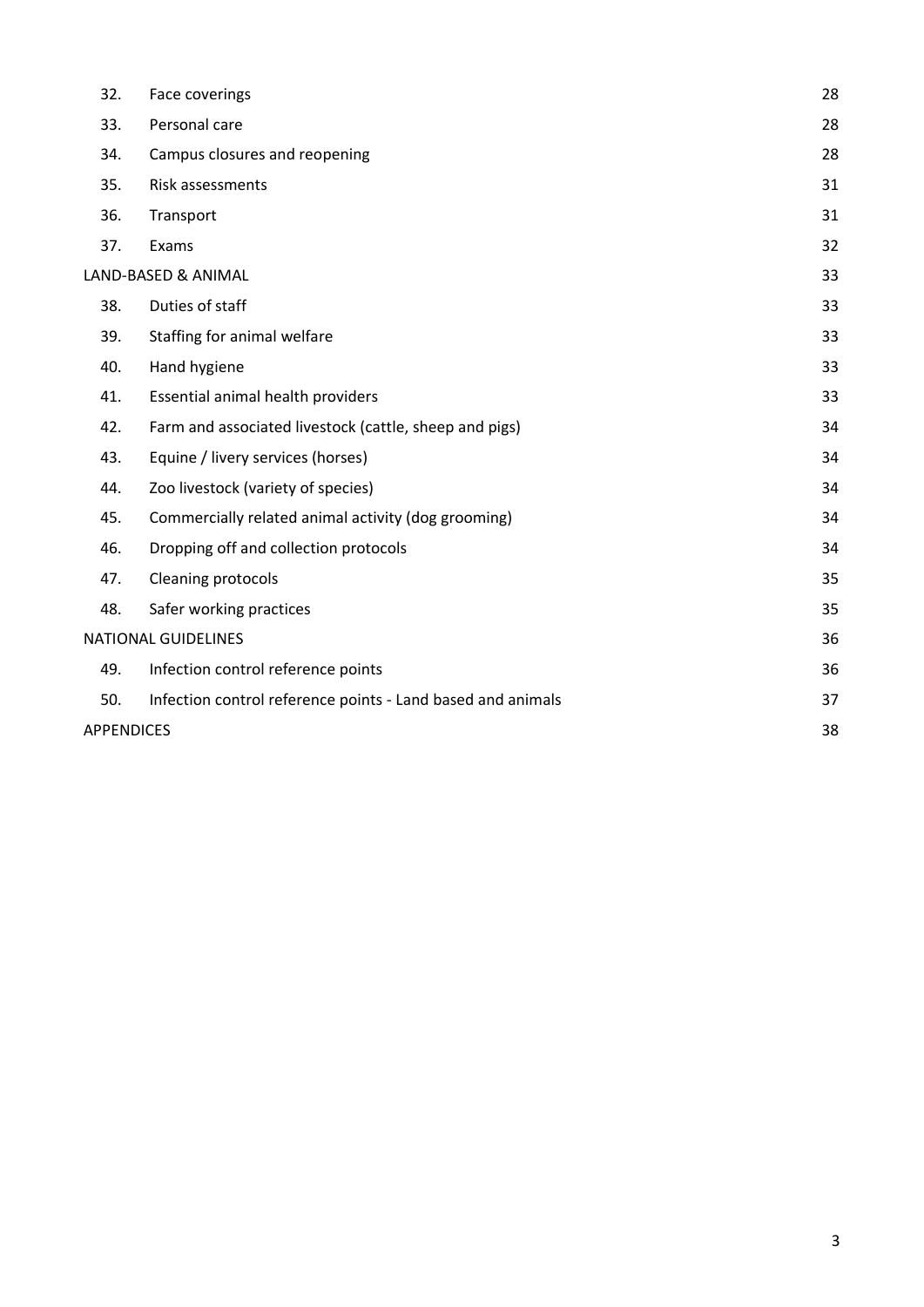### **CONTEXT**

#### <span id="page-3-1"></span><span id="page-3-0"></span>**1. Policy Statement**

- 1.1. In the context of outbreaks, epidemics and pandemics (including zoonotic infections), standard infection control procedures underpin safe practice, reducing the risk to students, staff, visitors and other stakeholders.
- 1.2. During the winter months, the incidence of some infections across the population inevitably increases (such as with diarrhoea and vomiting and respiratory disease). It is particularly important in the run up to winter, to reiterate the importance of good hand hygiene on preventing infection.
- 1.3. Infectious agents that cause respiratory and/or intestinal effects are often evident through symptoms such as higher than normal temperature, diarrhoea, vomiting, and/or breathing difficulty, and are often caused by influenza or coronavirus.
- 1.4. Infections can often spread through contact with infected individuals, touching contaminated surfaces and/or through airborne droplets from coughing and sneezing. The most effective measure in preventing the spread of these infections is to ensure good hand hygiene, and respiratory hygiene in the latter instance where infection transmission is airborne.
- 1.5. Effective hand washing with soap is one of the most effective and least expensive ways of preventing and minimising the spread and transmission of infectious diseases, and a critical component of standard infection control procedures, especially when used as part of a series of measures, correctly implemented.
- 1.6. For standard precautions to be effective, high levels of compliance must be achieved. Experience shows that achieving high levels of appropriate behaviours such as social distancing and hand hygiene compliance can be difficult. This is why continuous commitment is required throughout an organisation, with practices championed by senior management and governors.
- 1.7. Education Partnership North East (EPNE) recognises that effective communication arrangements with staff, students and parents/carers is of paramount importance through risk of, or actual infection transmission. Communication arrangements are detailed in EPNE's Infectious Outbreak Communication Plan (for staff, students, parents/carers, partners, media and regulatory bodies).

#### <span id="page-3-2"></span>**2. Scope**

- 2.1. This policy applies to all governors, staff, students, visitors and stakeholders of Education Partnership North East.
- 2.2. Measures to counteract Zoonoses, as well as the welfare of animals, are also included.

#### <span id="page-3-3"></span>**3. Review**

3.1. As an infectious outbreak evolves, the Government will issue additional public health information which Education Partnership North East will reflect in further information and advice given to staff and students. This policy will therefore be updated in response to specific public health information as soon as practicable, necessary and appropriate.

#### <span id="page-3-4"></span>**4. Policy Aims**

The aim of this policy is to:

- 4.1. Provide a framework through which a number of safe operational models can be implemented at the right time across the entire college.
- 4.2. Support business continuity and the ability of EPNE to meet the conditions and expectations of its grant agreement and other funding and regulatory bodies.
- 4.3. Set out comprehensive organisational standard infection control measures and associated procedures to ensure confidence, clarity and decisive actions within an infectious outbreak, epidemic and/or pandemic.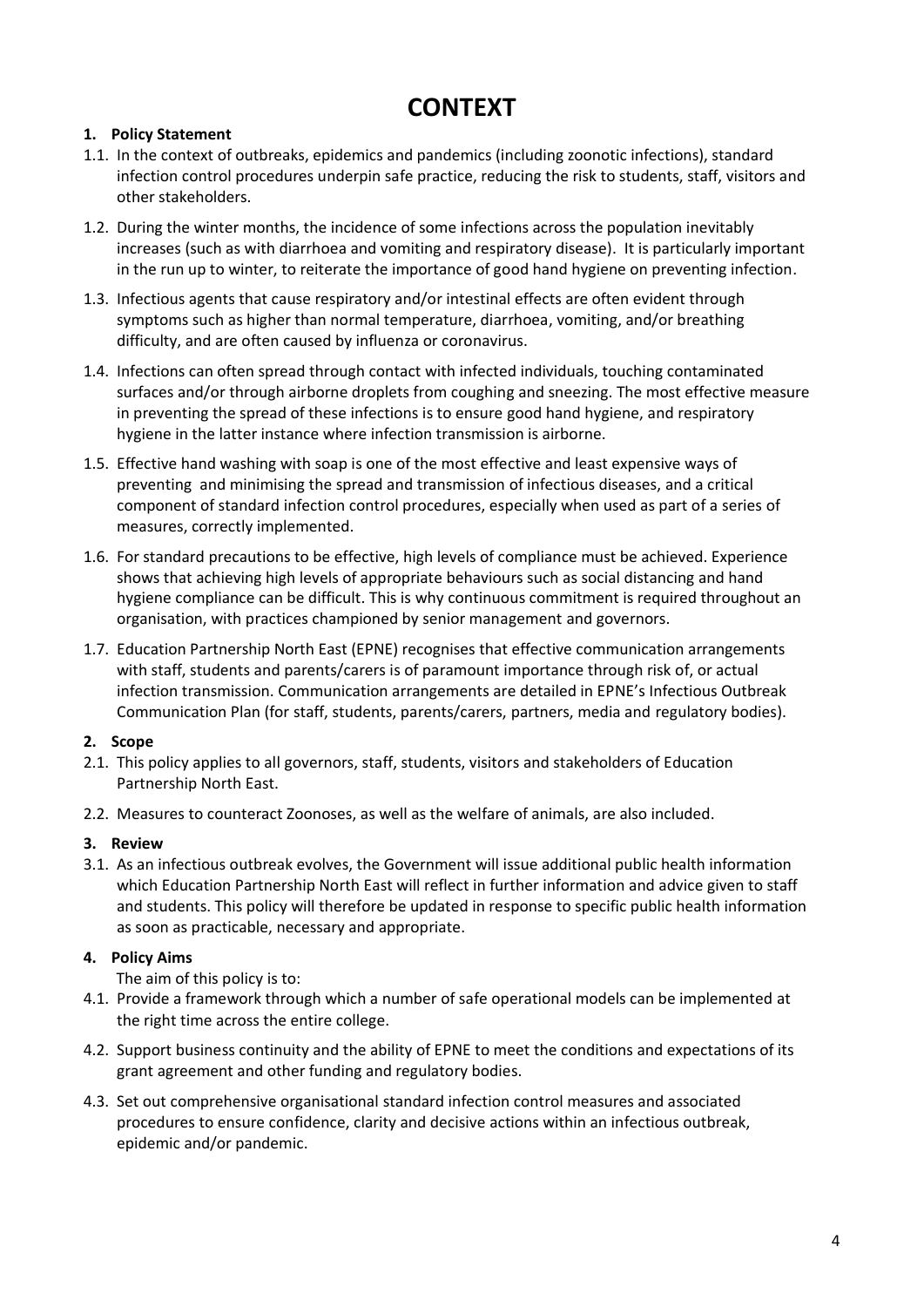- 4.4. Set out the roles, responsibilities and organisational approaches that will facilitate identification of infectious hazards, assessment and control of risk in a crisis linked to an infectious outbreak, epidemic or pandemic.
- 4.5. Advise staff about precautions and safe working practices needed when dealing with an infectious outbreak; and make clear that this policy takes into account the governmental, public health and animal welfare guidance.
- 4.6. Address human resource (HR) issues and promote the health, safety and wellbeing of all staff while seeking to sustain the college's key functions and services.
- 4.7. Promote the safety, health and wellbeing of all students and apprentices, while seeking to sustain participation in learning.
- 4.8. Demonstrate that the college has a strong commitment to effective implementation of standard infection control procedures; and provides a framework through which a high level of hand hygiene and social distancing compliance is achieved.

#### <span id="page-4-0"></span>**5. Definitions**

#### 5.1. **Coronavirus**

A large family of viruses which may cause illness in animals or humans. In humans, several coronaviruses are known to cause respiratory infections ranging from the common cold to more severe diseases such as Middle East Respiratory Syndrome (MERS) and Severe Acute Respiratory Syndrome (SARS). The most recently discovered coronavirus disease is COVID-19. The most common symptoms of COVID-19 are fever, dry cough, tiredness and loss of taste and smell. Some patients may have aches and pains, nasal congestion, sore throat or diarrhoea. These symptoms are usually mild and begin gradually.

#### 5.2. **Epidemic**

An outbreak of disease that spreads quickly and affects a large number of people within a community, population, or region.

#### 5.3. **Hand Hygeine**

Removal or destruction of microorganisms on the hands. It includes hand washing with soap and water, and/or hand disinfection using alcohol hand rub.

#### 5.4. **Influenza**

There are 4 types of seasonal influenza viruses, types A, B, C and D. Influenza A and B viruses apply to this policy as they circulate and cause seasonal epidemics (or pandemics) of disease. Seasonal influenza is characterised by a sudden onset of fever, cough (usually dry), headache, muscle and joint pain, severe malaise (feeling unwell), sore throat and a runny nose. The cough can be severe and can last two or more weeks. Most people recover from fever and other symptoms within a week without requiring medical attention. But influenza can cause severe illness or death especially in people at high risk.

#### 5.5. **Outbreak**

An outbreak is an incident where two or more persons have the same disease or similar symptoms and are linked in time, place and/or person association.

#### 5.6. **Pandemic**

An epidemic becomes a pandemic when it spreads over significant geographical areas and affects a large percent of the population, often worldwide i.e. spread over multiple countries or continents.

#### 5.7. **Personal Protective Equipment (PPE)**

Any equipment used to reduce the risk of the wearer from acquiring an infection.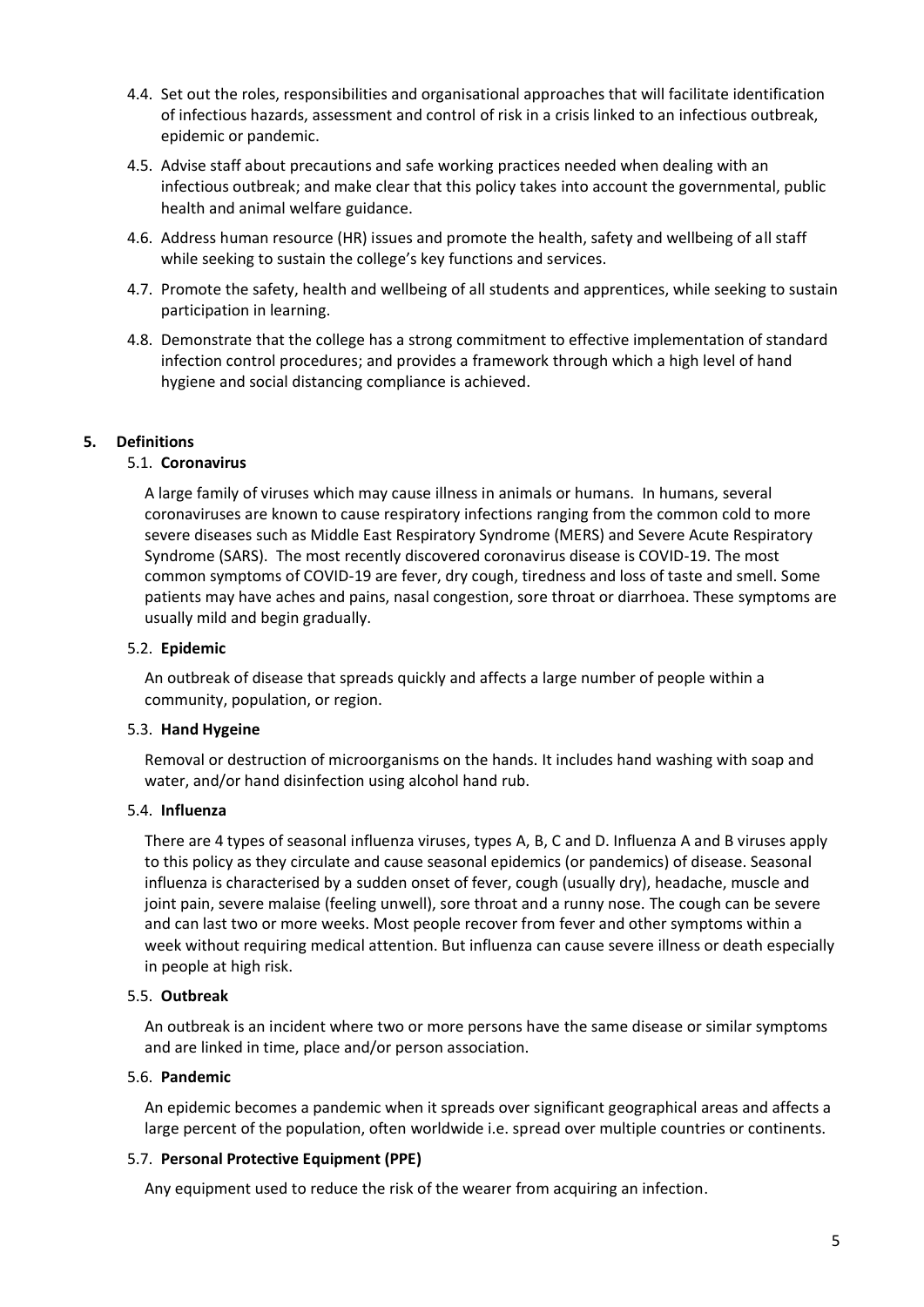#### 5.8. **Respiratory Hygiene**

Respiratory hygiene is the term used to describe infection preventative measures to decrease the transmission of respiratory illnesses i.e. influenza and coronavirus.

#### 5.9. **Staff**

In the context of this Policy only, staff refers to any employee or individual who is working within the college i.e. volunteers, consultants, people on work experience in the college (who are not college students).

#### 5.10. **Standard infection control precautions/procedures:**

A minimum standard of care applied to all staff and students regardless of perceived or known infection risk.

#### 5.11. **Viricidal**

Having the capacity to or tending to destroy inactive viruses.

#### 5.12. **Zoonoses / Zoonotic**

Infectious diseases that can be transmitted from animals to humans.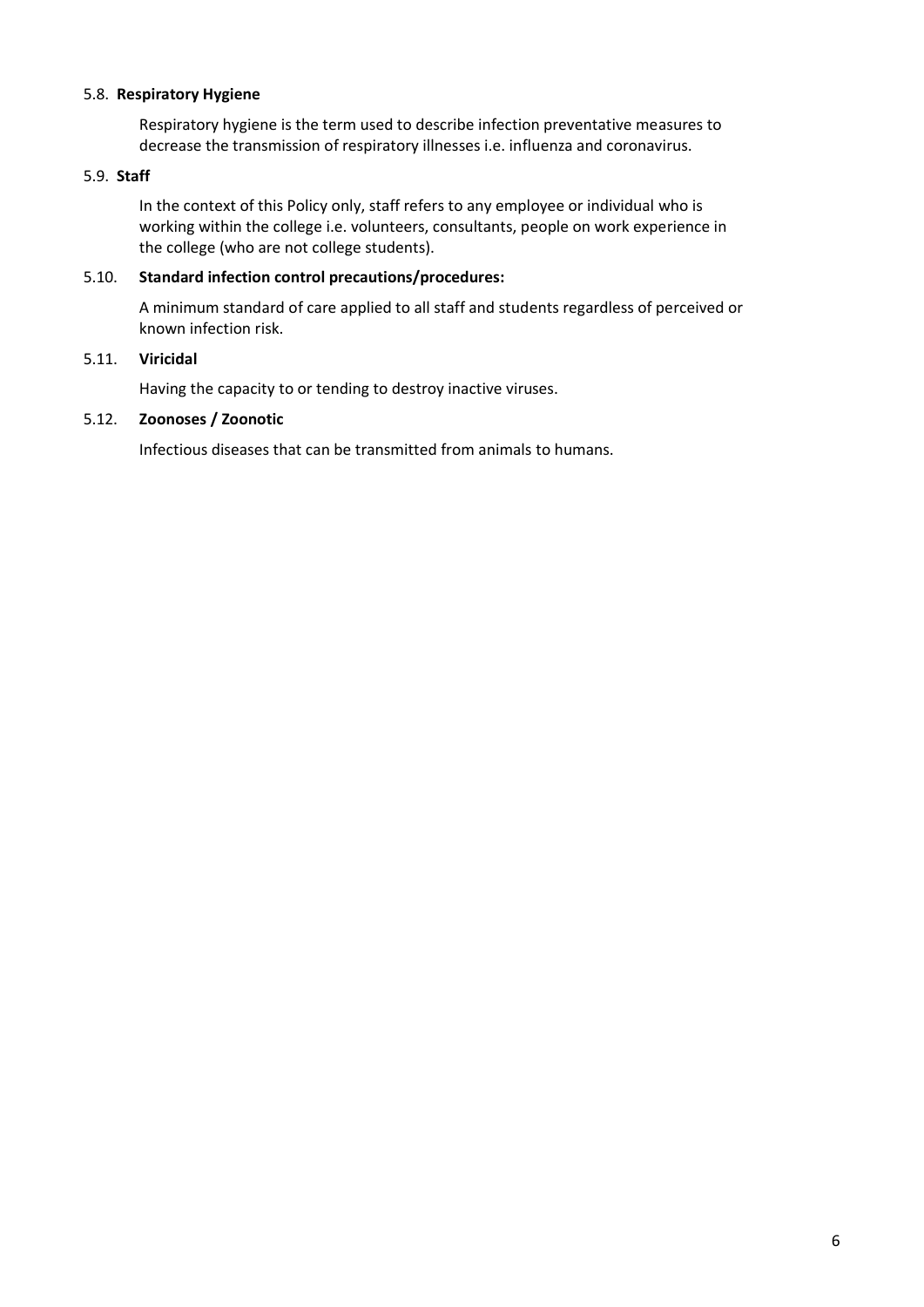### **ROLES AND RESPONSIBILITIES**

### <span id="page-6-1"></span><span id="page-6-0"></span>**1. Infection Response and Recovery Group (reporting to Governance):**

The group will:

- **5.2** Convene as soon as intelligence is received regarding an outbreak, epidemic or pandemic, and update the college's 'Coronavirus/ Influenza Risk Assessment'.
- **5.3** Monitor UK and regional threat levels and take action accordingly.
- **5.4** Oversee strategy and operations, and through decisive risk informed leadership, execute this policy, associated procedures and relevant public health and government guidance.
- **5.5** Take measures to protect business critical functions appertaining to ILR, finance and payroll functions ensuring implementation and sustainability of remote operations as soon as possible.
- **5.6** Coordinate the phasing in and out of remote ways of working including the full or partial closing or reopening of the college estate to ensure the health, safety and wellbeing of all staff, students and stakeholders.
- **5.7** Coordinate the closure and reopening of commercial outlets across the college including restaurants and bistros, catering, gyms, salons, the zoo, and other communal areas such as youth centres and learning hubs.
- **5.8** Convene on or off-site, via physical or remote means as determined by the Chief Executive, and in accordance with public health/ government guidance.
- **5.9** Coordinate communications, and meetings of the group via the PA to the Chief Executive.
- **5.10** Comprised of:
	- *Chief Executive (Chair)*
	- *Principal Northumberland College (Deputy Chair)*
	- *Executive Leadership Team*
	- *Associate Principal Resources and Legal Services*
	- *Group Director Marketing and Engagement (and Communications)*
	- *Group Director Estates and Facilities*
	- *Group Director Heath, Safety and the Environment*
	- *Group Director IT*
	- *Director Student Services (Sunderland and HSF)*
	- *Group Director People and Organisational Development*

**5.11** Convene after any event to reflect and make improvements to college policy and procedures.

#### <span id="page-6-2"></span>**6 Duties of staff**

All individual employees are responsible for following this policy and associated procedures and must be constantly vigilant to ensure that basic procedures such as hand hygiene is practised correctly. However, there are specific responsibilities that fall within the remit of the following.

#### **6.2 The Executive and Senior Leadership Team is responsible for:**

- **6.2.1** Convening the college's Infection Response and Recovery Group.
- **6.2.2** Executing this policy, role modelling, and delegating to directors or another nominated staff member.
- **6.2.3** Following infection reporting protocols, escalating issues or concerns to Public Health England.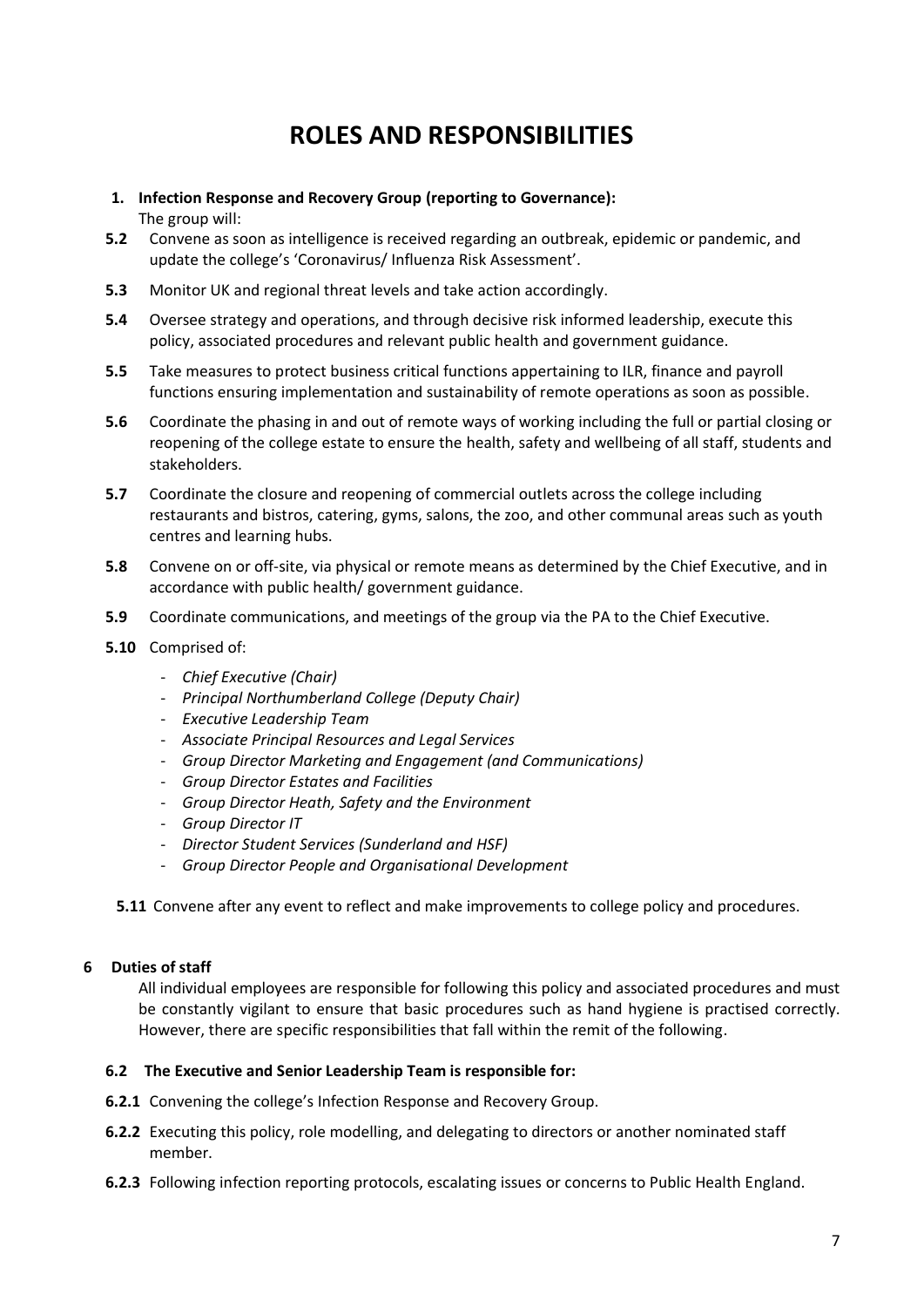**6.2.4** Escalating relevant information to other bodies such as the Department for Education, Education and Skills Funding Agency and Association of Colleges.

#### *Irrespective of an outbreak, epidemic or pandemic:*

- **6.2.5** Encouraging a culture of cleanliness, where regular, effective hand washing is normalised, and students feel safe and hygienic when using college washing facilities.
- **6.2.6** Supporting hand hygiene and infection control education at induction for all staff and students (including hand hygiene after direct contact with pets/animals, or when hands are visibly unclean).
- **6.2.7** Ensuring the provision of clean, functional hand washing facilities for all students and staff to use e.g. suitable hand wash basins, soaps, hand drying facilities and where appropriate, conveniently sited alcohol hand gel, personal protective equipment and safer sharps devices (such as in science labs and student services).
- **6.2.8** Ensuring employees have access to written information on hand hygiene and other standard infection control policies and procedures.
- **6.2.9** Ensuring advice and guidance is provided to contractors ahead of new construction and refurbishment work, the provision of appropriate facilities to support hand hygiene and any other standard infection control procedures as required.

#### **6.3 Curriculum and Business Support Leadership is responsible for:**

**6.3.1** Ensuring compliance with this policy by all staff, students, partners, visitors and other stakeholders.

#### *Irrespective of outbreak, epidemic or pandemic:*

- **6.3.2** Ensuring that the facilities and equipment required are in place so that staff and students have convenient access.
- **6.3.3** Acting as role models of good hand hygiene practice and encouraging better compliance by example.
- **6.3.4** Encouraging a culture of cleanliness, where regular, effective handwashing is normalised, and students feel safe and hygienic when using college washing facilities.
- **6.3.5** Supporting hand hygiene and infection control education at induction for all staff and students (including hand hygiene after direct contact with pets/animals or when hands are visibly unclean).
- **6.3.6** Ensuring clean, functional hand washing facilities for all students and staff to use e.g. suitable hand wash basins, soaps, hand washing facilities and, where appropriate conveniently sited alcohol hand gel, personal protective equipment and safer sharps devices (such as in science labs and student services), and where concerns raised with accountable staff are not quickly resolved, escalating accordingly.

#### **6.4 Group Director of Health and Safety is responsible for:**

- **6.4.1** Ensuring compliance with this policy by all staff, students, partners, visitors and other stakeholders.
- **6.4.2** Planning for continued service provision through health and safety staff as determined by the Infection Response and Recovery Group.
- **6.4.3** Leading the effective implementation of hand hygiene and other standard infection control awareness campaigns and procedures (from the point of disease outbreak)
- **6.4.4** Ensuring visitors entering college buildings adhere to the college's 'Visitors Infection Control Protocol' and use of alcohol hand rubs provided on entering and leaving (from the point of disease outbreak).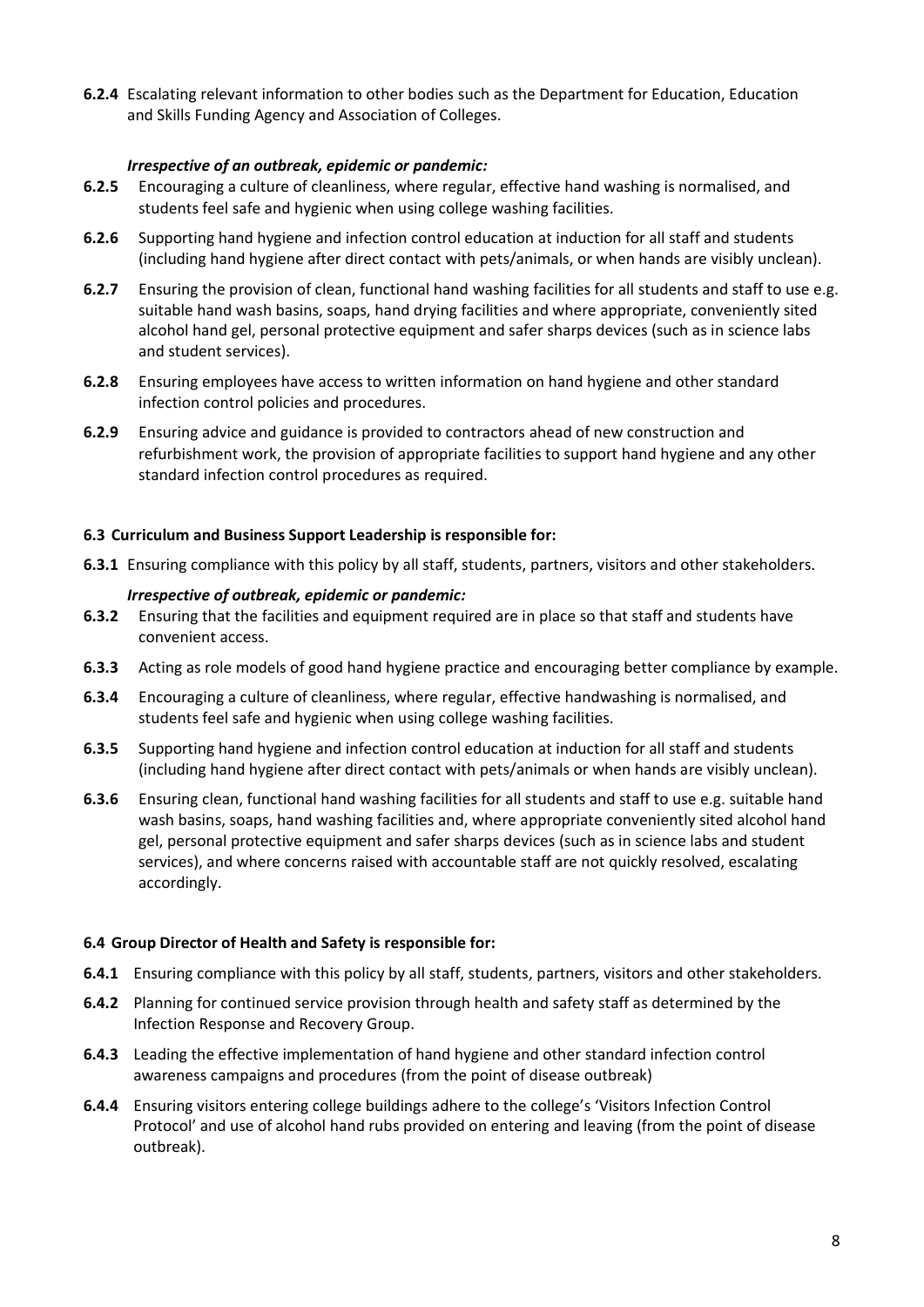- **6.4.5** Ensuring appropriate and well understood college and campuses evacuation procedures (differentiated by alarm sounds for staff and students), which are communicated and tested in the early stages of college leadership becoming aware of a disease outbreak.
- **6.4.6** Working in partnership with other stakeholders ensuring compliance with any statutory reporting requirements for example to the Health and Safety Executive or Public Health England.

#### *Irrespective of outbreak, epidemic or pandemic:*

- **6.4.7** Advising the organisation on safe practice and leading to shape best practice within policy and procedures.
- **6.4.8** Advising the organisation on safe practice in planning construction or refurbishment work to ensure compliance with hand hygiene and other standard infection control procedures.
- **6.4.9** Ensuring designated staff champions or role models in hand hygiene improvement.
- **6.4.10** Monitoring compliance with the policy through infection control audit and routine observation of practice.
- **6.4.11** Reviewing the policy every three years, or after any infectious outbreak, and making any necessary revisions in light of national guidance.

#### **6.5 Staff Champions are responsible for:**

- **6.5.1** Ensuring compliance with the policy by all staff, students, partners, visitors and other stakeholders.
- **6.5.2** Demonstrating good hand hygiene practice.
- **6.5.3** Promoting campaigns amongst colleagues.
- **6.5.4** Providing verbal support to college campaigns in front of staff.
- **6.5.5** Supporting staff and student involvement.

#### **6.6 Group Director of Estates and Facilities is responsible for:**

- **6.6.1** Ensuring compliance with this policy by all staff, students, partners, visitors and other stakeholders.
- **6.6.2** Planning for continued service provision through estates and facilities staff as determined by the Infection Response and Recovery Group.
- **6.6.3** Ensuring the flow of staff, students and visitors entering and exiting buildings is managed to avoid congestion and breaches to social distancing rules; this includes directional signposting of separate entrance and exit points.
- **6.6.4** Ensuring any roller towels, bar soap or nail brushes at any college site including within residential provision, farms or equivalent, are immediately removed (from the point of disease outbreak).
- **6.6.5** Ensuring availability and timely access to deep cleaning exercises in parts and/or entire college buildings and facilities as required (from the point of disease outbreak).
- **6.6.6** Ensuring timely provision of, and access to, increased supplies of paper towels, antibacterial soap, appropriate cleaning products and personal protective equipment (from the point of disease outbreak).
- **6.6.7** Ensuring alcohol gel is made available within areas of high footfall, cash handling, food services, residential provision, visitor entrances and exits (from the point of disease outbreak).
- **6.6.8** Directing contract cleaners to priority areas and increasing frequency of waste removal and cleaning in accordance with increased infection spread, and public health and government guidance (from the point of disease outbreak).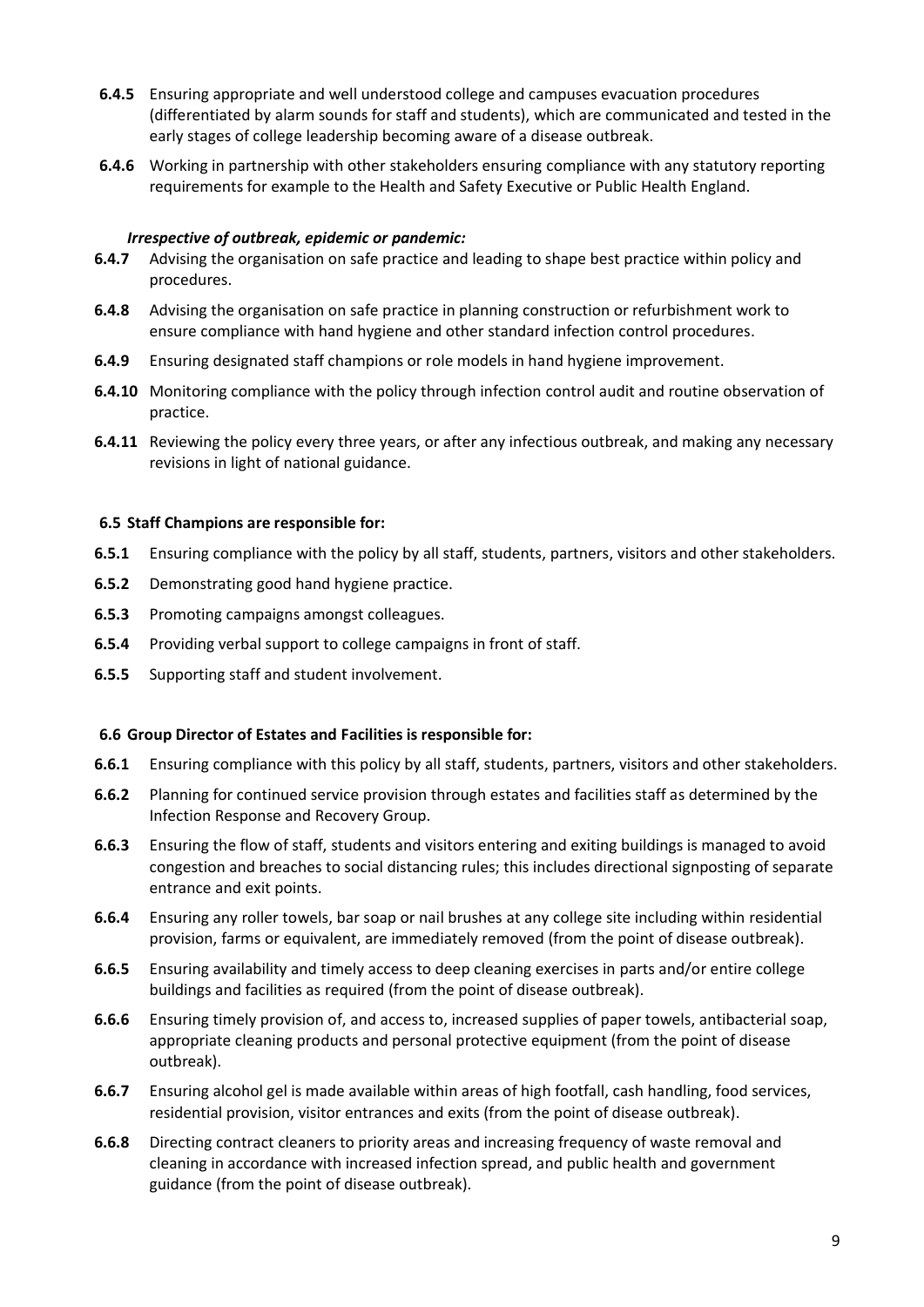- **6.6.9** Ensuring waste bins across all colleges are not be permitted to overflow and an enhanced schedule of waste removal is implemented, where appropriate, and for as long as social distancing measures are in place.
- **6.6.10** Working closely with the Group Director of Health, Safety and Environment to implement, as appropriate, alternative separate entrance and exists at all college campuses (from the point of disease outbreak).
- **6.6.11** Ensuring all campuses are fully prepared and cleared in advance of reopening.

#### *Irrespective of outbreak, epidemic or pandemic;*

- **6.6.12** Ensuring essential stock of standard key items (including PPE, forehead thermometers for residential provision, anti-bacterial soap and gel) in preparedness for outbreaks.
- **6.6.13** Ensuring ready access to hot water, liquid soap, hand dryers or disposable hand towels at each washing area; these should be in wall mounted dispensers.
- **6.6.14** Ensuring sinks are regularly cleaned as per the college's cleaning contract and/or local, regional or national guidelines.
- **6.6.15** Ensuring hand hygiene posters are placed within each toilet or washroom facilities including residential provision.
- **6.6.16** Working with the Group Director for Health, Safety and the Environment to ensure appropriate and well understood college and campus evacuation procedures (including different evacuation alarm sounds for staff and students should they be required).
- **6.6.17** Ensuring advice and guidance is provided to contractors, and ahead of any construction and refurbishment work, contractor confirmation of appropriate facilities to support hand hygiene, and any other standard infection control procedures, as required.

#### **6.7 Group Director Marketing and Engagement is responsible for:**

- **6.7.1** Ensuring compliance with this policy by all staff, students, partners, visitors and other stakeholders through effective communications.
- **6.7.2** Planning for continued service provision through marketing and engagement staff as determined by the Infection Response and Recovery Group.
- **6.7.3** Working closely with the Group Director of Estates and Facilities to ensure appropriate signage at college campuses, particularly in regards to closure and restricted access, including distribution of maps to visitors.
- **6.7.4** Implementing virtual tours, open events and interviews for prospective students (and parents/ carers) and sustaining virtual schools' engagement, recruitment and online applications.
- **6.7.5** Reporting details on planned college events to the Infection Response and Recovery Group, and leading on communication and coordination of event amendment, postponement or cancellation.
- **6.7.6** Updating and implementing the college's Infectious Outbreak Communications Plan, in accordance with the requirements of the college's Infection Response and Recovery Group, and public health and government guidance.
- **6.7.7** Working with the Group Director Health, Safety and Environment to support internal and external communications regarding public health messages such as 'clean your hands' college campaigns, and campaigns recorded via Public Health England, NHS, Government and WHO (from the point of disease outbreak).
- **6.7.8** Working closely with the Group Vice Principal Student Services and Registry, and Group Vice Principal Partnerships and Commercial to support timely communications to students, apprentices and employers.
- **6.7.9** Ensuring communication channels are open with relevant media and public bodies.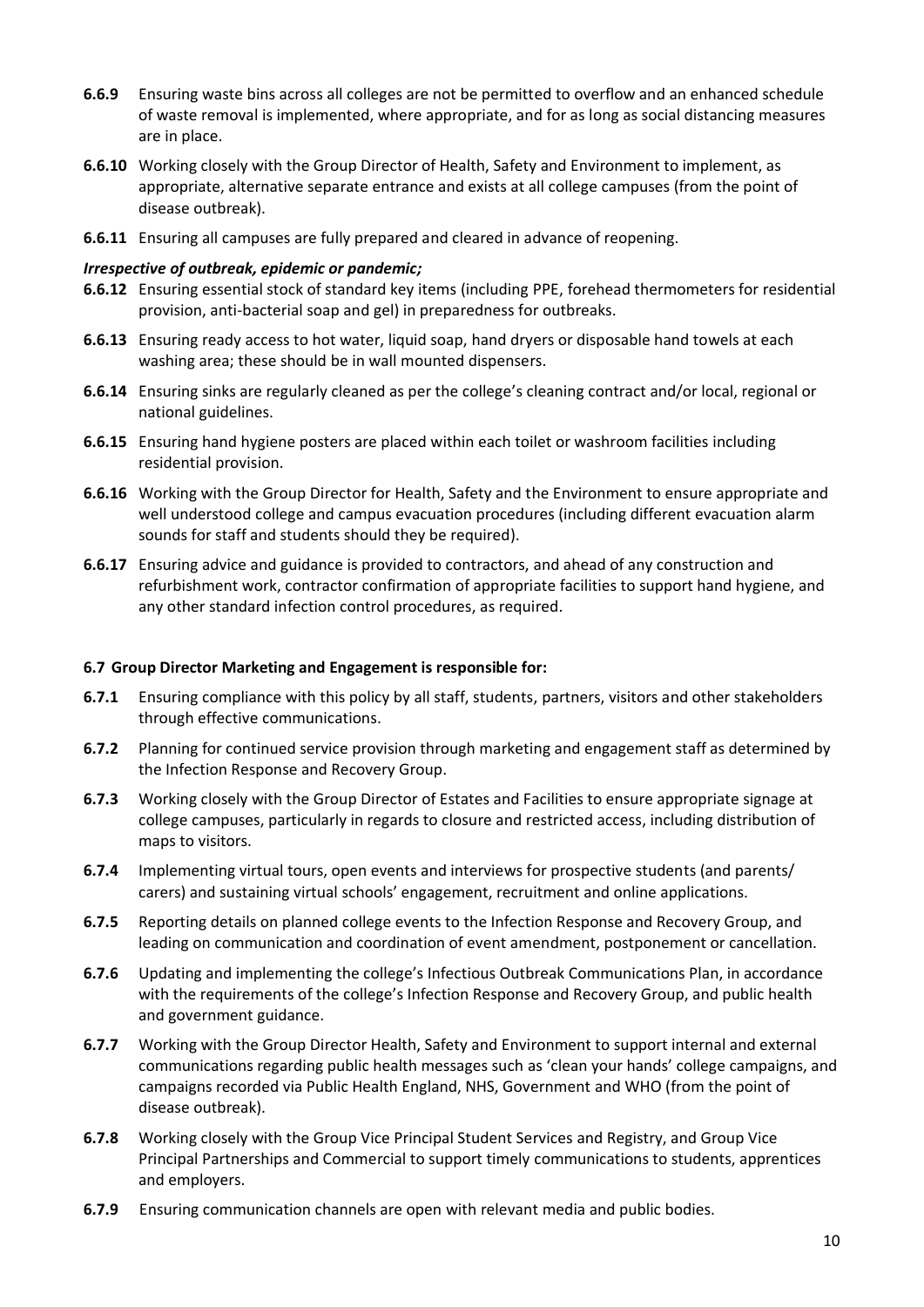#### *Irrespective of outbreak, epidemic or pandemic:*

- **6.7.10** Maintaining a designated website for parents, staff and students as a central resource for all information relating to an outbreak, epidemic or pandemic, which is ready to be mobilised at any time.
- **6.7.11** Ensuring preparedness to provide email and text communication to parents and students.
- **6.7.12** Working with the Group Director People and Development to ensure a comprehensive 'Infectious Outbreak Communications Plan', is ready should it need amending and implementing quickly.
- **6.7.13** Ensuring relevant national and global public health days such as 'Handwashing Day' on October 15 is recognised and promoted across the college to foster and support a global and local culture of correct handwashing practice.
- **6.7.14** Ensuring preparedness for switching to virtual tours, open events and interviews for prospective students (and parents/carers) and sustaining virtual schools' engagement, recruitment and online applications.

#### **6.8 Group Director People and Development is responsible for:**

- **6.8.1** Ensuring compliance with this policy by all staff, students, partners, visitors and other stakeholders.
- **6.8.2** Planning for continued service provision through people and development staff as determined by the Infection Response and Recovery Group.
- **6.8.3** Leading on workforce assessment of risk.
- **6.8.4** Utilising the college's Workforce Health Risk Register, and leading swift communication with any person with a pre-existing chronic health condition, or anyone considered high risk as per public health or government guidance (such as over the age of 65, chronic heart/lung/metabolic disorders (including severe asthma and diabetes), kidney problems, immune system impairment (including cancer treatment).
- **6.8.5** Taking into account confirmed and/or suspected infection, implementing the college's:
	- *a. Stay at home protocol*
	- *b. Sickness absence reporting*
	- *c. Return to work protocol*
- **6.8.6** Communicating with all members of the college's leadership group regarding measures taken to protect staff safety and wellbeing.
- **6.8.7** Proposing opportunities to, and lead on, any government initiatives such as furlough of staff.
- **6.8.8** Leading on communication for staging of work hours, remote working, and in-work activity.
- **6.8.9** Ensuring the Chief Executive is immediately updated of any loss of life.

#### *Irrespective of outbreak, epidemic or pandemic:*

- **6.8.10** Ensuring prepared communications with regards to 'stay at home', 'sickness absence' and 'return to work' protocols.
- **6.8.11** Working with the Group Director Marketing and Engagement to ensure an accessible Infectious Outbreak Communications Plan, ready to be amended subject to public health and government guidance.
- **6.8.12** Ensuring preparedness from 'stay at home', 'sickness absence' and 'return to work' protocols, which take account of suspected and/or confirmed infections.
- **6.8.13** Facilitating occupational advice for staff who develop allergy or intolerance to specific hand hygiene products or personal protective equipment.
- **6.9 Director Student Services is responsible for:**
- **6.9.1** Ensuring compliance with this policy by all staff, students, partners, visitors and other stakeholders.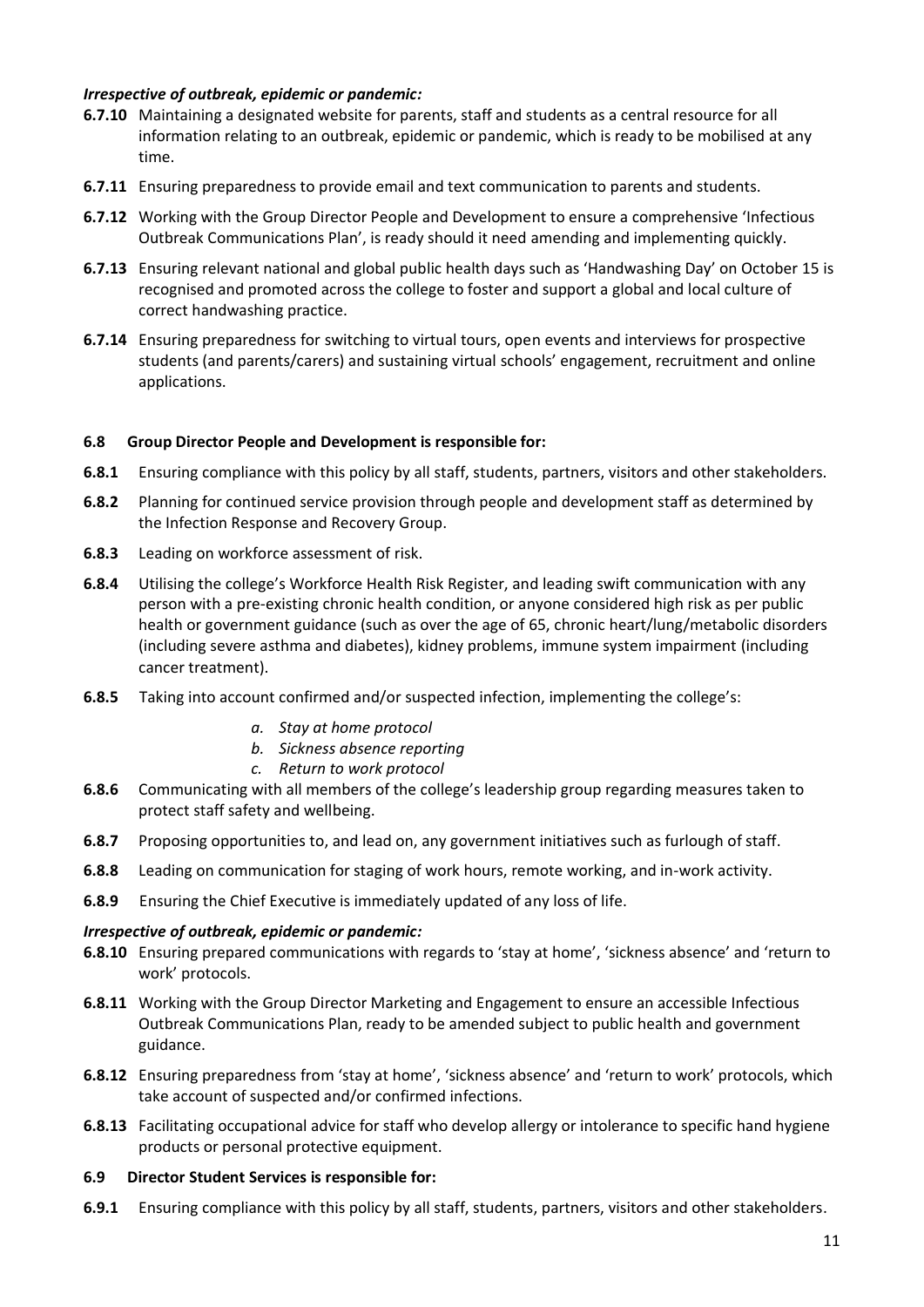- **6.9.2** Planning for continued service provision through student services staff as determined by the Infection Response and Recovery Group.
- **6.9.3** Utilising the college's student 'health risk register ' to swiftly communication to students (and their parents and/or carers) with a pre-existing chronic health condition or anyone considered high risk as per public health or government guidance (such as over the age of 65, chronic heart/lung/metabolic disorders (including severe asthma and diabetes), kidney problems, immune system impairment (including cancer treatment).
- **6.9.4** Utilising health risk data to determine prioritisation of remote learning, as an outbreak occurs, and/or as social distancing measures are relaxed.
- **6.9.5** Utilising the colleges data for vulnerable students and those known to safeguarding to implement supportive on-site and/or remote participation and engagement.
- **6.9.6** Utilise residential student records to establish parents and carers wishes on whether their young person should return home for any period of self-isolation (due to them, or someone else in the same setting, displaying symptoms) or should remain within residential provision.
- **6.9.7** Implementing the college's 'stay at home', 'sickness absence' and 'return to college' protocols, taking into account illness with confirmed infection and/or suspected infections.
- **6.9.8** Implementing any additional safeguarding protocols, which take into account any government guidance released during an epidemic or pandemic.
- **6.9.9** Communicating with all members of the college's leadership group regarding measures taken to protect student safety and wellbeing.
- **6.9.10** Ensuring the Vice Principal Student Services and Registry is regularly updated of any loss of life, and proposed college response.

#### *Irrespective of outbreak, epidemic or pandemic:*

- **6.9.11** Ensuring prepared communications with regards to 'stay at home', 'sickness absence' and 'return to college' protocols.
- **6.9.12** Working with the Group Director Marketing and Engagement to ensure an accessible student friendly infection transmission communications plan, ready to be amended subject to public health and government guidance.

#### **6.10 Group Director IT and Innovation is responsible for:**

- **6.10.1** Ensuring compliance with the policy by all staff, students, partners, visitors and other stakeholders.
- **6.10.2** Planning for continued service provision through IT, Innovation and Learning Centre staff as determined by the Infection Response and Recovery Group.
- **6.10.3** Ensure all teaching and learning support staff have access to support for using the VLE.
- **6.10.4** Working with the relevant Head of Learning Centre, ensure free open access to learning resource and materials, and ensure clear, supportive communications to students via the Group Director of Marketing and Engagement.
- **6.10.5** Working with the Group Director of Student Services and Registry to ensure that students who may be disadvantaged by off campus learning are assessed for needs and provided with equipment, as necessary.
- **6.10.6** Working with the Infection Response and Recovery Group to ensure that key staff have access to remote working devices as necessary.
- **6.10.7** Ensuring that following the discontinuation of remote working or learning, all loan equipment is returned in a timely fashion, and assessed for its condition and readiness to be placed back into oncampus service.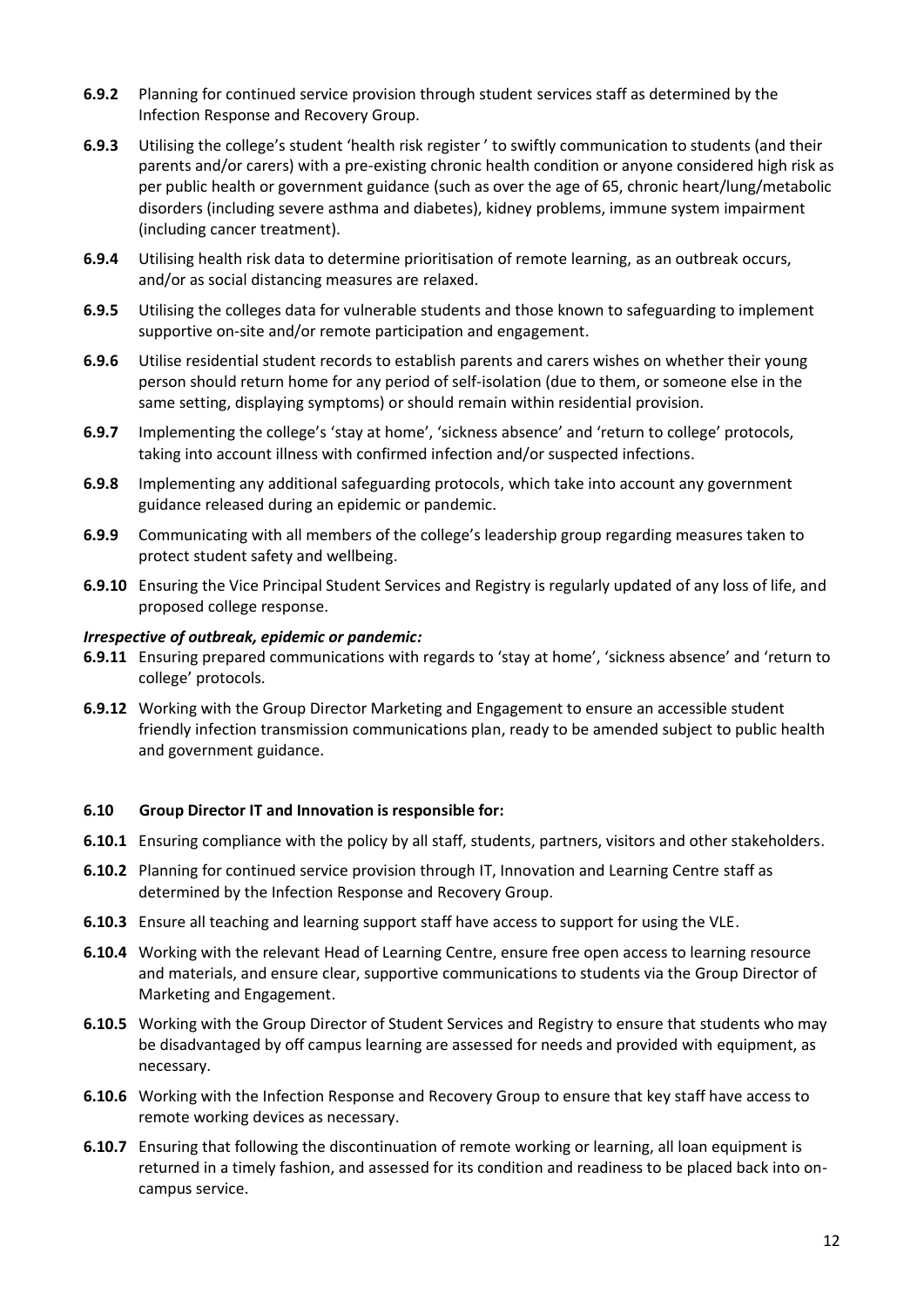**6.10.8** Enhancing cybersecurity safety messages raising awareness of cyber threats and safety when utilising working from home technologies.

#### *Irrespective of outbreak, epidemic or pandemic:*

- **6.10.9** Overseeing remote mobile devices in accordance with the college's mobile asset register.
- **6.10.10** Ensuring cybersecurity protection while enabling college operations to continue without interruption.
- <span id="page-12-0"></span>**6.10.11** Ensure that the college has the appropriate systems, servers and contracts in place to manage effective connectivity to our systems.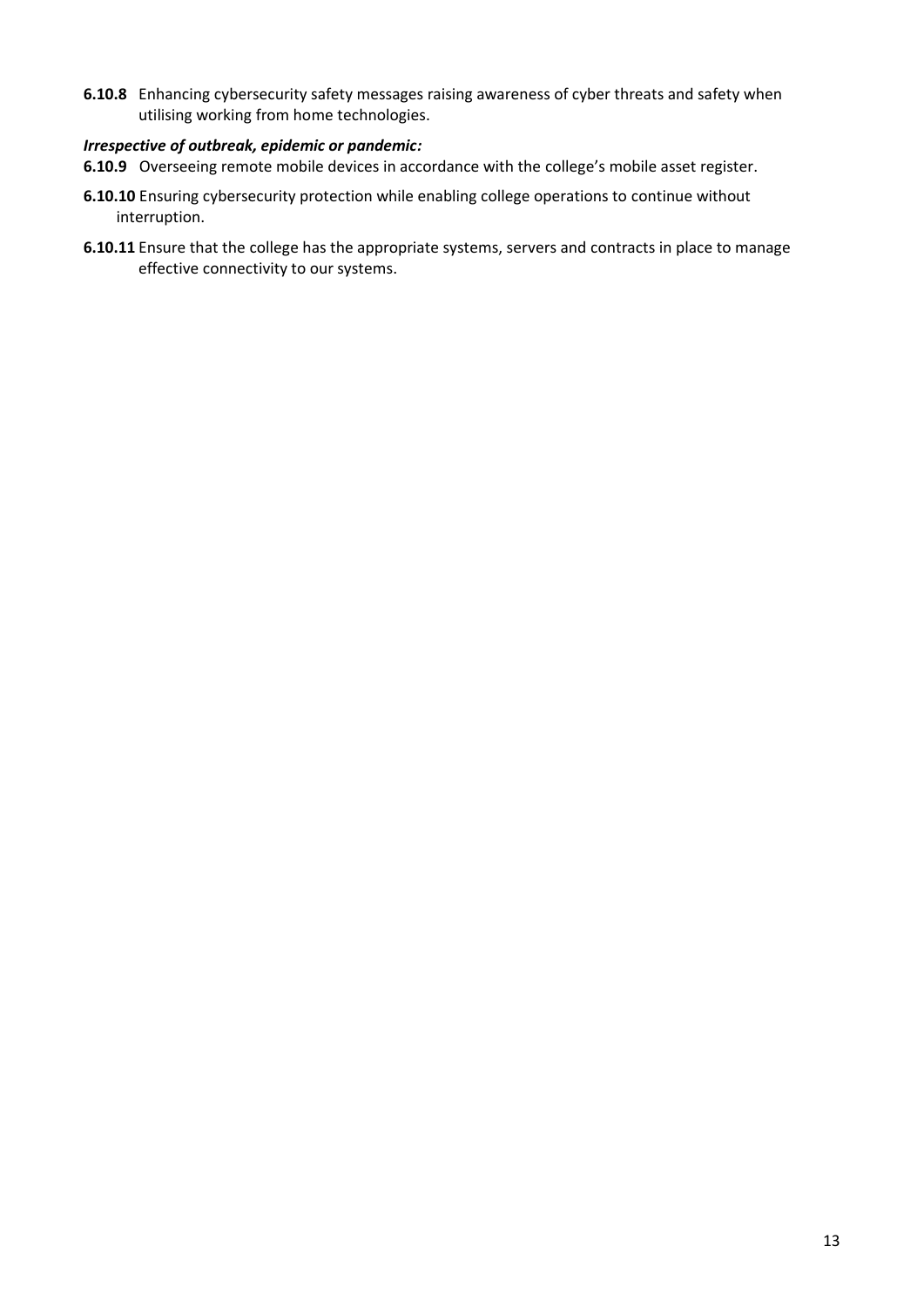## **STAY AT HOME, SICKNESS REPORTING, AND RETURN TO COLLEGE PROTOCOLS (STAFF AND STUDENTS)**

#### <span id="page-13-0"></span>**7 Stay at home protocol**

#### **7.2 Staff**

- **7.2.1** No staff member must come onto any college premises, or off-site delivery centre (including subcontractor premises) if they are symptomatic.
- **7.2.2** In line with public health guidance, staff will be instructed to stay at home for a specified timeframe.
- **7.2.3** Staff will need to contact the college as per the existing absence procedure by calling 0191 511 6371.

#### **7.3 Students**

- **7.3.1** No student must come onto any college premises, or off-site college delivery centre (including subcontractor premises) if they are symptomatic.
- **7.3.2** In line with public health guidance, students will be instructed to stay at home for a specified timeframe.
- **7.3.3** Students will need to contact the college as per the existing absence procedure

| Northumberland: 01670 841 200 |               |
|-------------------------------|---------------|
| Sunderland:                   | 0191 511 6000 |
| Hartlepool:                   | 01429 294 444 |

**7.3.4** Students residing in college residential accommodation should notify the Accommodation Officer, who will put residential self-isolating protocols in place.

#### <span id="page-13-1"></span>**8 Sickness absence protocol**

#### **8.2 Staff**

- **8.2.1** Staff will need to contact the college as per the existing absence procedure by calling 0191 511 6371.
- **8.2.2** In non-emergency situations, staff who become unwell whilst at college, should be isolated in an appropriate space, limiting unnecessary contact with others, whilst arrangements are made to ensure they can travel to their home.
- **8.2.3** Staff should be advised to avoid public transport if they think they have symptoms of the infection.

#### **8.3 Students**

**8.3.1** Students will need to contact the college as per the existing absence procedure

| Northumberland: 01670 841 200 |               |
|-------------------------------|---------------|
| Sunderland:                   | 0191 511 6000 |
| Hartlepool:                   | 01429 294 444 |

- **8.3.2** Students residing in college residential accommodation should notify the Accommodation Officer, who will put residential self-isolating protocols in place.
- **8.3.3** Students who become unwell whilst at college, should be isolated in an appropriate space, limiting unnecessary contact with others, whilst arrangements are made to transport students to their home.
- **8.3.4** Students should be advised to avoid public transport if they think they have symptoms of the infection.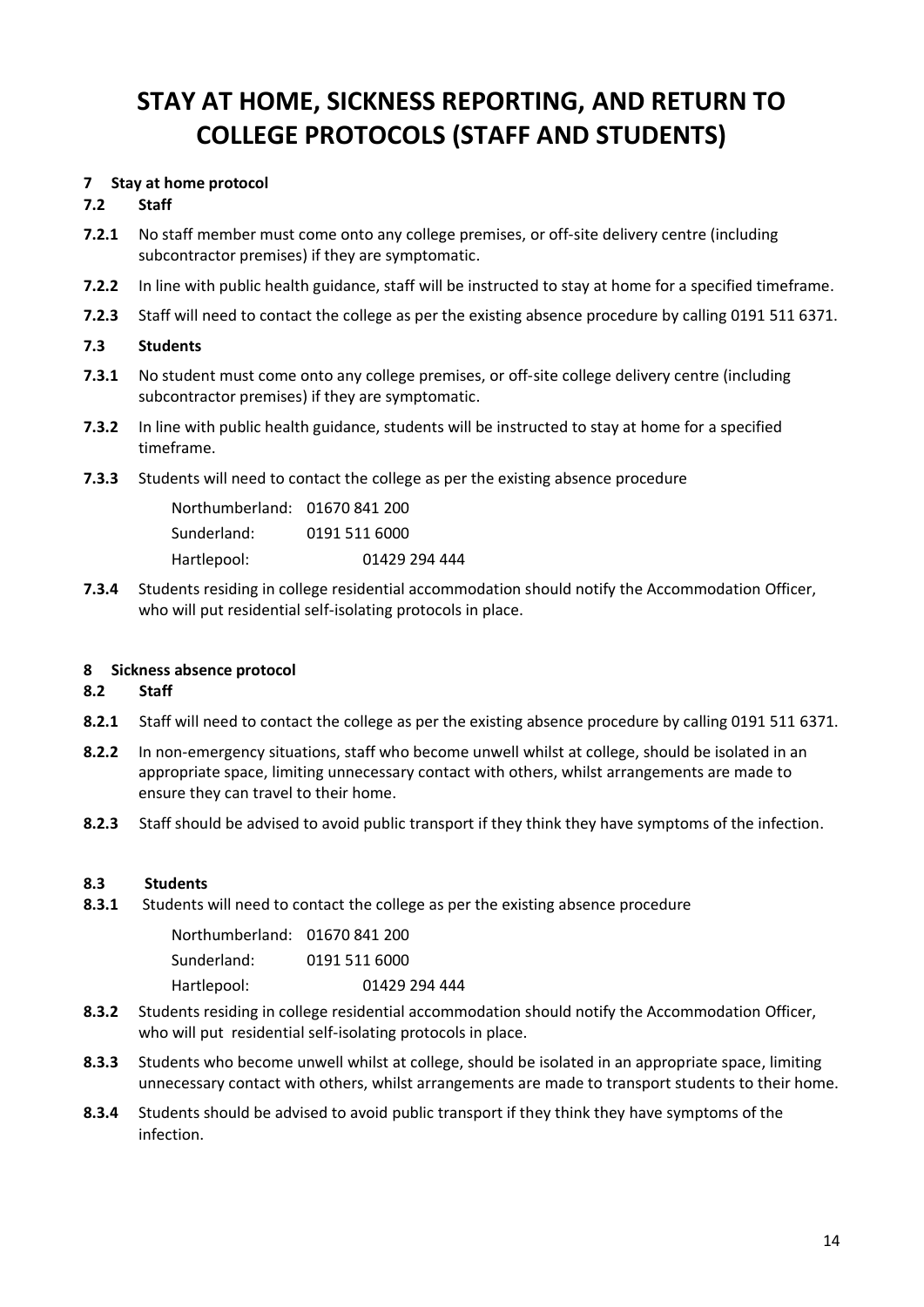#### <span id="page-14-0"></span>**9 Return to college protocol**

#### **9.2 Staff**

- **9.2.1** All staff who have had symptoms, must be screened by the People and Development team prior to return to work.
- **9.2.2** They must be advised not to visit any college premises, off-site college delivery centres (including subcontractor premises) or attend any on site meetings before clearance.
- **9.2.3** Staff members must contact the People and Development team between 8.30am and 16.30pm on weekdays (not bank holidays) on 0191 511 6371.

#### **9.3 Students**

- **9.3.1** All students who have had symptoms, must be screened by the Designated Safeguarding Officer prior to return to study.
- **9.3.2** They must be advised not to visit any college premises, off-site college delivery centres (including subcontractor premises) or attend any on site meetings before clearance.
- **9.3.3** Students must make telephone contact with a Designated Safeguarding Officer during office hours.
- **9.3.4** Contact details for the Duty Safeguarding Officer 8.30am to 16.30pm on weekdays (not bank holidays)

Ashington: 0773 951 6066 Berwick: 0790 372 1235 Kirkley Hall: 0750 777 3870 Bede: 0778 541 9309 City: 0778 541 9300 Washington: 0778 541 976 Hartlepool:0778 541 9420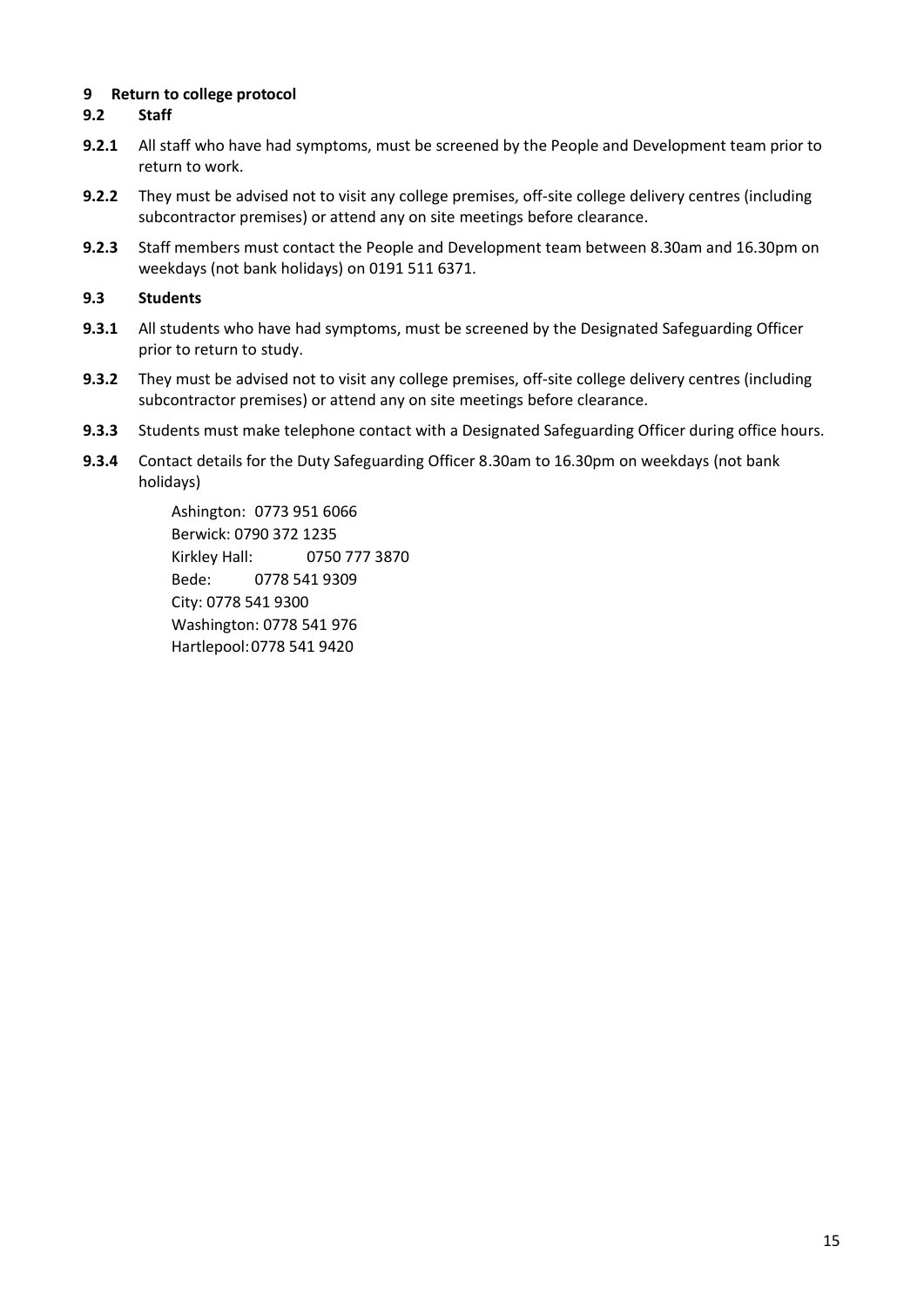### **COLLEGE WORKFORCE**

#### <span id="page-15-1"></span><span id="page-15-0"></span>**10 Workforce assessment**

- **10.2** As standard practice, Education Partnership North East (EPNE) holds a central health risk register of staff who may be at greater risk to infection, and where possible, staff who live with others who may also be considered high risk e.g. pregnant employees or those whose immune system is not functioning effectively because they are undergoing medical treatment or are already suffering from an infection.
- **10.3** EPNE's register also includes staff and other workers who may not be in the workplace all the time e.g. maintenance and repair workers, volunteers, students on college placements. This would be handled in line with EPNE's Ddata Protection Policy.
- **10.4** As public health and government 'at risk' classifications are updated in relation to specific infectious outbreaks, the college's central register will be categorised and updated.
- **10.5** Health risk data will be utilised to help identify those staff and workers who are at higher risk of illness so that the appropriate steps can be taken to ensure their safety at work. Such steps may include, for example prioritisation of remote working if an outbreak occurs and/or as social distancing measures are relaxed.

#### <span id="page-15-2"></span>**11 Essential and non-essential travel, avoiding large crowds and meetings**

- **11.2** Essential travel relates to business-critical meetings that cannot be attended remotely via digital or mobile technologies.
- **11.3** From the onset of an outbreak, or as social distancing measures are relaxed, permission for essential travel will be determined by the Infection Response and Recovery Group.
- **11.4** All permissible attendance at any external events must comply with the college's expectations for social distancing or public health and/or government guidance.
- **11.5** As an outbreak escalates, or de-escalates, a programme of prohibited essential and non-essential travel will be implemented by the Infection Response and Recovery Group (taking into account guidance from Public Health England and government advice).
- **11.6** Dependant on government guidance and the nature and context of an infectious outbreak, essential and non-essential travel will be prohibited via a number of phases which may be implemented individually, or in their entirety, by the Infection Response and Recovery Group, as follows:

#### **11.7 Prohibited 'Non-Essential Travel' phases**

- *a. Travel outside of the region to all small or large events and meetings*
- *b. Travel within the region to all large events or meetings (greater than five attendees)*
- *c. Travel within the region to all small events or meetings (five attendees or less)*

#### **11.8 Prohibited 'Essential Travel' phases**

- *a. Travel outside of the region to all small or large events and meetings*
- *b. Travel within the region to all large events or meetings (greater than seven attendees)*
- *c. Travel within the region to all small events or meetings (seven attendees or less)*
- **11.9** In all instances of non-attendance at meetings and events, staff will where possible, remotely attended via digital or mobile technologies.
- **11.10** The college's Infection Response and Recovery Group may alter these phases in accordance with the health and safety of staff, and public health and government guidance.
- **11.11** Protocols will remain in force until government advise that the outbreak poses no threat.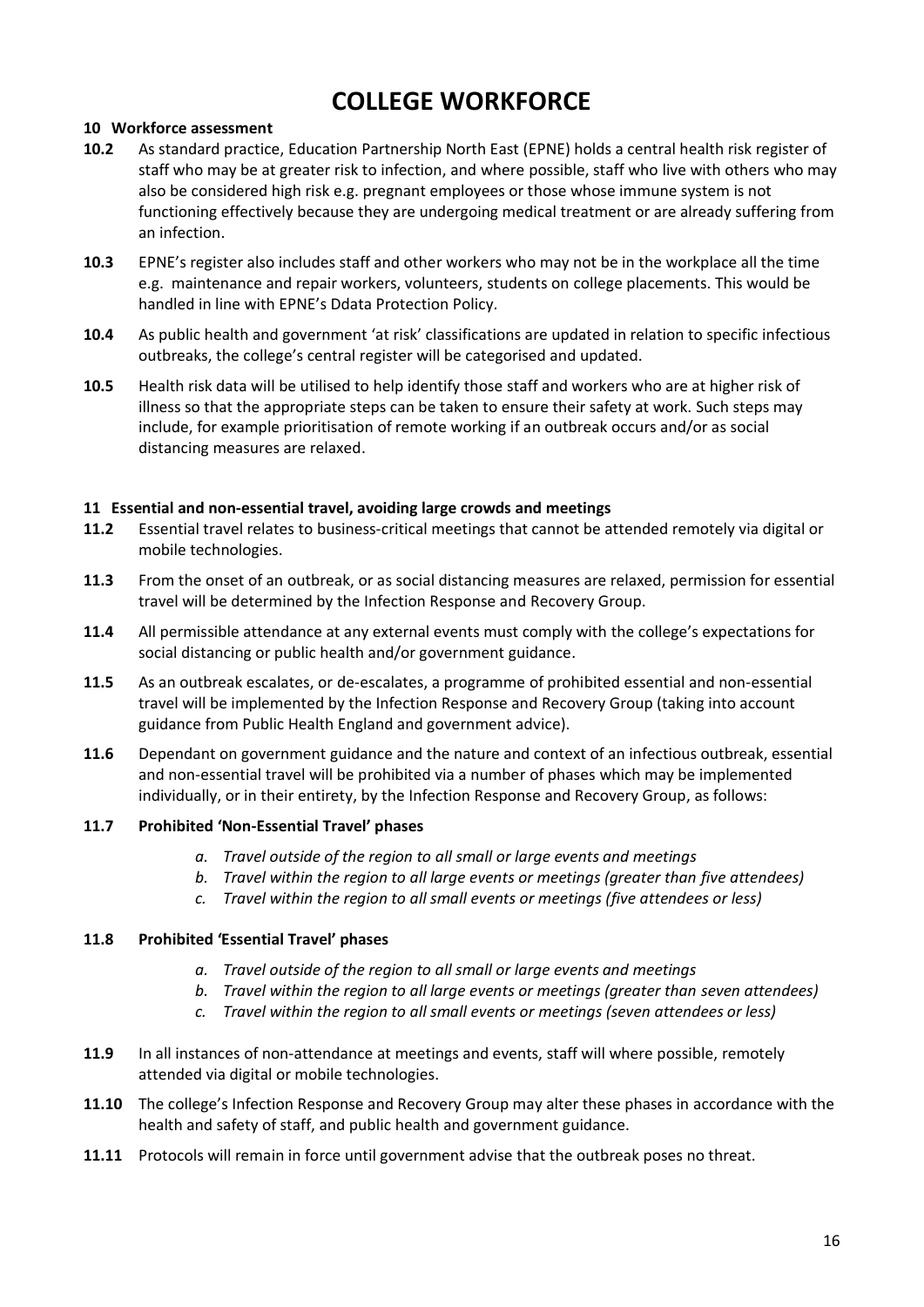#### <span id="page-16-0"></span>**12 Remote working**

- **12.2** Throughout the period of an epidemic/pandemic, it is expected that staff, if they are well, will continue to work as normal, as far as possible, while taking additional precautions to protect themselves from infection, e.g. personal hygiene measures, and to lessen the risk of spread to others.
- **12.3** In there is an infectious outbreak, the Infection Response and Recovery Group will follow public health and government advice to protect staff by mobilising them to stay at home, or return them to their place of work, at the right time.
- **12.4** Staff who are mildly symptomatic, may continue to work albeit remotely.
- **12.5** As an infectious outbreak escalates and de-escalates, the Infection Response and Recovery Group may separately consider all or some of the following workforce categories to either mobilise remotely, or return staff to college:
	- *a. MIS/ILR, Payroll and Finance*
	- *b. People and Development*
	- *c. Estates*
	- *d. IT*
	- *e. Marketing, Communications and Call Centre*
	- *f. Residential staff*
	- *g. Business and Learning Support staff (excluding those in points 1-6)*
	- *h. Staff who fall within a high-risk classification as set out in the policy and/or as set out in public health/ government guidance.*
	- *i. Teaching staff (excluding high needs teachers)*
	- *j. Staff supporting SEND and vulnerable students*
	- *k. Senior and middle management and leadership*
	- *l. Animal welfare staff*
- **12.6** When mobilising remote working, the Infection Response and Recovery Group will ensure staff only travel to work when the business requires that they absolutely cannot work from home and that it is reasonably safe to do so.
- **12.7** Any staff member required to travel to work will still need to observe social distancing guidance whilst travelling, as far as is practical, and observe, where possible, social distancing guidance in the workplace (where this is still required in accordance with public health and government guidance).

#### <span id="page-16-1"></span>**13 Temporary working arrangements**

- **13.2** While seeking to sustain key functions and services, and, in order to reduce the risk of spread of infection throughout the period of infection outbreak, a number of temporary working arrangements will be identified and implemented, where appropriate and practical.
- **13.3** Workforce may be depleted; in these circumstances, appropriate training may be given to any remaining staff who may be required to carry out unfamiliar tasks.
- **13.4** In such instances, a risk assessment will be required to ensure necessary control measures are applied to take account of the reduced workforce and the remaining pool of skills available to maintain business operations.
- **13.5** Staff may be required to review the way that they work as well as the duties and responsibilities that they undertake with a view to becoming more flexible.
- **13.6** The college will make every effort to sustain critical roles and functions during an outbreak. Other less crucial functions could be suspended for a period of time.
- **13.7** Staff may be temporarily deployed as the need arises, this includes working at different sites or locations. Such requests will take into account individual skills and personal circumstances balanced against the needs of the college as a whole. Training, information and instructions will be provided,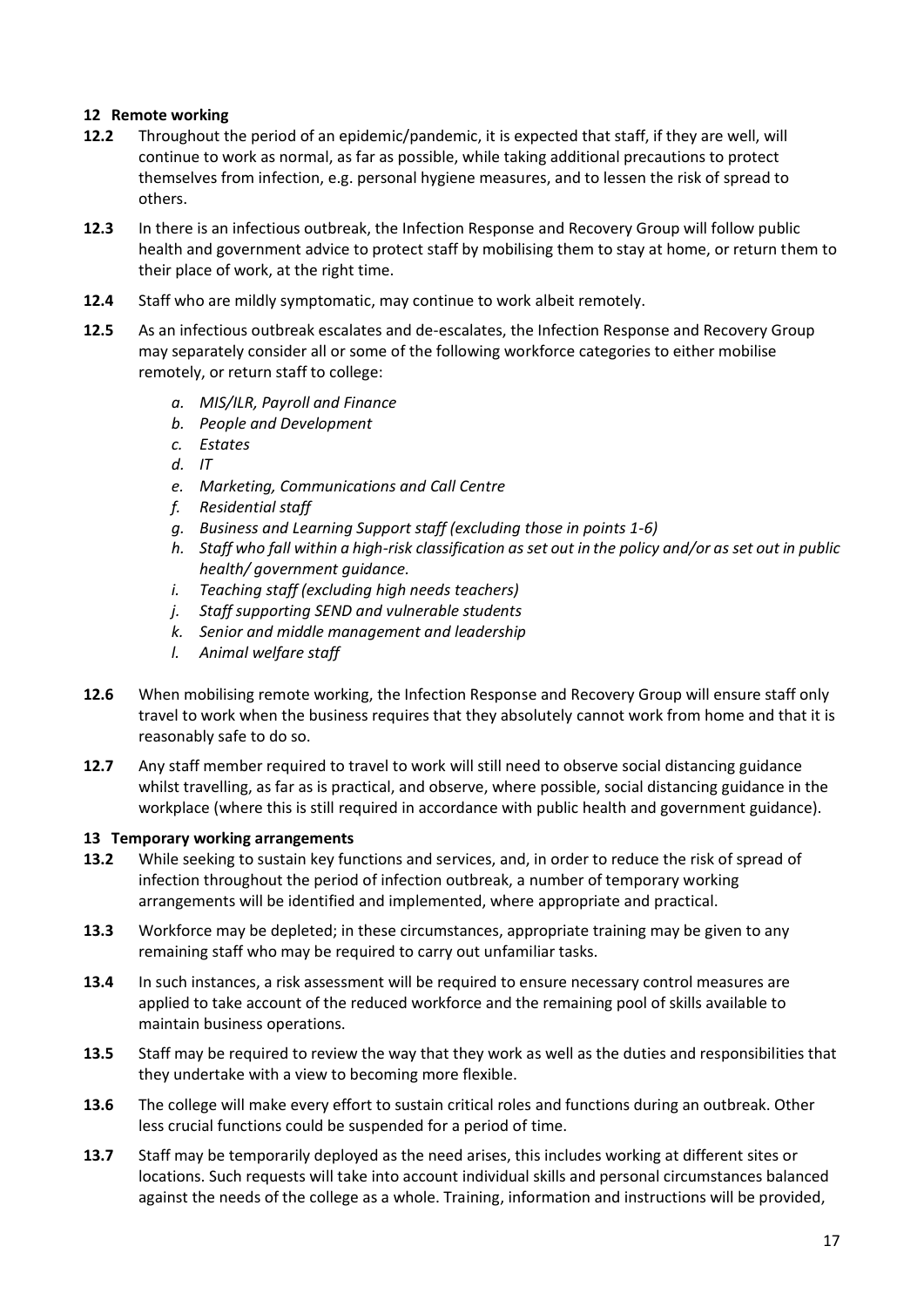health and safety risk assessments reviewed and updated and additional personal protective equipment (PPE) will also be provided, as appropriate. All requests will be reasonable and discussed with the member of staff. No member of staff will be temporarily re-deployed unless it has been assessed to be safe to do so.

- **13.8** When considering temporary organisation arrangements and requests, account will also be taken of the particular needs of different groups of staff, workers or individuals, particularly young and/or pregnant staff members and/or those at high risk of illness, who will not be substituted into an alternative role unless a risk assessment has been undertaken and the role is considered to be suitable.
- **13.9** Staff at high risk of health complications may be redeployed from direct student care to minimise the risk of infection.
- **13.10** Management requests to make changes to working arrangements on a temporary basis will not be unreasonably refused by staff and they will be for the duration of the epidemic/pandemic only. Normal terms and conditions of employment will resume at the end of the crisis and when it has been assessed as safe to do so.

#### <span id="page-17-0"></span>**14 Staff training and professional development**

As an infection outbreak escalates or deescalates:

- **14.2** Essential external training may continue via videoconferencing and digital platforms.
- **14.3** Essential internal mandatory training may be expected to continue, this will in the first instance be online, however, face-to-face may be permitted if social distancing measures can be adopted as set out above.
- **14.4** Non-essential training is likely to be cancelled.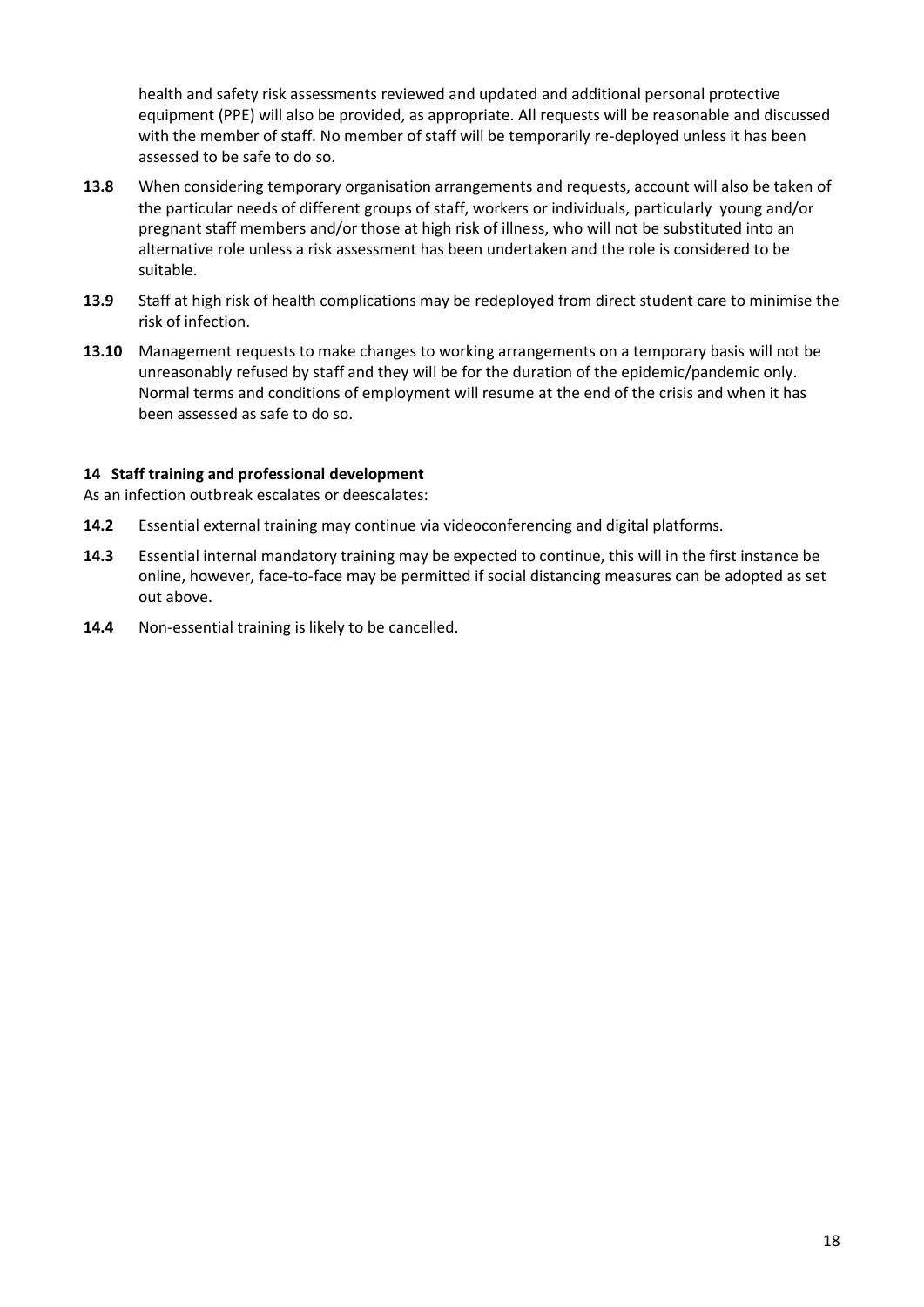### **STUDENTS AND APPRENTICES**

#### <span id="page-18-1"></span><span id="page-18-0"></span>**15 Visits and trips**

- **15.2** As an outbreak escalates or de-escalates, student travel permissions for college related visits and trips will be implemented by the Infection Response and Recovery Group (taking into account guidance from Public Health England and government advice.
- **15.3** In considering the context of trips and visits, a wide range of factors may be taken into account when approving visits and trips, such as mode of transport, parental permission, staff availability, insurance, official advice.
- **15.4** All visits and trips will have a risk assessment, which will be amended to include infection specific information and mitigating action.
- **15.5** Upon college notification of an infection outbreak, visits and trips, whether approved or pending approval, will require further approval via designated members of, and agreed by the college's Infection Response and Recovery Group.
- **15.6** Dependant on government guidance and the nature and context of the disease outbreak, visits and trips will be prohibited via a number of categories which may be phased or implemented in their entirety by the Infection Risk and Recovery Group.
- **15.7** Categories of visits and trips:
	- *a. Travelling overseas including high risk areas*
	- *b. Travelling nationally (outside of the region) including to high risk areas*
	- *c. Travel within the region including to high risk areas*
	- *d. All trips and visits prohibited*
- **15.8** The Infection Response and Recovery Group may alter these phases in accordance with the health and safety of staff, and public health/government and travel guidance.
- **15.9** Protocols for visit and trip approval will remain in force until government advise that the outbreak poses no threat.

#### <span id="page-18-2"></span>**16 Work experience and Industry placements**

- **16.2** As an outbreak escalates or de-escalates the Infection and Recovery Group will make a decision on whether to remove students from industry placements, and likewise permit their return.
- **16.3** A risk-based approach will be taken that will prioritise decision making in accordance with those industry placements likely to have a higher density of service users with infection.
- **16.4** Students may be removed and/or returned to industry placements for all settings or phased accordingly.
- **16.5** Decisions to remove or return students to or from industry placements will be taken in accordance with the severity level as set out by government.
- **16.6** Any risk-based approach which permits students to start or return to a placement, will consider the potential requirement for additional control measures that may include the supply and training in the use of personal projective equipment.
- **16.7** Work experience and industry placement settings are categorised as follows:
	- *e. Acute health care settings within hospitals or equivalent i.e. accident and emergency services, intensive/critical care etc*
	- *f. Secondary health care settings within hospitals or equivalent i.e. children's wards, outpatients, maternity wards, medical wards etc*
	- *g. Primary health care settings or equivalent i.e. GPs, community medical centres, dentists, ante- natal clinics, ambulance and paramedic*
	- *h. Community care settings or equivalent i.e. residential care homes, hospices, prisons*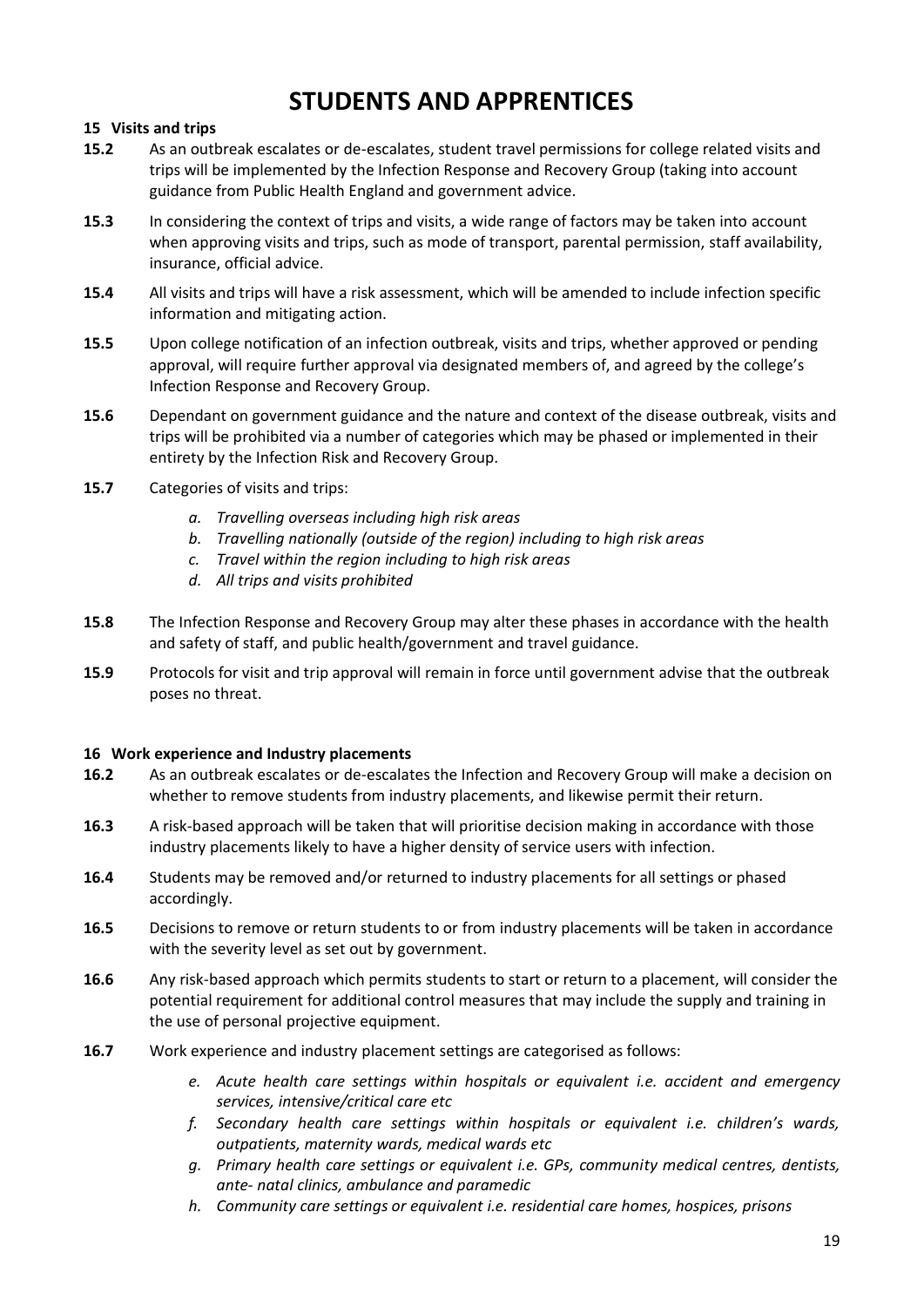- *i. Child and education settings i.e. crèches, nurseries, childcare providers, schools, colleges, universities*
- *j. Customer services settings i.e. hospitality, retail, sales*
- *k. Land-based and animal i.e. zoos, vets, farms*
- *l. Manufacturing*
- *m. All other settings*
- **16.8** Where students are removed or unable to return to work experience or industry placements, workbased skills assessments should be amended to take place within the college's real work environments or simulated areas. (Subject to health and safety, social distancing and government guidance).
- **16.9** Where practical and possible, students will be prepared for placements (such as through virtual training for work programmes).

#### <span id="page-19-0"></span>**17 Apprentices**

- **17.2** As an outbreak escalates, the Infection Response and Recovery Group (taking into account guidance from Public Health England and government advice) will determine whether a phased or concurrent approach to changing support for apprentices is implemented. The decision will be based on the degree of risk to our staff, apprentices and other employees in the settings/sectors that our colleges engage with.
- **17.3** The approach is likely to involve the following protocols:
	- *a. Withdrawing college staff from operating in employers' premises and providing work-based support through remote technologies.*
	- *b. Ceasing the delivery of off-the-job training (day and block release) where this is delivered at an employer's premises and/or on a college campus and providing ongoing delivery, where practical, using remote technologies.*
	- *c. Placing apprentices on breaks in learning where it is not possible for those apprentices to continue in learning.*
- **17.4** Apprenticeship settings are categorised as follows:
	- *a. Acute health care settings within hospitals or equivalent, i.e. accident and emergency services, intensive/critical care.*
	- *b. Secondary health care settings within hospitals or equivalent, i.e. children's wards, outpatients, maternity wards, medical wards.*
	- *c. Primary health care settings or equivalent, i.e. GPs, community medical centres, dentists, ante- natal clinics, ambulance and paramedic.*
	- *d. Community care settings or equivalent, i.e. dental and care homes, hospices, prisons.*
	- *e. Child and education settings, i.e. crèches, nurseries, childcare providers, schools, colleges, universities.*
	- *f. Customer services settings, i.e. hospitality, retail, sales.*
	- *g. Land-based and animal i.e. farms, vets.*
	- *h. Manufacturing.*
	- *i. Construction*
	- *j. All other settings.*
- **17.5** The college's Infection Response and Recovery Group will review these arrangements as the outbreak de-escalates and will determine when the protocols will change, taking into account government guidance and the severity level.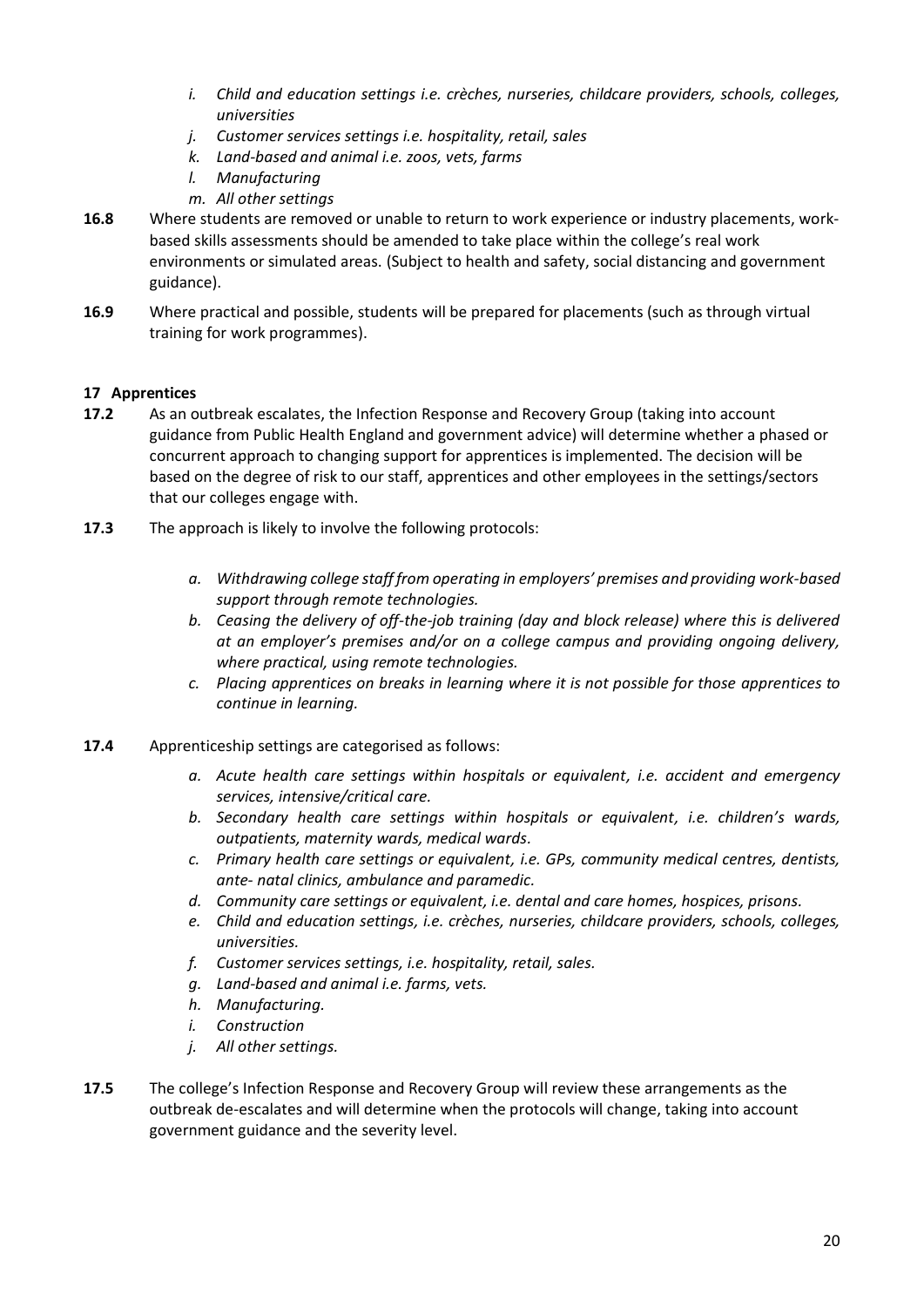#### <span id="page-20-0"></span>**18 Residential students**

- **18.2** As an outbreak escalates, the Infection Response and Recovery Group will determine whether residential provision will continue to remain open.
- **18.3** The college's residential provision is spread across four separate buildings, and each building will be treated as a different household.
- **18.4** The college will operate a consistent staff rota to minimise the risk of transmission.
- **18.5** The college will provide students and parents/carers with information on how to access professional, help advice and support.
- **18.6** It is likely that residential provision will close when face –to-face learning ceases.
- **18.7** Residents and parent/carers of those aged under 18 will be given 24 hours' notice of closure.
- **18.8** However, should there be a confirmed case within a building/household, the Director of Student Services will notify students and parent/carers of those aged under 18 and implement the following action, depending on previously confirmed wishes:
	- *a. Make arrangements for students to remain within residential provision*
	- *b. Make arrangements for students to self-isolate within residential provision*
	- *c. Make arrangements for students to return home for a period of self-isolation*
- **18.9** Where self-isolation is needed, the decision on whether a young person self-isolates within the residential setting, or at their family home, will be taken in conjunction with an individual risk assessment.
- **18.10** Where students are returning home, they will be required to remain within their room until arrangements can be made for them to make their way home without using public transport or for parents/carers to collect them. The college's Infection Response and Recovery Group will review these arrangements as the outbreak de-escalates and will determine when the protocols will change taking into account government guidance and the severity level.

#### <span id="page-20-1"></span>**19 Vulnerable students and those with Education, Health and Care Plan (EHCP)**

- **19.2** As an outbreak escalates or de-escalates, decisions round provision for vulnerable students and those with an EHCP will be taken by the Infection Response and Recovery Group (taking into account guidance from Public Health England and Government advice).
- **19.3** A risk-based approach will be taken that will prioritise decision making in accordance with students with an EHCP or categories of students determined by government to require continued participation and engagement on site; continued delivery will be supported where practical and possible.
- **19.4** Contact will be made with parents/carers to establish their wishes for their young person to access on-site teaching and learning.
- **19.5** For students with an EHCP, the college will work with local authorities to undertake an individual risk assessment to determine whether their needs will be best met at home and be safer there than attending college.
- **19.6** The risk assessment will, where possible, incorporate the views of the young person.
- **19.7** The college will maintain records of attendance in line with government reporting guidelines.
- **19.8** The college's Infection Response and Recovery Group will review these arrangements as the outbreak de-escalates and will determine when the protocols will change, taking into account government guidance and the severity level.

#### <span id="page-20-2"></span>**20 Safeguarding**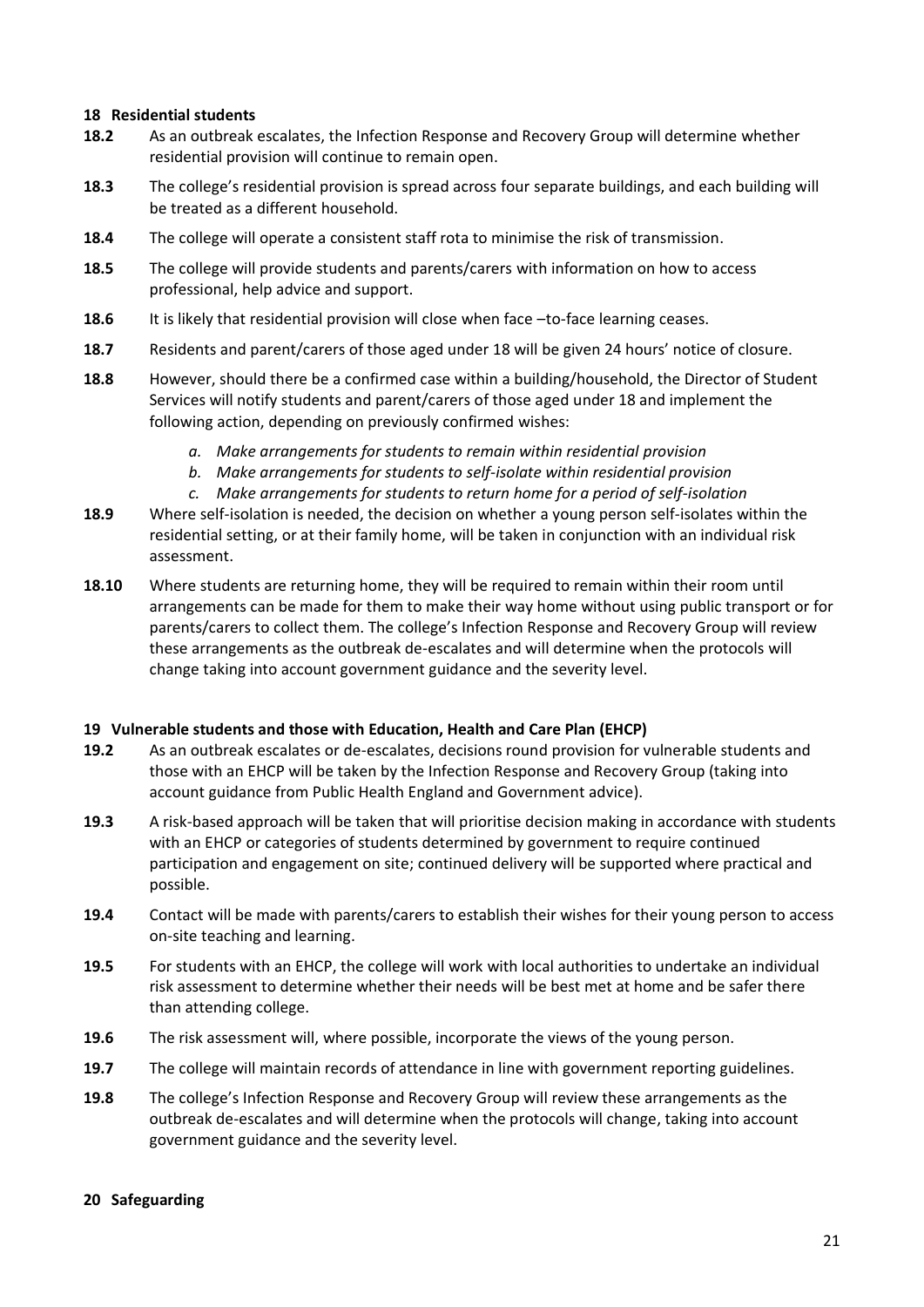- **20.2** Taking into account guidance from Public Health England and the government, once the Infection Response and Recovery Group has made the decision to implement full or partial closure, remote safeguarding protocols will be implemented for students who have been identified as requiring regular monitoring. This includes vulnerable groups (care experienced, young adult carers) and students with a safeguarding concern who are deemed as needing continued monitoring and support.
- **20.3** Children's Services at each designated authority will be supplied with key contact details.
- **20.4** External Services will be contacted and informed of mobile contact details for any urgent queries and email addresses to be used for communication.
- **20.5** The Designated Safeguarding Officer on duty will monitor safeguarding emails queries, MyConcern and Stay Safe for all campuses.
- **20.6** The Intensive Support team will utilise duty phones for checks and follow ups, including liaison with external services for caseloads.
- **20.7** The Senior Student Counsellor will lead on telephone support for students identified from counselling caseloads who will require regular checks and support. Graduate Counsellors will provide email support from caseloads. Counsellors will follow normal appointments days/times for contact and checks.
- **20.8** During closure, the college website and social media will provide details of contact information if a student/parent/carer or other stakeholder has any safeguarding concerns, as well as updates on any protocols prior to reopening.

#### <span id="page-21-0"></span>**21 Remote delivery**

- **21.2** It is the college's intention to provide educational continuity wherever possible and in accordance with the college's ESFA Grant and other funding agreements.
- **21.3** As an infection outbreak escalates, students may be asked to work remotely and/or will not be permitted on site following public health and government guidance.
- **21.4** Where practical and possible, remote learning will continue utilising a range of teaching, learning and support methods including e-platforms.
- **21.5** Subject to health and safety, social distancing and government guidance, staff may be permitted to continue to attend college in order to support student's remote learning.
- **21.6** Where vulnerable students or categories of students determined by government to require continued participation and engagement on site, continued delivery will be supported where practical and possible.
- **21.7** Should government advice permit, the Infection Response and Recovery Group may determine students are able to use learning centres for independent study via reduced opening hours.
- **21.8** Subject to health and safety, social distancing and government guidance, staff may be permitted to use a blended learning approach, with a combination of remote delivery and reduced class delivery.
- **21.9** Where practical and possible, a range of teaching and learning methods will be used to support students with digital literacy and language requirements including how to access and learn through e-platforms.

#### <span id="page-21-1"></span>**22 IT and Access – students and apprentices**

**22.2** The college will ensure that VLE and other education platforms are available to enable learning to continue in line with expectations laid out by the ESFA and Department for Education.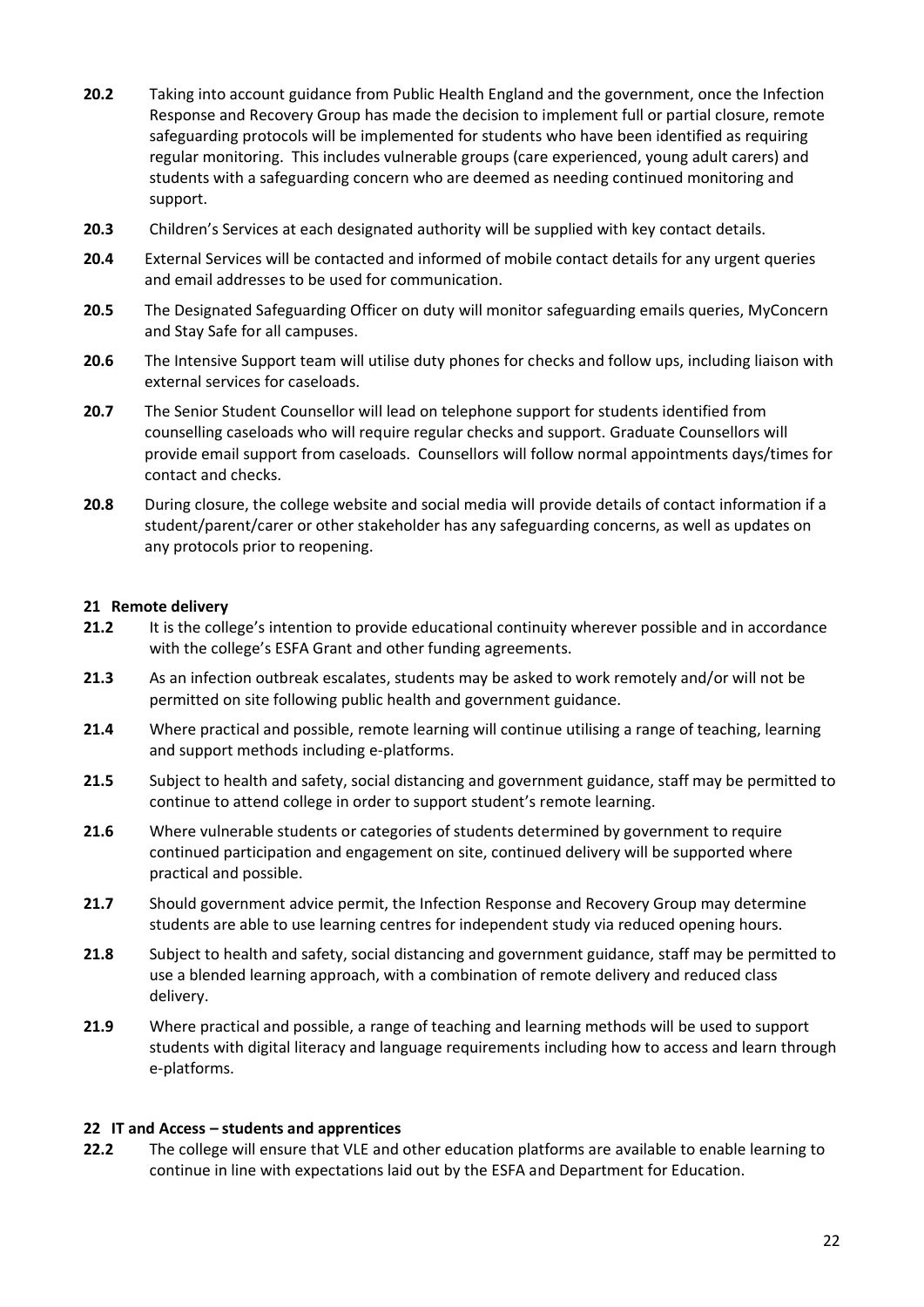- **22.3** To enable remote learning to continue, we will seek to provide electronic devices to those students where we are able to.
- **22.4** The college will prioritise access for those students who are from disadvantage backgrounds and vulnerable groups:
	- *a. Care Leaver*
	- *b. Disadvantage/social deprivation postcode*
	- *c. EHCP*
	- *d. High Needs Student*
	- *e. In receipt of Financial Support (Learner Support Funds)*
	- *f. In receipt of Free College Meals*
	- *g. LLDD/SEND*
	- *h. Looked after Child*
	- *i. Safeguarded*
	- *j. Young Carer*
	- *k. Young Parent*
- **22.5** Where IT devices are provided to students, the college's standard loan protocol will apply.
- **22.6** All IT devices will be wiped of any college information before loaned to students.
- **22.7** All devices will be recalled, and prepared in advance, ready for on-site delivery.

#### <span id="page-22-0"></span>**23 Open events, applications and enrolment**

- **23.2** The college will deliver a full recruitment and transition support service for prospective students combining on and off-line activities and communications in line with restrictions and national alert status.
- **23.3** Recruitment practices and the emphasis of longer term careers-based activities will continue from year 7 upwards throughout any restrictions by working with our school and community partners and combining on and off-line activities as the alert status dictates.
- **23.4** Telephone based interviews will replace in-person events for the period of full movement restrictions, at the earliest opportunity face-to-face interviews will resume with consideration to social distance and risk status.
- **23.5** Enrolment processes will be available that range from full to partial online processes dependent upon the current risk level and national restrictions.
- **23.6** A full online process is available to ensure that students can apply to the college and manage their application process remotely.
- **23.7** Any face-to-face engagements must ensure that visitor protocol is followed, social distancing protocol maintained and the availability of guidance on hygiene protocol, including advance communication to manage expectations on site.
- **23.8** Recruitment and Engagement teams will deliver in-school activities when teaching resume either online or through in-person activities.
- **23.9** A resource bank of virtual engagements will be available that can be switched on, as soon as lockdown starts or restrictions begin, through the existence of a hidden section of the college's website.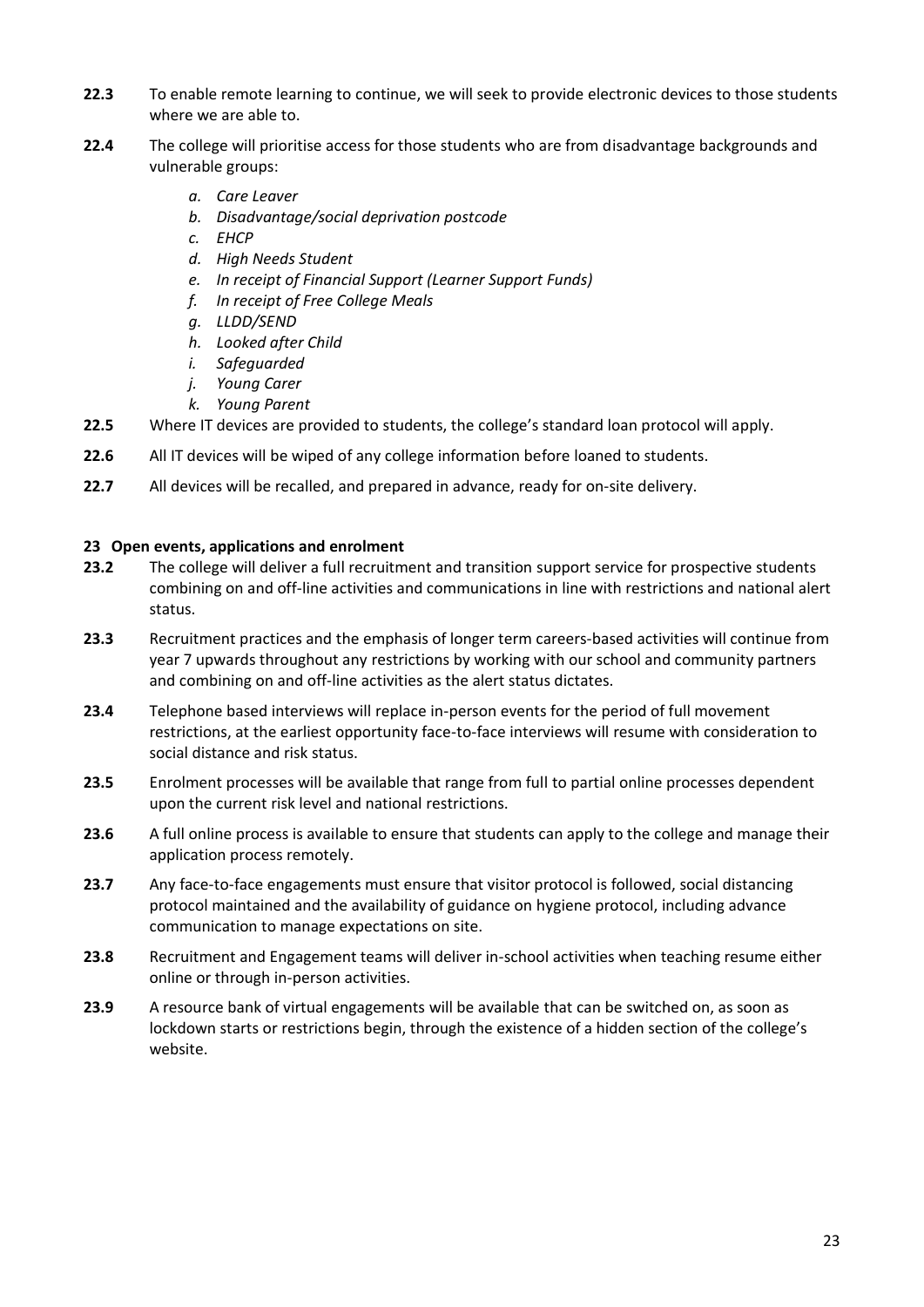### **REDUCING INFECTION TRANSMISSION**

#### <span id="page-23-0"></span>**24 Hand hygiene**

- **24.2** Washing hands effectively is one of the most important things a person can do to help prevent and control the spread of many illnesses. Good hand hygiene will reduce the risk of infections such as influenza and coronavirus, and infection transmission and spread.
- **24.3** Any building work or other development must include the provision of adequate hand hygiene facilities.
- **24.4** Global Handwashing Day on October 15 is recognised and promoted across the college to foster and support a global and local culture of handwashing with soap, shine a spotlight on the state of handwashing in each country, and raise awareness about correct practice and benefits of handwashing with soap.
- **24.5** Interesting communications will be on display throughout college sites to encourage positive practice by students, staff and visitors.

#### *From the point of disease outbreak:*

- **24.6** Alcohol gel will made available within areas of high footfall, cash handling, food services, visitor entrances and exits.
- **24.7** Visitors Infection Control Protocols will be implemented including the use of alcohol hand rubs on entering and leaving college campuses.
- **24.8** Antibacterial liquid soap, hand dryers or disposable hand towels will be accessible at each washing area.
- **24.9** Contract cleaners will be directed to increase more regular cleaning of sinks and washing areas as per the college's cleaning contract and/or local, regional or national guidelines.
- **24.10** An enhanced internal and external hand hygiene campaign will be implemented and communicated.
- **24.11** Infection specific hand hygiene posters will be placed within all bathroom or toilet facilities as a priority.

#### <span id="page-23-1"></span>**25 Waste disposal**

- **25.2** Waste material may be contaminated with infectious micro-organisms.
- **25.3** Staff or contractors responsible for emptying of bins and/or removing waste will receive specific infection related updates on waste removal and hand hygiene.
- **25.4** Waste bins across all colleges will not be permitted to overflow and an enhanced schedule of waste removal will be implemented by the Group Director of Estates and Facilities for as long as social distancing measures are in place.
- **25.5** Dedicated secure storage will be provided in areas where personal care is delivered to ensure safe disposal of PPE and cleaning materials. Materials will be double-bagged, stored securely for 72 hours then disposed of with the regular rubbish.

#### <span id="page-23-2"></span>**26 Cleaning and disinfecting**

- **26.2** The Group Director of Estates and Facilities will liaise with the college's cleaning contractors to seek assurance that cleaning staff, particularly those involved in cleaning areas where there is a large footfall, are reminded of the need to ensure a personal hygiene routine of handwashing (i.e. using soap and water and thoroughly drying) after contact with communal objects/surfaces.
- **26.3** During an infectious outbreak, epidemic or pandemic, the college will require damp rather than dry dusting to avoid the generation of dust particles.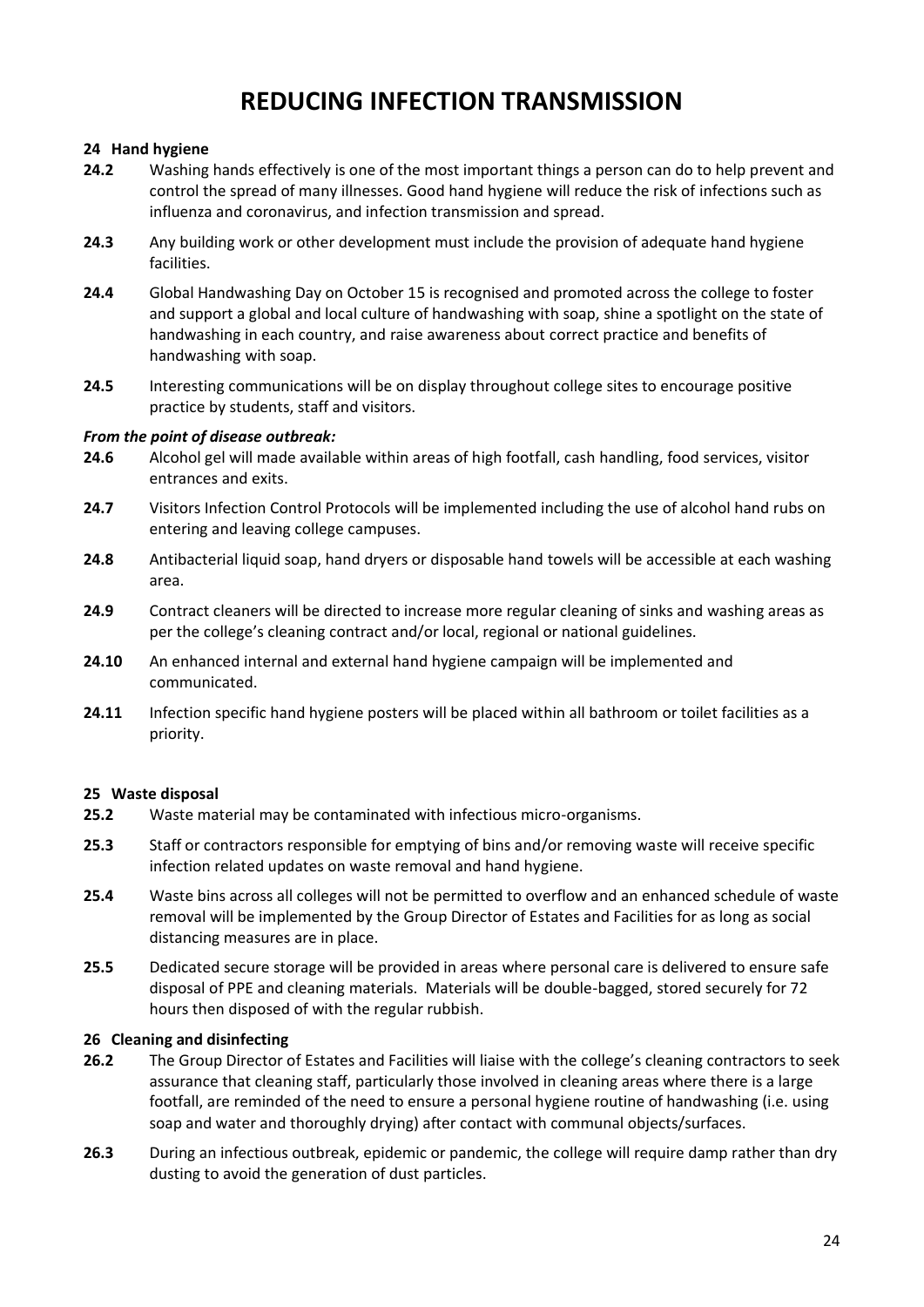- **26.4** Cleaning of surfaces must be carried out using a freshly prepared solution of detergent and hot water followed, where necessary, by a chlorine-based disinfectant solution.
- **26.5** Common areas where a symptomatic individual has passed through and spent minimal time, such as corridors, and/or which is not visibly contaminated with body fluids, can be cleaned thoroughly as normal.
- **26.6** All surfaces that the symptomatic person has come into contact with must be cleaned and disinfected, including objects that are visibly contaminated with body fluids; and all potentially contaminated high-contact areas such as bathrooms, door handles, telephones, grab-rails in corridors and stairwells, computer screens and keyboards, classrooms and desks, offices, and open access areas.
- **26.7** Cleaning will take place using Diversey Cleaner Disinfectant (EN1276), a multi-purpose hard surface cleaner and disinfectant that can be used in spray and wipe or bucket application, to clean all washable surfaces including unprotected floors. EN1276 – is the European bactericidal standard.
- **26.8** Disinfection will take place using Selgiene Ultra (EN14476), a blend of advanced quaternary ammonium biocides and surfactants to produce a broad spectrum of killing power on a wide range of microorganisms including bacteria and viruses. Selgiene Ultra is bleach free and safe to use on all common water washable surfaces.
- **26.9** EN14476 is a European viricidal standard. To be able to claim effectiveness against SARs-COV-2, which is the cause of COVID-19, the product needs to pass EN14476. No disinfectant efficacy test is currently available for SARs-COV-2, therefore no products have been tested against this strain of coronavirus, although they may still be effective. Whilst EN14476 certified products have not been tested against the SARs-COV-2 strain of coronavirus, they are shown to be effective against similar enveloped viruses to SARs-COV-2.
- **26.10** If an alternative disinfectant is used, this should be checked and ensure that it is effective against enveloped viruses.
- **26.11** Cleaning routines should avoid creating splashes and spray when cleaning, and any cloths and mop heads used must be disposed of and should be put into waste bags.
- **26.12** When items cannot be cleaned using detergents or laundered, for example, upholstered furniture and mattresses, steam cleaning should be used; and any items that are heavily contaminated with body fluids and cannot be cleaned by washing should be disposed of.

#### <span id="page-24-0"></span>**27 Catering**

- **27.2** As an outbreak escalates or de-escalates, all catering outlets will modify provision to reduce risk of contamination and infection transmission.
- **27.3** Normal fitness to work procedures will continue to be operated to ensure infected workers do not handle food.
- **27.4** The Infection Response and Recovery Group will implement modification of service provision, e.g. ranging from reduced menus, discontinuation of hot food and/or non sealed food items, through to closure of services. As a minimum this will be in line with government guidance.
- **27.5** Catering staff may be required to wear additional PPE (i.e. face mask) to protect students, other staff and visitors and to minimise the risk of cross-contamination.
- **27.6** Good hygiene practices around open food (e.g. unpackaged bread, cakes, fruit, salad bars etc.), which will be adhered to at all times, will reduce the risk of food and cross-contamination.
- **27.7** Open food displays near tills or serve-over counters, where customers are ordering or paying for food will be removed behind the counter.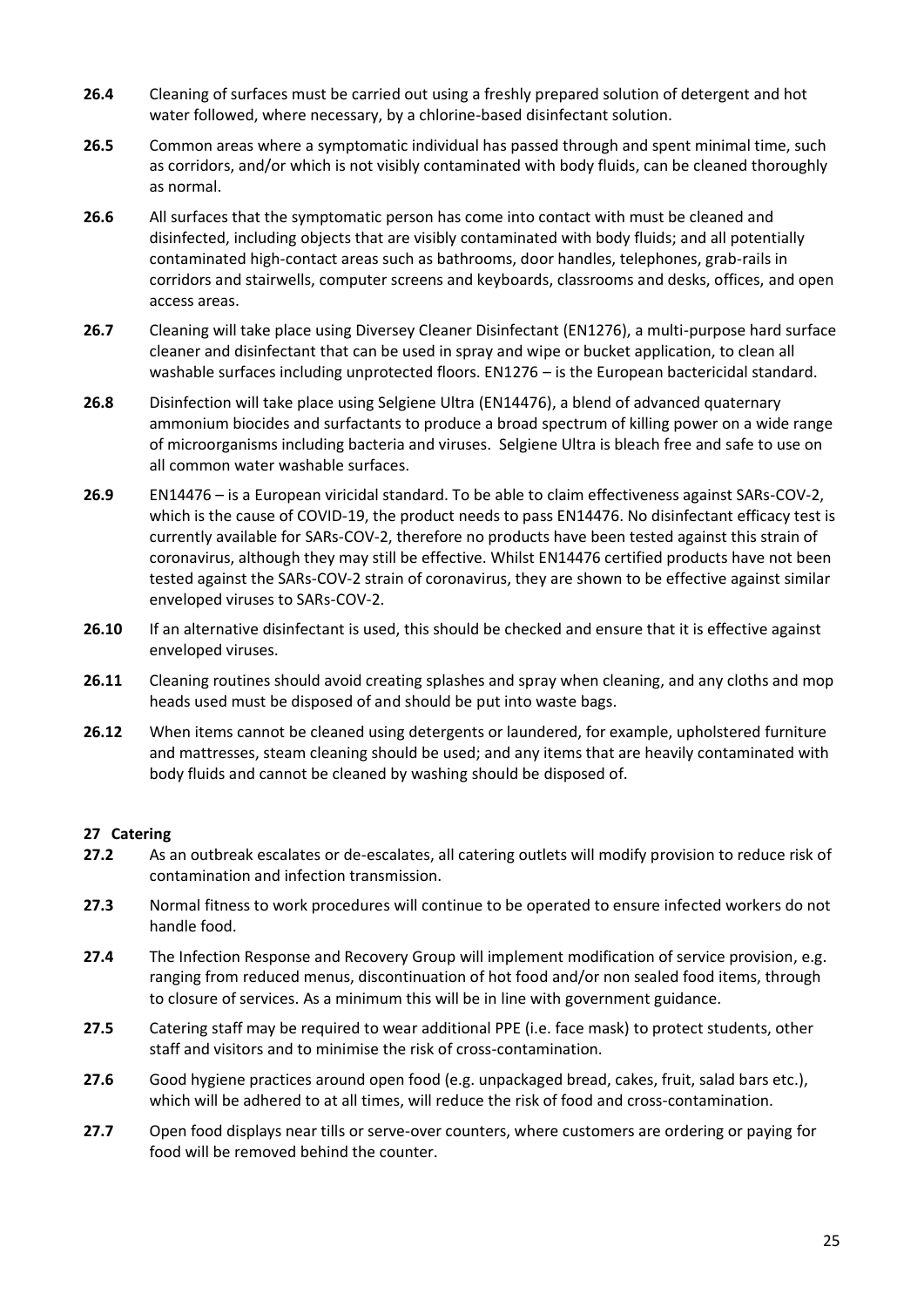- **27.8** In cases of a reduced or discontinued service, provision of breakfast and lunch for students with free school meals, vulnerable students and those of critical care workers will be maintained as appropriate.
- **27.9** Touch points, e.g. trollies, keypads, door handles, food contact surfaces and utensils will be cleaned more frequently.
- **27.10** Customers will be encouraged to make contactless card payments to avoid the need to handle cash.
- **27.11** Food counter serving utensils (e.g. ladles, tongs) and condiment holders etc. will be cleaned down or washed and sanitised every 30 minutes or at an otherwise agreed frequency.
- **27.12** Catering items predisposing customers to risk of infection transmission will be removed from use, i.e. non-sealed cutlery, trays, non-sealed drinking straws.
- **27.13** Any service permitting refillable hot and/or cold drink containers will be discontinued.
- **27.14** Hand sanitiser should be made available to consumers on their way in and out of the food premises.
- **27.15** Strict control of queues that adhere to social distancing will be implemented, with a social distancing protocol at counters and checkouts. This will be supported via floor markings and staggered lunch and break times to minimise the pressure on catering outlets.
- **27.16** Entrance and exit doors to catering facilities will be wedged open where practical to minimise contact.
- **27.17** Perishable foods may be donated to local food banks as approved by the Infection Response and Recovery Group.

#### <span id="page-25-0"></span>**28 Commercial operations**

- **28.2** As an outbreak escalates and de-escalates, the college's commercial operations will be reviewed and modified by the Infection Response and Recovery Group.
- **28.3** The college's commercial operations include the real work environments that are open to members of the public (i.e. hair, beauty and barber salons, restaurants, zoo) and hire of the college's facilities by external organisations.
- **28.4** While commercial operations continue, normal fitness to work procedures will be operated to ensure infected workers do not present a risk to other staff and visitors.
- **28.5** Modifications to the commercial operations include:
	- *a. Hand sanitiser made available to customers on their way in and out of the commercial premises.*
	- *b. Strict controls on number of customers to ensure social distancing guidelines are adhered to.*
	- *c. Adherence to college visitor infection control protocols.*
	- *d. Zero cash handling with card and invoice payments only.*
	- *e. Reduction of service offered or closure of all commercial operations.*
- **28.6** In addition to the above modifications, if the college's commercial restaurants/outlets remain open to the public, modifications to the service may include those listed in section 28 above on catering.
- **28.7** The college's Infection Response and Recovery Group will review these arrangements as the outbreak de-escalates and will determine when the protocols will change taking into account government guidance and the severity level.
- **28.8** Government guidance will be followed; however, it is likely commercial operations that involve personal care where close contact is inherent (salons), or attract groups of people in enclosed spaces, will be closed sooner, and/or reopened later during any infectious outbreak.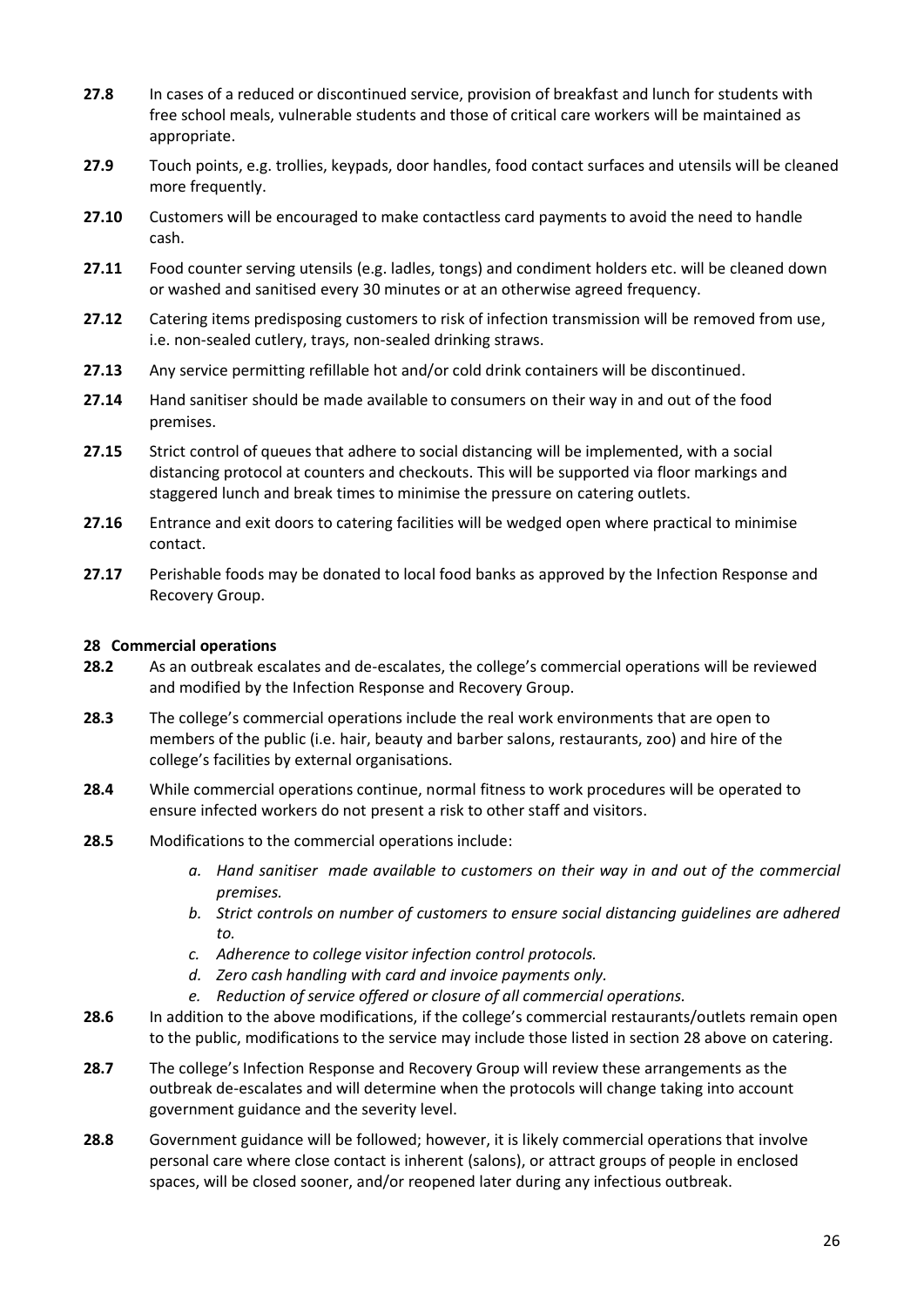#### <span id="page-26-0"></span>**29 Visitor Infection Control Protocols:**

- **29.2** As an outbreak escalates or de-escalates, visitors will be asked to protect themselves and others by using alcohol hand rub or washing their hands when entering the college.
- **29.3** Strict control of queues that adhere to social distancing will be implemented, with a social distancing protocol at reception desks.
- **29.4** The Infection Response and Recovery Group will notify the staff body that it is implementing the college's Visitor Clearance Protocol as outlined in appendix a.
- **29.5** No face-to-face meetings of greater than six people will take place on any college campus.
- **29.6** Meetings that have been previously scheduled and involve more than six people, will have to be rescheduled as a Teams/Skype meeting or postponed until it is safe to meet in person.
- **29.7** All visitors to any college campus will be required to complete a Visitor Clearance Survey either prior to, or on arrival at reception.
- **29.8** It is the responsibility of the staff member that the person is visiting to ensure that the visitor has prior knowledge of this mandatory protocol when the meeting is agreed.

#### <span id="page-26-1"></span>**30 Social distancing measures**

- **30.2** Social distancing is a public health measure proven to reduce the spread of infection.
- **30.3** As an outbreak escalates or de-escalates, in order to reduce the spread of infection, a range of social distancing responses will be introduced, where practical.
- **30.4** Social distancing expectations will follow government guidance; for example, this may mean staying two metres or one metre apart from other people.
- **30.5** The use of video conferencing and digital means of communication to avoid face-to-face contact will be prioritised.
- **30.6** In exceptional circumstances, onsite staff training may occur where group sizes are less than five members, social distancing is permissible and room ventilation is appropriate.
- **30.7** All office spaces must comply with social distancing and be well ventilated. Well ventilated means being able to open the windows or being able to use air conditioning or other mechanical ventilation systems provided in rooms.
- **30.8** All classrooms, workshops, learning, study, working and examination spaces must comply with social distancing and be well ventilated. Well ventilated means being able to open the windows or being able to use air conditioning or other mechanical ventilation systems provided in rooms.
- **30.9** Entrances and exits to buildings will be differentiated where practical and possible; where not possible, signage and single flow barriers will be used to prevent congestion.
- **30.10** One-way systems flows will be implemented in areas known to experience higher footfall or crowding (consideration will be given to staff and students with mobility issues).
- **30.11** Lifts will be prohibited for use by those without a lift pass and social distancing in lifts will be encouraged with clear signage.
- **30.12** Working hours for staff may be adjusted to permit effective management of social distancing within college campuses.
- **30.13** Staff may split into small contained groups or be required to work in accordance with 'departmental rotas' in order to reduce footfall on college campuses and ensure compliance to social distancing.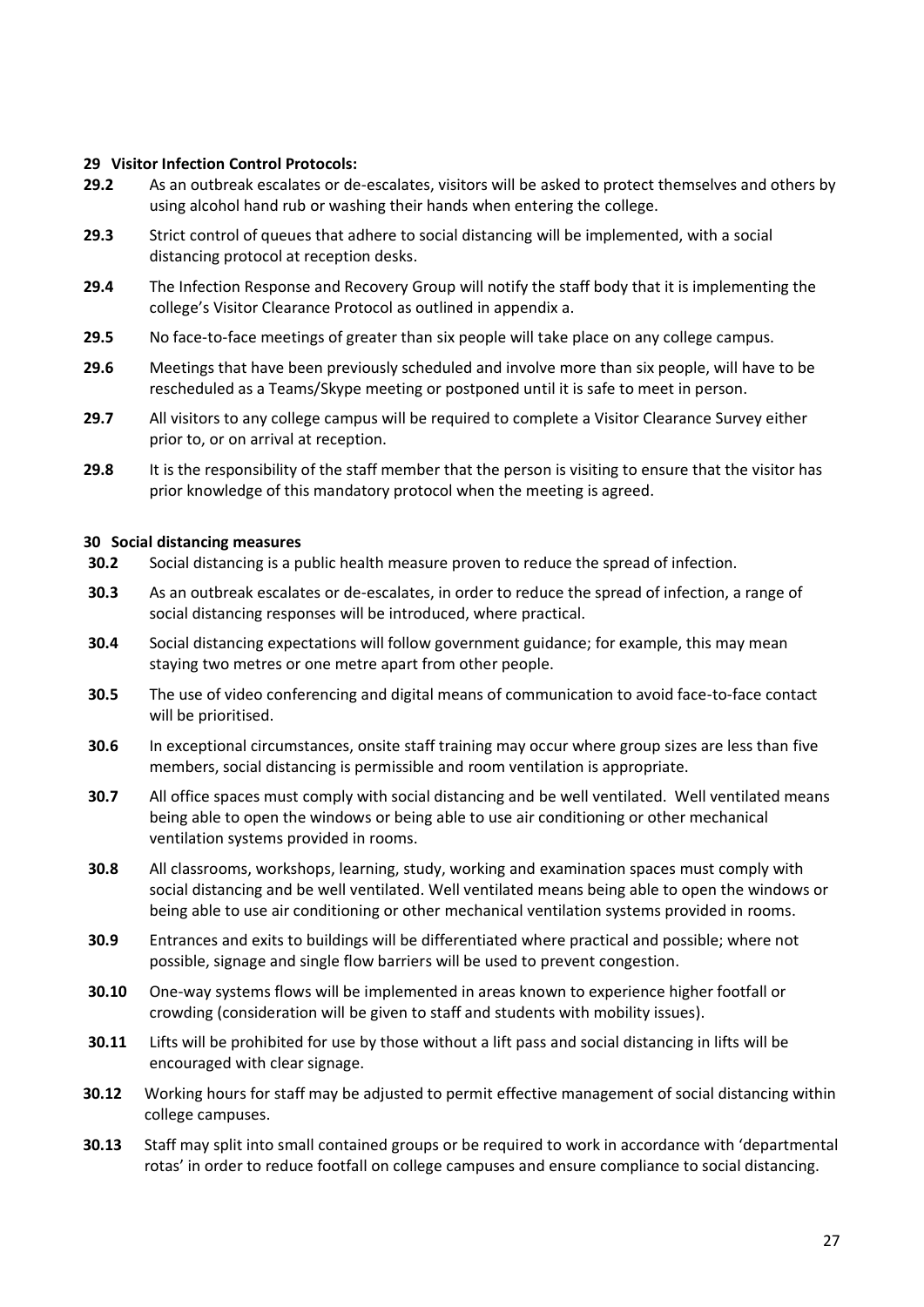- **30.14** Student on site timetables will be sustained providing social distancing can be maintained; this may mean individual students are on a rota for classes via physical and remote attendance.
- **30.15** The college will prioritise the clinically vulnerable who will be expected to work remotely as per government guidelines.

#### <span id="page-27-0"></span>**31 Face coverings**

- **31.2** Wearing a face covering or face mask in schools or other education settings such as colleges is not recommended by the government. This advice will be monitored and instructions to staff, students and visitors will change according to changes in the advice.
- **31.3** Government guidance states that the majority of staff in education settings will not require PPE beyond what they would normally need for their work, even if they are not always able to maintain a distance of two metres from others. PPE is only needed if:
	- *a. a student becomes unwell with symptoms of coronavirus and needs direct personal care until they can return home.*
	- *b. A fluid-resistant surgical face mask should be worn by the supervising adult if a distance of two metres cannot be maintained.*
	- *c. If contact with the student is necessary, then disposable gloves, a disposable apron and a fluid-resistant surgical face mask should be worn by the supervising adult.*
	- *d. If a risk assessment determines that there is a risk of splashing to the eyes, for example from coughing, spitting, or vomiting, then eye protection should also be worn.*
- **31.4** As our college is complex and diverse, it is important that staff risk assess all PPE requirements and seek advice from their line manager. The Group Director for Health, Safety and Environment is available for advice and guidance on specific work activities.

#### <span id="page-27-1"></span>**32 Personal care**

- 33.1Students whose care routinely involves the use of PPE due to their personal care needs, should continue to receive their care in the same way, with high standards of respiratory and hand hygiene.
- 33.2Further advice and guidance may be sought from the Group Director for Health, Safety and Environment for specific work activities.

#### <span id="page-27-2"></span>**33 Campus closures and reopening**

- **33.2** The Infection Response and Recovery Group may fully or partially open and/or close college campuses to staff and student access; and unless instructed by the government, will always keep a minimum of one or two campuses open for staff and student access (in accordance with government and social distancing guidelines).
- **33.3** The Infection Response and Recovery Group may opt to manage phased or full mobilisation of students off or onsite, taking into account the four operational models and the following types of students:
	- *a. Students who fall within a high-risk classification as set out in public health/government guidance.*
	- *b. Vulnerable students and those known to safeguarding*
	- *c. Students with an Education, Health and Care Plan*
	- *d. Pre-16*
	- *e. 16-18*
	- *f. Adults/part-time evening*
	- *g. Adults/daytime (including infill)*
- **33.4** Where a campus is closed to staff and student access, estates and IT staff may still access campuses for essential business functions.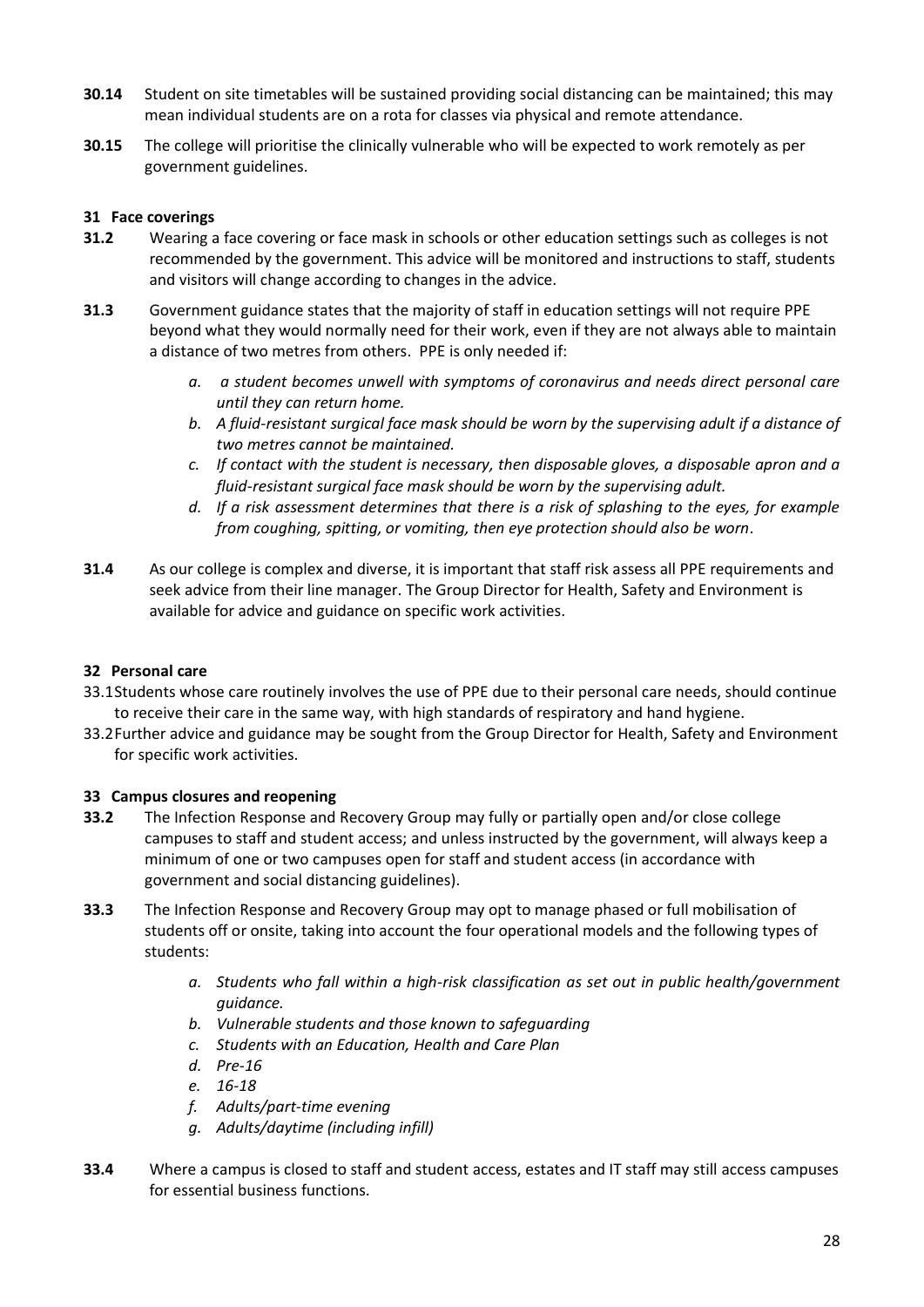- **33.5** Whilst taking into account government guidance, a four-stage operational model may be implemented and amended by the Infection Response and Recovery Group as an infectious outbreak escalates and deescalates.
- **33.6** The following provides a framework for reopening (and can be reversed as appropriate).

#### **33.7 Operational Model 1 - Stay Home, Stay Safe**

- **33.7.1** A minimum of one or two campuses will remain open.
- **33.7.2** In such instances, critical business functions, such as payroll and MIS will be sustained via remote operations.
- **33.7.3** The majority of college staff will be expected to work remotely and continue to support sustained business operations where practical and possible. This may be phased in, as set out in point 13.4
- **33.7.4** Essential staff may be required to remain onsite to support college infrastructure (such as IT and estates) and the continued participation and engagement for students of critical care workers, those with an Education, Health and Care Plan, and vulnerable students.
- **33.7.5** The majority of all other students will be expected to participate and engage in remote learning where practical and possible. This may be phased by student type, as set out in point 34.5
- **33.8** The following operational models (2 and 3) require a balance between on-site and remote/online delivery. Whilst the following key principles apply, the 'spirit' of models 2 and 3 must also be considered within planning:

#### **33.9 Key principles**

- **33.9.1** The need for disadvantaged students or students at risk of disengagement through online learning (typically at lower academic levels) to study on site for 100% of their timetable.
- **33.9.2** The need for students to access on-site provision in order to undertake technical instruction that requires the use of equipment.
- **33.9.3** The impact on the risk of transmission (it may be easier to undertake instruction in outside settings or larger spaces) e.g. some types of vocational instruction may be more challenging where they by their nature involve personal contact.
- **33.9.4** Splitting students into smaller groups, keeping students within their class/group wherever possible.
- **33.9.5** Organising start and finish times to avoid pinch points such as at the start and end of the day.
- **33.9.6** Where online learning is working well with high engagement, a larger element of online delivery may be maintained.
- **33.9.7** For some students with SEND, whether they have an EHC plan or not, careful preparation for their return will be implemented (for example, social stories to help with the transition, or routes round the college marked in Braille, or other meaningful symbols to maintain social distancing). The increase in attendance may be gradual and take place over a period of time.
- **33.9.8** Regardless of remote or face-to-face delivery, welfare checks at the start of each session will be carried out to ensure that all students are engaged and supported.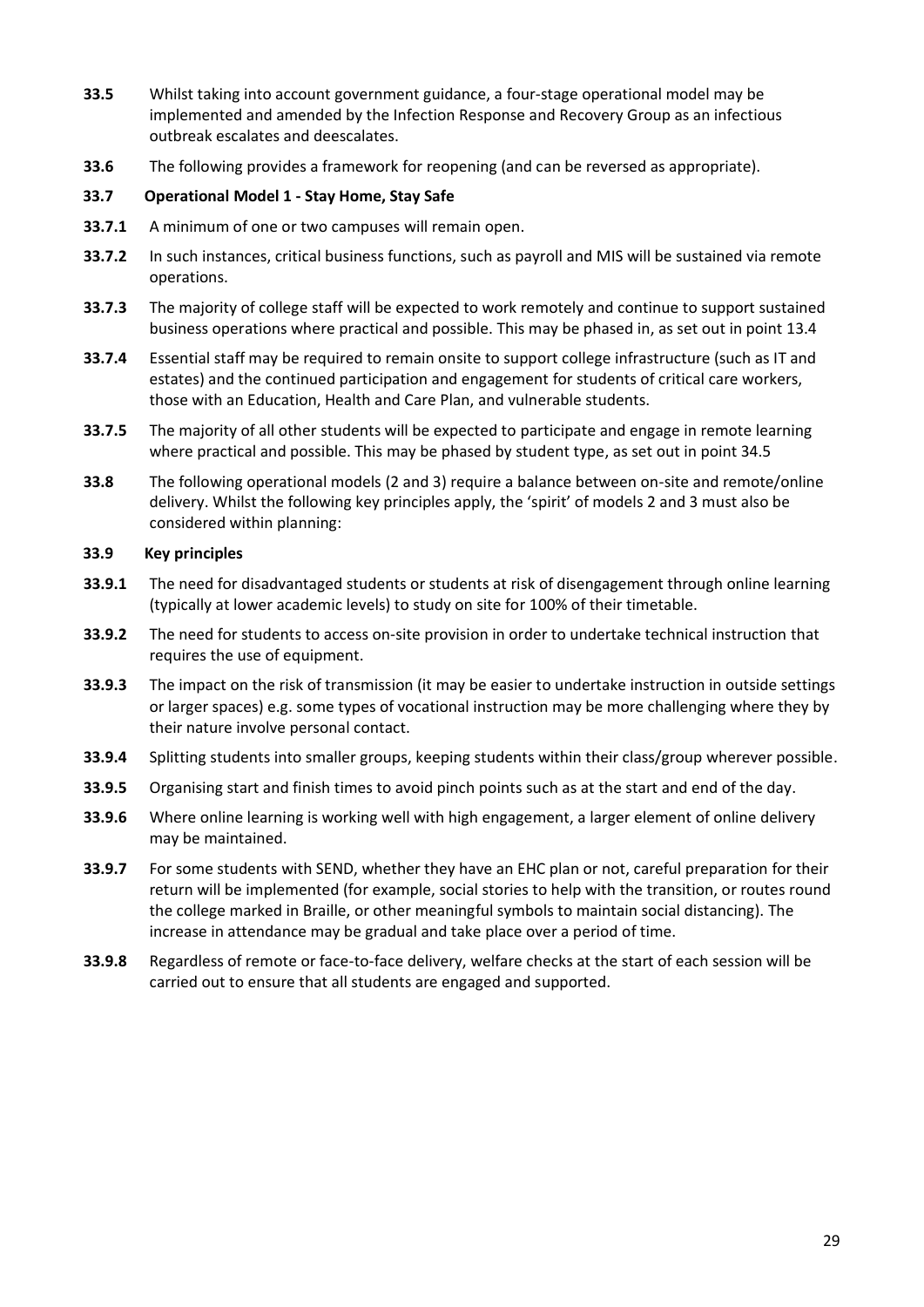#### **33.10 Operational Model 2 - Stay Safe, Get Ready**

- **33.10.1** The Infection Response and Recovery Group will oversee and coordinate temporary reopening of campuses (closed in operational model 1).
- **33.10.2** College leaders will temporarily attend all college site to complete risk assessments and prepare office and learning spaces, as set out in section 35.
- **33.10.3** Staff who have been unable to work at home, but could work if attending a college site, may be returned to one of the college sites permanently open.
- **33.10.4** Staff who feel that they would benefit from attending a college site for personal health and wellbeing reasons may be returned to one of the college sites permanently open.
- **33.10.5** Oversight of staff return to the workplace will be approved and monitored via the Infection Response and Recovery Group to ensure compliance with risk management, safe travel and working practices (at departmental, campus and individual college level) in accordance with this policy and government guidelines.
- **33.10.6** Staff and students falling within the government's high-risk categories will continue to work and learn remotely.
- **33.10.7** Some students may return for risk assessed face –to-face delivery where it is safe to do so and advised by the government.

#### **33.11 Operational Model 3 - Stay Safe, Get Going**

- **33.11.1** College operations will be progressed with the majority of college staff and operations returned to onsite delivery supported by the college's Flexible Working Policy and safe working practices set out herein.
- **33.11.2** All senior and middle leaders and managers will be expected to work safely from college sites five days a week overseeing safe working practices of staff and students within their department and across college building and college sites.
- **33.11.3** Exceptions include staff who fall within the government's high risk categories who may be asked to continue working remotely.
- **33.11.4** The Infection Response and Recovery Group may determine that business critical functions continue to operate remotely such as payroll, submission of the ILR, communications.
- **33.11.5** The majority of students will attend college sites for their education and training. However, whilst curriculum implementation may continue with 100% onsite delivery for small groups (where compliance with safe practices are possible), implementation of curriculum for larger groups (not able to comply with safe practices) will require flexibility.
- **33.11.6** Some groups of students may be split into subgroups and placed on rotas that alternate face-toface delivery and remote learning (which may include one group joining the class remotely whilst the other physically attends and vice versa).
- **33.11.7** The priority at all times is that no student will fall behind, high quality accessible online resources will be kept up to date for all students, and those least likely to engage remotely will be scheduled to attend for the majority of instances, where practical and possible.
- **33.11.8** Exceptions include students who fall within the government's high-risk categories who may be expected to continue to learn remotely.
- **33.11.9** Delivery may extend to weekends where staff and students wish to, and campuses can be safely opened. Permission to deliver at weekends will be approved by the Infection Response and Recovery Group.
- **33.12 Operational Model 4 - Be Confident, Be Assured**
- **33.12.1** Social distancing practices will be in line with government guidance.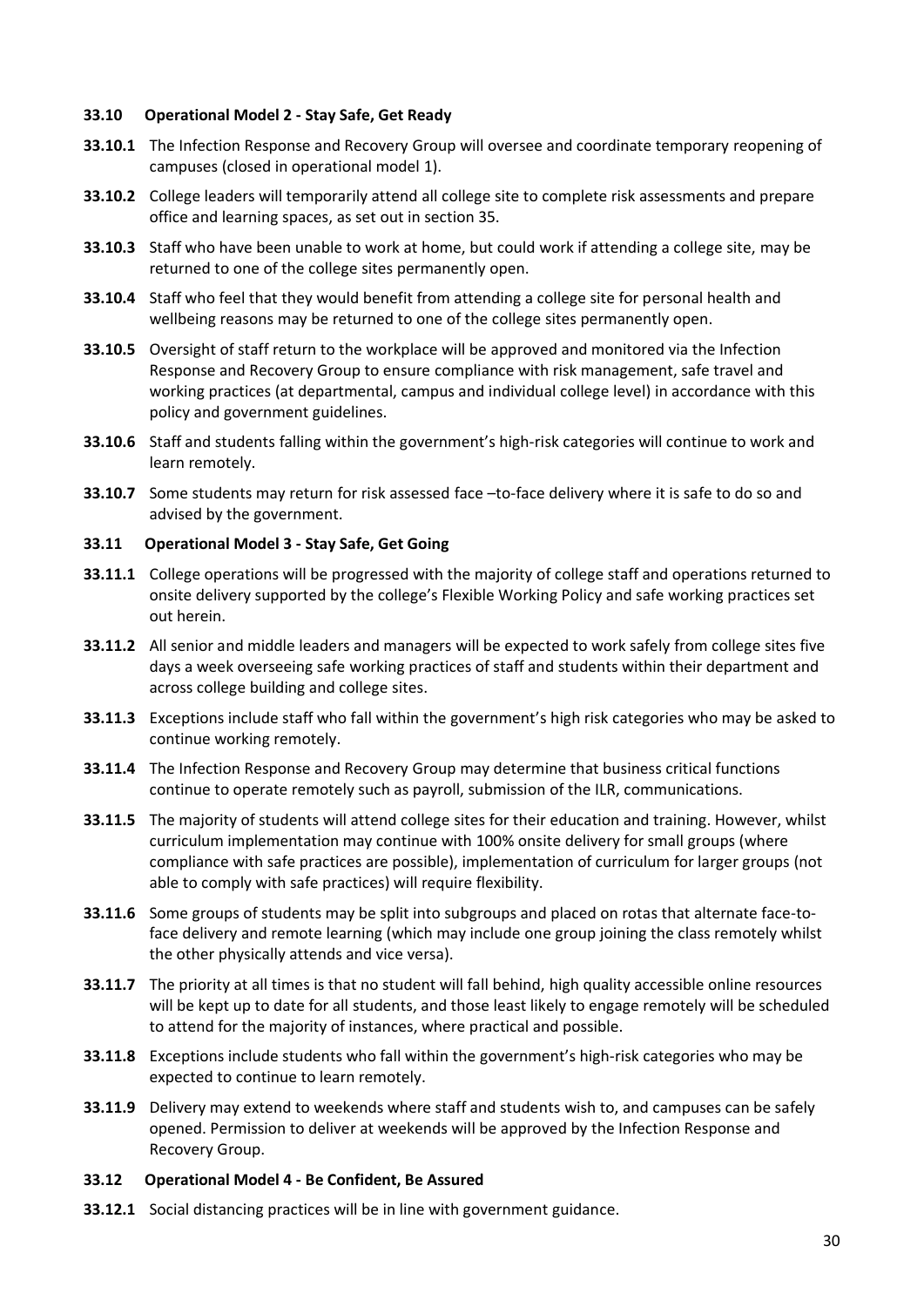- **33.12.2** This means staff will fully relocate within offices, and students will fully return to their scheduled timeline and work placements will continue.
- **33.12.3** Learning from operational models 1-3 will be taken forward, such as where productivity and effectiveness has increased via reduced travel to college sites and externally, or enhanced use of digital within curriculum and across wider business functions supports best practice.
- **33.13** Within each operational model, the Infection Response and Recovery Group will oversee and communicate phased permissions relating to face-to-face activities such as internal and external events and meetings (i.e. enrolment, competitions and graduation), trips and visits, work experience etc. Where safe face-to-face delivery is prohibited, remote/online engagement may be necessary.
- **33.14** The Infection Response and Recover Group will seek assurance from the Group Director of Estates and Facilities that campuses are fully prepared and cleaned in advance of reopening.

#### <span id="page-30-0"></span>**34 Risk assessments**

- **34.2** Each curriculum, support and business support area will complete a risk assessment one for office activities and one for classrooms and other learning activities - setting out mitigating actions to:
	- a) Review layouts and processes to allow people to work further apart from each other.
	- b) Using floor suitable tape if required to help workers keep to a two-metre distance (taking care not to damage flooring).
	- c) Managing occupancy levels to enable social distancing including rotas to decide which colleagues or student work in the office/ work area or from home on different days.
	- d) Avoid transmission through the sharing of office or other work equipment. Think about how to clean and disinfect any shared equipment e.g. printers, hand tools etc.
	- e) Staggering break times to reduce pressure on break rooms or canteens.
	- f) Considering speaking to Estates about rearranging areas to reduce face-to-face interactions, or installing screens to protect staff in reception, or similar high contact areas.
	- g) Ensure availability of teaching and non-teaching staff and required ratios, including contingency plans should individuals be shielding or self-isolating.
	- h) Ensure measures in addition to those already undertaken during the current lockdown, to accommodate additional numbers (including cleaning required within spaces and following equipment use).

#### <span id="page-30-1"></span>**35 Transport**

- **35.2** Transport providers will be asked to provide the college with a copy of their Risk Assessment for safer travel.
- **35.3** Curriculum Managers will review timetables to stagger start and end times to reduce volumes of students using public transport during peak hours.
- **35.4** Students and staff who use public transport are encouraged to follow government guidance and should:
	- *a. maintain social distancing by staying two metres apart, wherever possible, to prevent the spread of the virus*
	- *b. consider wearing a face covering, as precautionary measure*
	- *c. avoid peak travel time/rush hours*
	- *d. try to start or end their journey using a station or mode of transport known to be quieter or more direct. For instance, walk the first or last mile of their journey, or alight at an earlier station, where this is possible*
	- *e. use contactless payment*
	- f. *wash their hands before and after their journey for 20 seconds using antibacterial soap*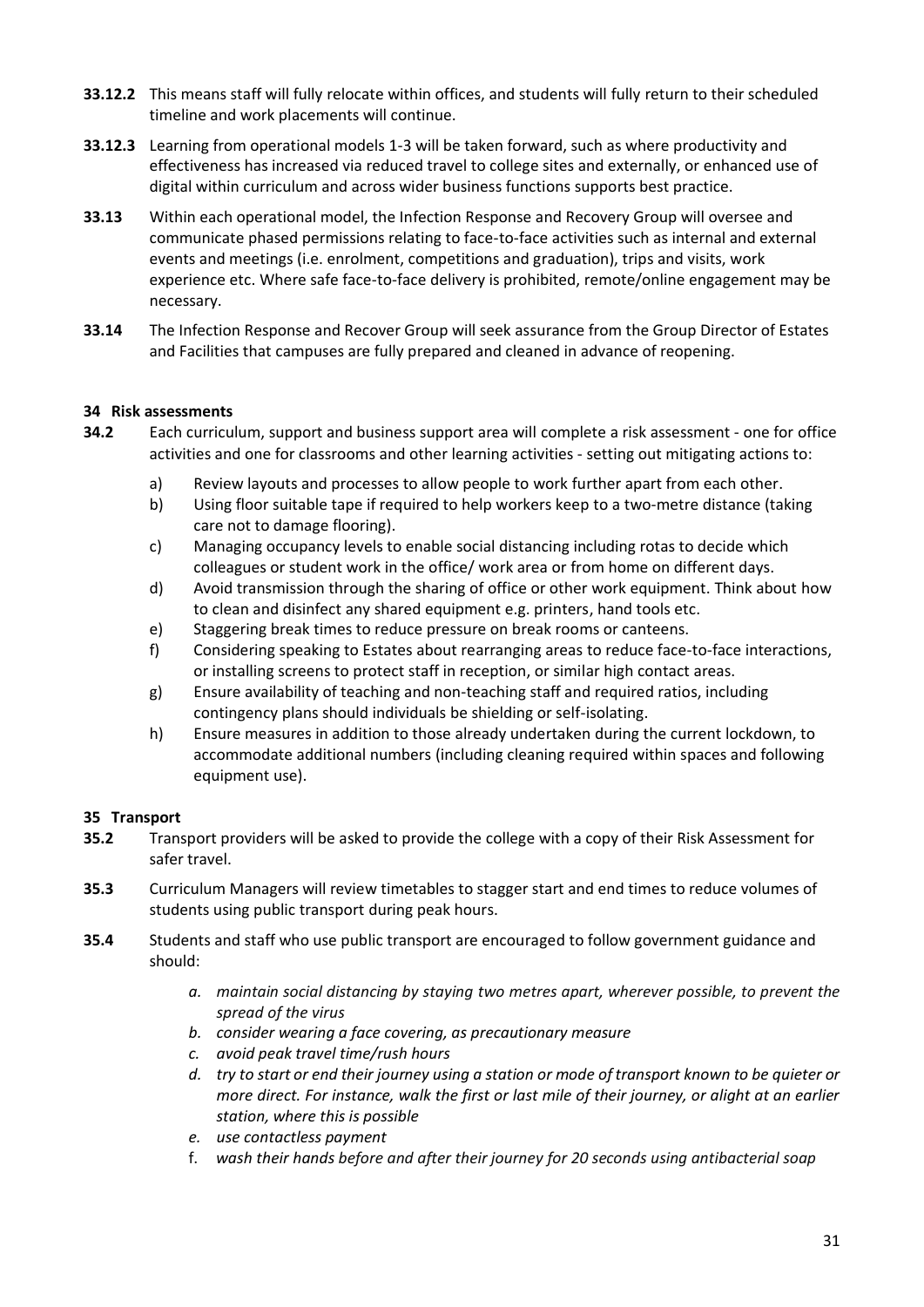#### <span id="page-31-0"></span>**36 Exams**

- **36.2** Taking into account guidance from Public Health England, the government and Ofqual, the Infection Response and Recovery Group will make decisions around implementing full or partial cancellation of exams.
- **36.3** An exams task and finish group will be set up to review Ofqual and awarding organisations guidance and publish central guidelines for all colleges within EPNE. The group will consist of
	- *a. Vice Principal Student Services and Registry (Head of Centres)*
	- *b. Principal Northumberland/Interim Deputy Principal Sunderland*
	- *c. Associate Principal/Head of Hartlepool Sixth Form*
	- *d. Director of Education and Training*
	- *e. Head of Exams*
	- *f. Head of MIS*
- **36.4** The task and finish group will agree all communications to staff, students and parents.
- **36.5** Where exams need to take place during an infection outbreak, they will be conducted with social distancing measures in place and room ventilation as appropriate.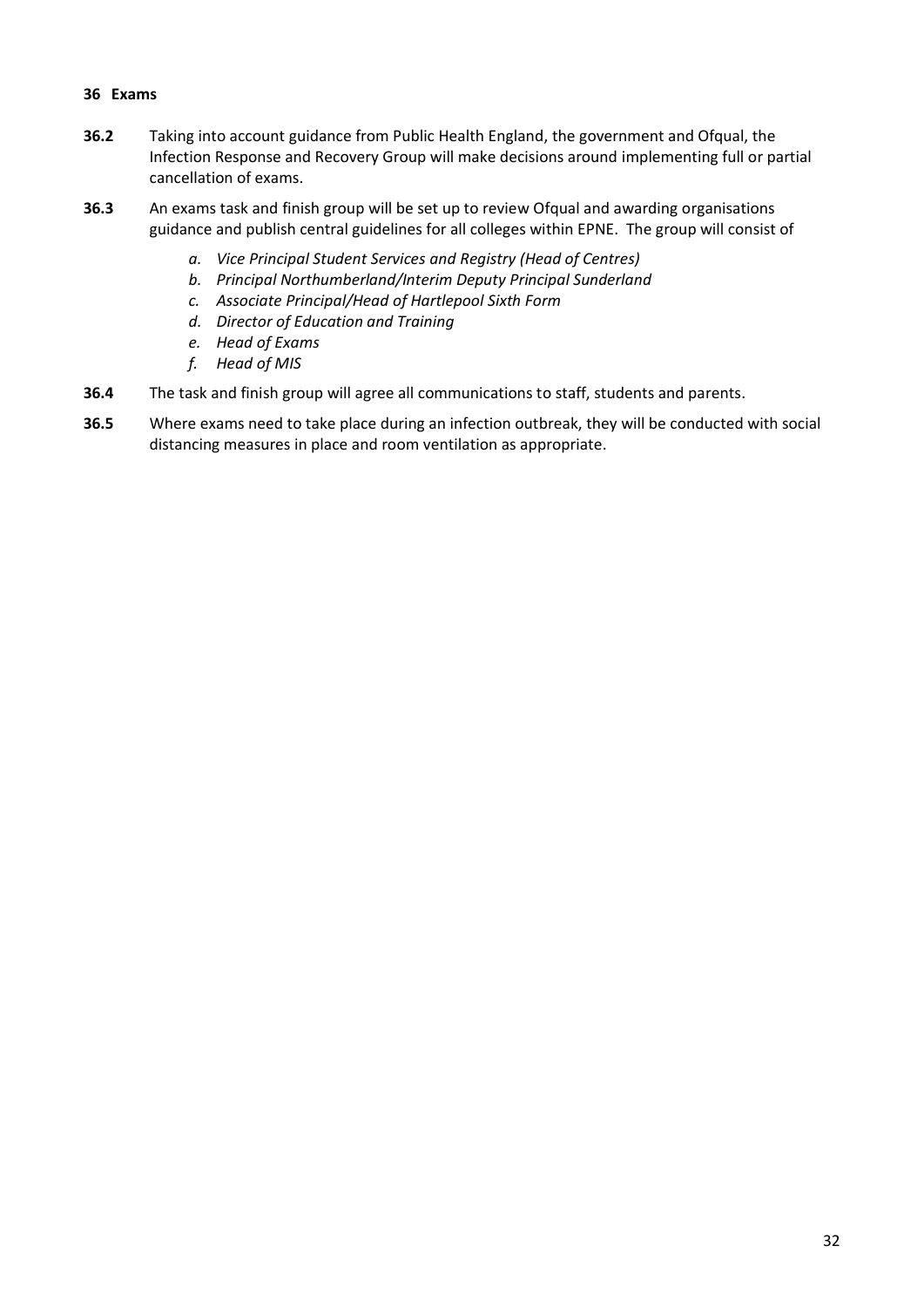### <span id="page-32-1"></span>**LAND-BASED AND ANIMAL**

#### <span id="page-32-0"></span>**37 Duties of staff**

- **37.2** Associate Principal Land Based is responsible for:
	- 38.1.1. Ensuring the appropriate response is implemented to manage and minimise any outbreak of infectious disease in animal populations in line with the Department for the Environment and Rural Affairs, and other animal health advisory bodies.
	- 38.1.2. Robust staffing plans that are well communicated both ahead of and during and infectious outbreak, including contingency measures should core staff resources fall below manageable levels.
	- 38.1.3. Ensuring identified communication methods during any closure period or outbreak are well communicated and understood, and that staff understand the escalation process when raising issues during any period of potential shut down.
	- 38.1.4. The provision of sufficient PPE and other essential equipment for all staff on campus by effective liaison with Director of Estates.
	- 38.1.5. Ensuring all staff understand, adopt and practice hygiene and infection control measures.
	- 38.1.6. Management of site access and egress and whole site or specific areas are 'locked down' timely, when appropriate and in line with organisational government or other regulatory guidance.
	- 38.1.7. Ensuring any purchasing capacity or finance processes are checked ahead of any long term shut down of areas on campus. The Associate Principal will liaise with the Director of Finance to ensure there are no blocks to the timely and effective access to essential animal welfare resources.
	- 38.1.8. Ensuring all associated animal health professionals including vets, farriers, physiotherapists, cadaver removal services and the zoo inspectorate etc. are informed of current processes, infection control measures and access arrangements during any period of 'lockdown' or closure.
	- **38.1.9.** Ensuring social media accounts for the zoo, equine and dog grooming are updated with current information.

#### <span id="page-32-2"></span>**38 Staffing for animal welfare**

- **38.2** Sufficient levels of staffing will be sustained to manage animal health and welfare at all times, including the creation of a reserve staffing list should the core team staffing levels be reduced due to ill health.
- **38.3** If required, staff will be asked to move onto campus to ensure animal welfare is maintained, appropriate staffing levels are sustained, and transmission risk is minimised.

#### <span id="page-32-3"></span>**39 Hand hygiene**

- **39.2** It is important to observe the basic principles of hygiene when dealing with animals every day. Staff are expected to follow key principles set out in section 25.
- **39.3** Staff, vets, farriers and other stakeholders will be required to wash their hands before and after contact with any animal.
- **39.4** In the event of an outbreak, compliance signage will be placed around the campus and animal handling areas in relation to handwashing protocols.
- <span id="page-32-4"></span>**39.5** Additional alcohol-based hand gel will be placed in all key animal handling areas to further reduce the risk of transmission.

#### **40 Essential animal health providers**

**40.2** Essential animal health providers such as vets, physiotherapists, dentists, cadaver removal companies and farriers will be informed of revised working practices in line with emergency protocols.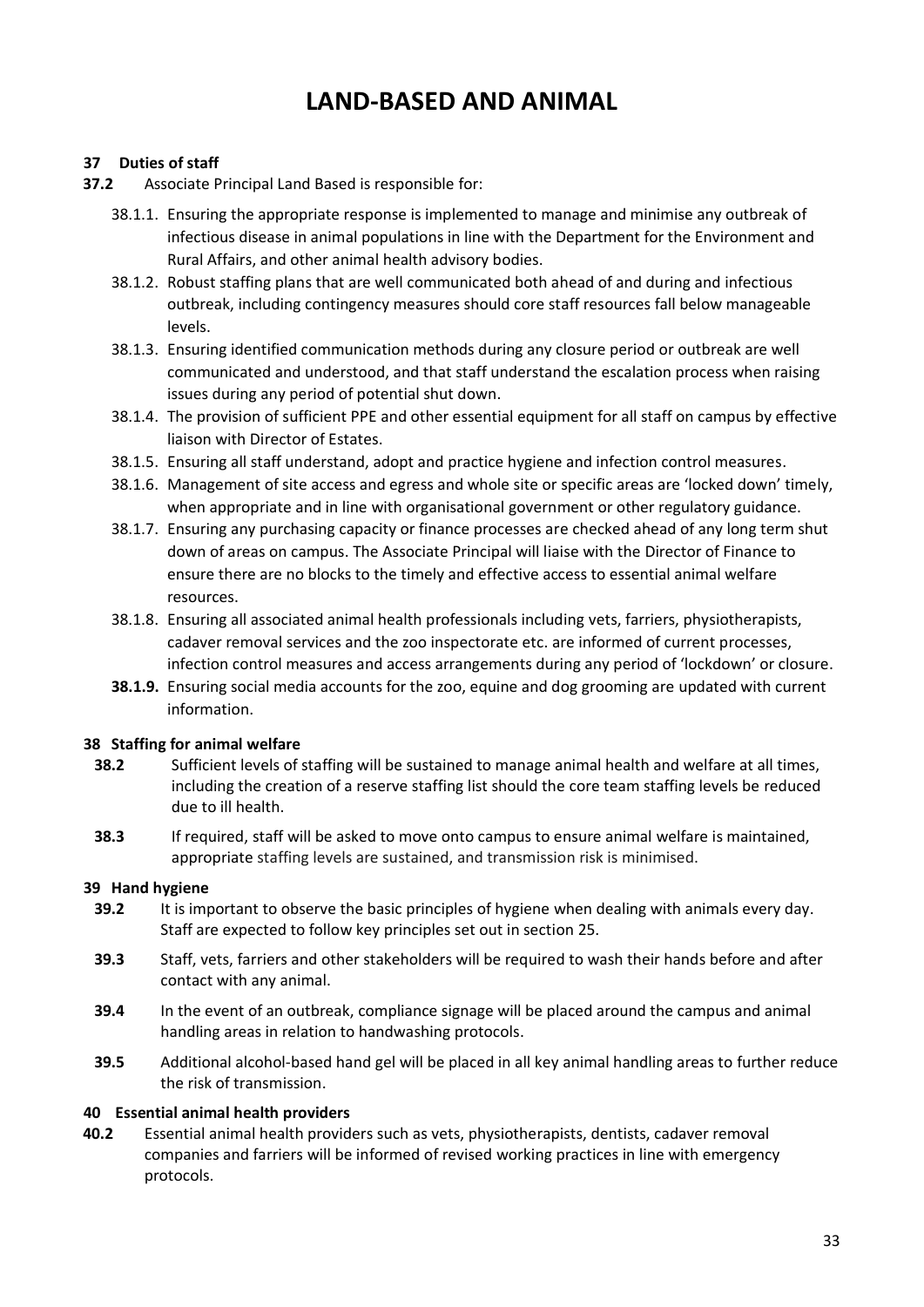#### <span id="page-33-0"></span>**41 Farm and associated livestock (cattle, sheep and pigs)**

- **41.2** As an infectious outbreak escalates the farm will be 'locked down' to all non-essential personnel, and re-opened when an infectious outbreak is no longer considered a risk to animal or human welfare.
- **41.3** There is no evidence to suggest links to bovine strains of Rotavirus which also poses a contagious risk to human health resulting in diarrhoea. therefore, good hygiene and handwashing practices will continue to be routinely adopted and enforced, particularly during a potential disease outbreak or pandemic.

#### <span id="page-33-1"></span>**42 Equine / livery services (horses)**

- **42.2** As an infectious outbreak escalates, the equine yard will be 'locked down' to all non-essential personnel and re-opened when an infectious outbreak is no longer considered a risk to animal or human welfare.
- **42.3** Livery clients must not visit the site if self-isolating or symptomatic and will be expected to contact the Equine Resource Manager to make suitable animal welfare arrangements.
- **42.4** As an infectious outbreak escalates, livery clients will be informed that there is no access to the site until restrictions are lifted.
- **42.5** All commercial activity within equine will be postponed or suspended; livery charges will continue.
- **42.6** Where practical and weather permitting, all horses will be 'turned out' to reduce the amount of routine care needed.
- **42.7** For specific infectious disease outbreaks within horse populations such as Strangles, national guidance and management protocols will be implemented across the campus, which will include the lockdown of all equine movement and prevention of any non-equine staff member entering the yard.

#### <span id="page-33-2"></span>**43 Zoo livestock (variety of species)**

- **43.2** Balai Council Directive (provides standards and guidance on movement of animals and biosecurity protocols) will be strictly adhered to in order to reduce risk of infection, cross contamination and transmission between stock and the human population
- **43.3** As an infectious outbreak escalates, the zoo will be 'locked down' to all non-essential personnel and reopened when an infectious outbreak is no longer considered a risk to animal or human welfare. Public Health England will be contacted for infection control advice.
- **43.4** All commercial activity within the zoo will be postponed or suspended.
- **43.5** Where practicable and weather permitting all hoofed livestock (donkeys, goats, alpacas) will be 'turned out' to reduce the amount of routine care needed.

### <span id="page-33-3"></span>**44 Commercially related animal activity (dog grooming)**

Appointments

- **44.2.1** Only pre-booked dogs should be accepted into the Bell Centre.
- **44.2.2** No walk-in clients will be accepted.
- **44.2.3** To ensure animal welfare, breeds with long, double dense or wool coats will be prioritised and scheduled first in the event of a closure period.
- **44.2.4** Breeds used for student exams will also be given priority to ensure continuity of educational assessments.

#### <span id="page-33-4"></span>**45 Dropping off and collection protocols**

**45.2** All clients will be fully informed of all safety procedural changes when accessing the dog grooming service. This information will be given over the telephone when appointments are made and via the website and social media pages.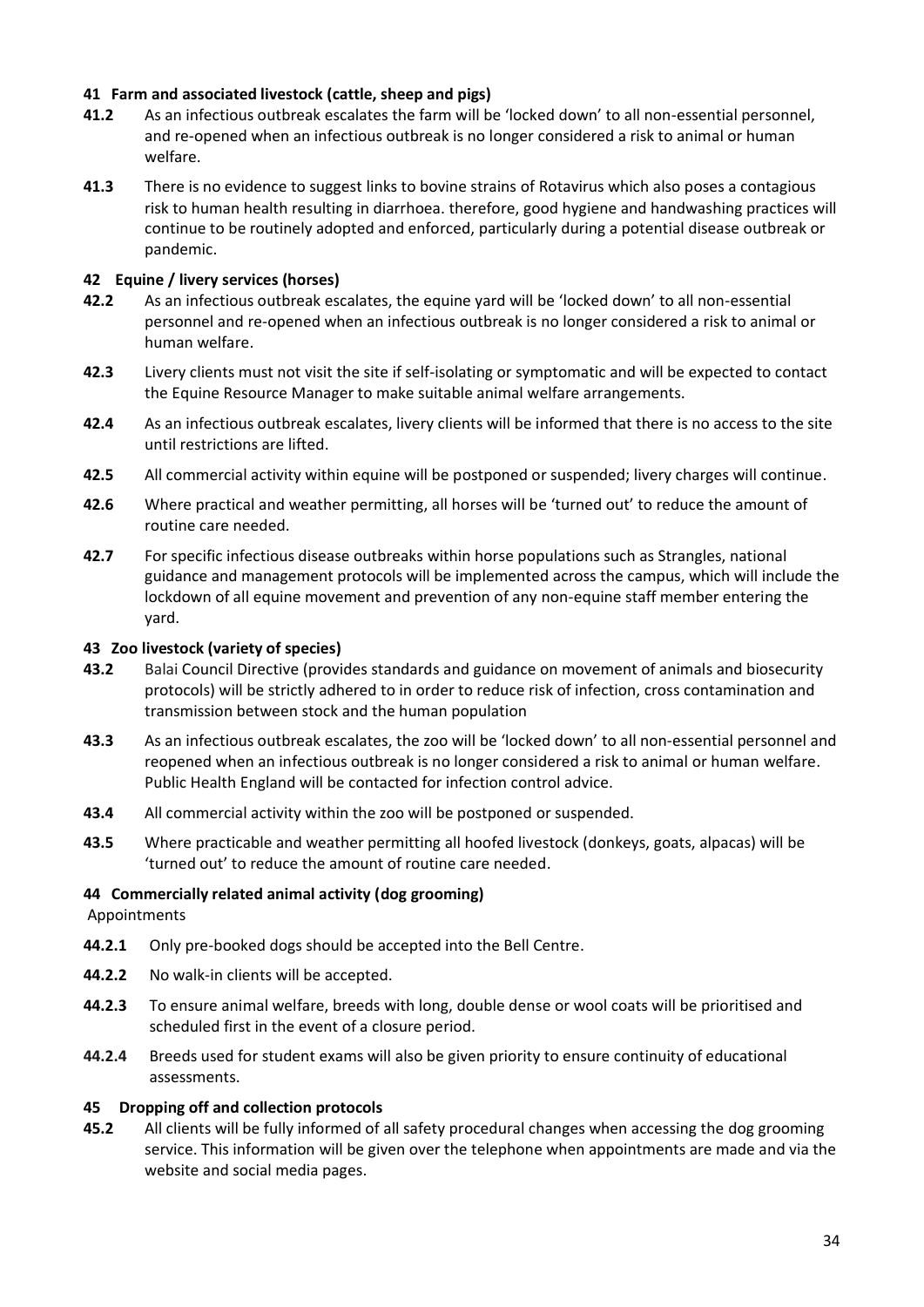- **45.3** Only one client is in the waiting area at any one time, waiting outside if necessary and when required. This should be observed when collecting and dropping dogs off for the grooming service.
- **45.4** Clients must be advised of a collection time for their dog which must be adhered to, in order to manage the volume of people within the Bell Centre.
- **45.5** Staff are not to interact with clients unless they are behind the reception glass screen. If dogs are to be assessed before being accepted for grooming, clients should be asked to wait outside to ensure social distancing.
- **45.6** The main entrance to the Bell Centre will be locked once all client dogs have been received.

#### <span id="page-34-0"></span>**46 Cleaning protocols**

- **46.2** Excellent hygiene practices should be maintained in relation to the cleaning and disinfecting of the grooming environment but especially on areas linked to the spread of infection such as door handles, toilets and shared surfaces.
- **46.3** All hand tools, larger electrical items, aprons and workstations must be thoroughly cleaned and disinfected at the end of day and routinely sterilised between each dog. Specific attention should be paid to work areas during any disease outbreak and staff should not share workstation or equipment.

#### <span id="page-34-1"></span>**47 Safer working practices**

- **47.2** Only the grooming team should be based within the Bell Centre during disease outbreak; any nongrooming staff should only access the Bell Centre when wearing the appropriate PPE.
- **47.3** All staff should wear disposable aprons, gloves and face masks when working. Gloves can be removed once the dog is clean and being dried/styled but must be worn at all other times.
- **47.4** Social distancing measures, the wearing of PPE and regular and effective handwashing should always be observed and practiced.
- **47.5** No more than two members of the grooming team can work at any one time in the Bell Centre due to the size of the facility.
- **47.6** Staff have a responsibility to enforce that the safety protocols and social distancing measures are followed by all clients.
- **47.7** Staff must identify one workstation within the Bell Centre when they are working and adhere to working at this workstation until further notice.
- **47.8** Gloves must be worn when handling cash to reduce the risk of contamination. Money should be accepted in an open envelope, checked for accuracy and stored in the safe until the last working day of the week when gloves should be worn to open all envelopes and complete the banking procedure.
- **47.9** Staff must not use the client's own collars and leads when handling dogs, gloves must be worn when removing dog collars. Collars should be sprayed with Safe4 disinfectant immediately after removal and the department's own leads should be used to move dogs around the grooming room.
- **47.10** Clients must be advised to attach their dog's collar to one of the leads attached to the wall hooks and take their own lead with them when dropping their dogs off for grooming, to ensure social distancing measures and reduce the risk of transmission. When collecting their dogs clients should disconnect our lead and then use their own lead again.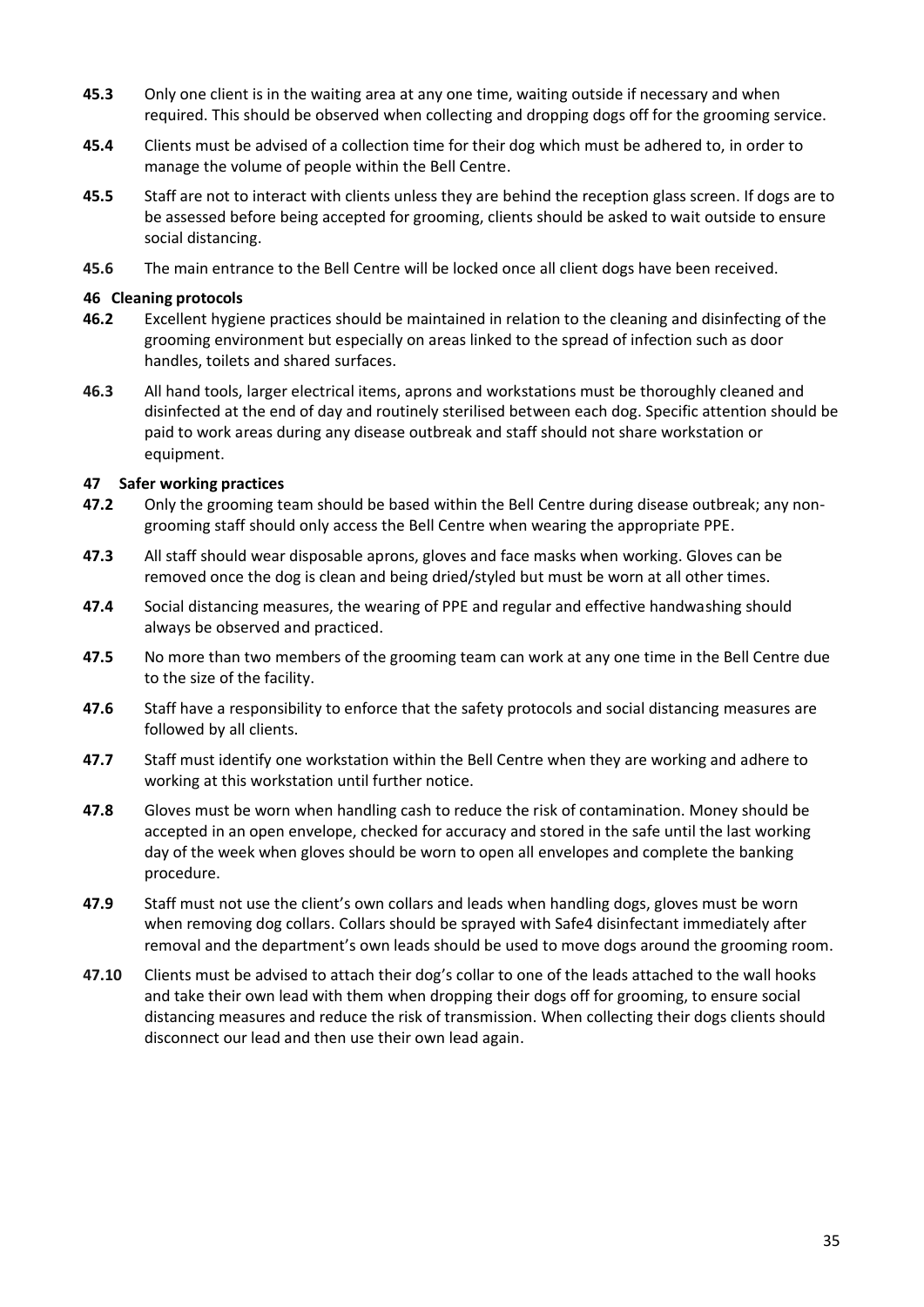### **NATIONAL GUIDELINES**

#### <span id="page-35-1"></span><span id="page-35-0"></span>**48 Infection Control Reference Points:**

- i. Cleaning and disinfection [https://www.gov.uk/government/publications/covid-19-decontamination-in-non-healthcare](https://www.gov.uk/government/publications/covid-19-decontamination-in-non-healthcare-settings/covid-19-decontamination-in-non-healthcare-settings)[settings/covid-19-decontamination-in-non-healthcare-settings](https://www.gov.uk/government/publications/covid-19-decontamination-in-non-healthcare-settings/covid-19-decontamination-in-non-healthcare-settings)
- ii. FE Colleges during a Coronavirus outbreak https://www.gov.uk/government/publications/coronavirus-covid-19-maintaining-further-educationprovision?es\_c=CB602C0EE2B384B00C99090AEB797566&es\_cl=17B9AA2D49D8714BBCBF705C3EE7 B65B&es\_id=9d£o3
- iii. Food businesses <https://www.gov.uk/government/publications/covid-19-guidance-for-food-businesses>
- iv. Food, catering and retail <https://www.gov.uk/browse/business/food>
- v. Global Handwashing Day <https://www.hse.gov.uk/biosafety/diseases/pandflu.htm#ref10>
- vi. Hand Hygiene <https://coronavirusresources.phe.gov.uk/hand-hygiene/>
- vii. Helping children with SEND [https://www.gov.uk/guidance/help-children-with-send-continue-their-education-during](https://www.gov.uk/guidance/help-children-with-send-continue-their-education-during-coronavirus-covid-19)[coronavirus-covid-19](https://www.gov.uk/guidance/help-children-with-send-continue-their-education-during-coronavirus-covid-19)
- viii. Isolation for residential educational settings [https://www.gov.uk/government/publications/coronavirus-covid-19-guidance-on-isolation-for](https://www.gov.uk/government/publications/coronavirus-covid-19-guidance-on-isolation-for-residential-educational-settings)[residential-educational-settings](https://www.gov.uk/government/publications/coronavirus-covid-19-guidance-on-isolation-for-residential-educational-settings)
- ix. Pandemic influenza <https://www.hse.gov.uk/biosafety/diseases/pandflu.htm#ref10>
- x. People at higher risk <https://www.nhs.uk/conditions/coronavirus-covid-19/people-at-higher-risk-from-coronavirus/>
- xi. Safeguarding and remote education <https://www.gov.uk/guidance/safeguarding-and-remote-education-during-coronavirus-covid-19>
- xii. Safer Travel Guidance for public transport [https://www.gov.uk/guidance/coronavirus-covid-19-safer-travel-guidance-for-passengers#public](https://www.gov.uk/guidance/coronavirus-covid-19-safer-travel-guidance-for-passengers#public-transport)[transport](https://www.gov.uk/guidance/coronavirus-covid-19-safer-travel-guidance-for-passengers#public-transport)
- xiii. Travel advice for educational settings [https://www.gov.uk/government/publications/coronavirus-covid-19-maintaining-furthereducation](https://www.gov.uk/government/publications/coronavirus-covid-19-maintaining-furthereducation-provision)[provision](https://www.gov.uk/government/publications/coronavirus-covid-19-maintaining-furthereducation-provision)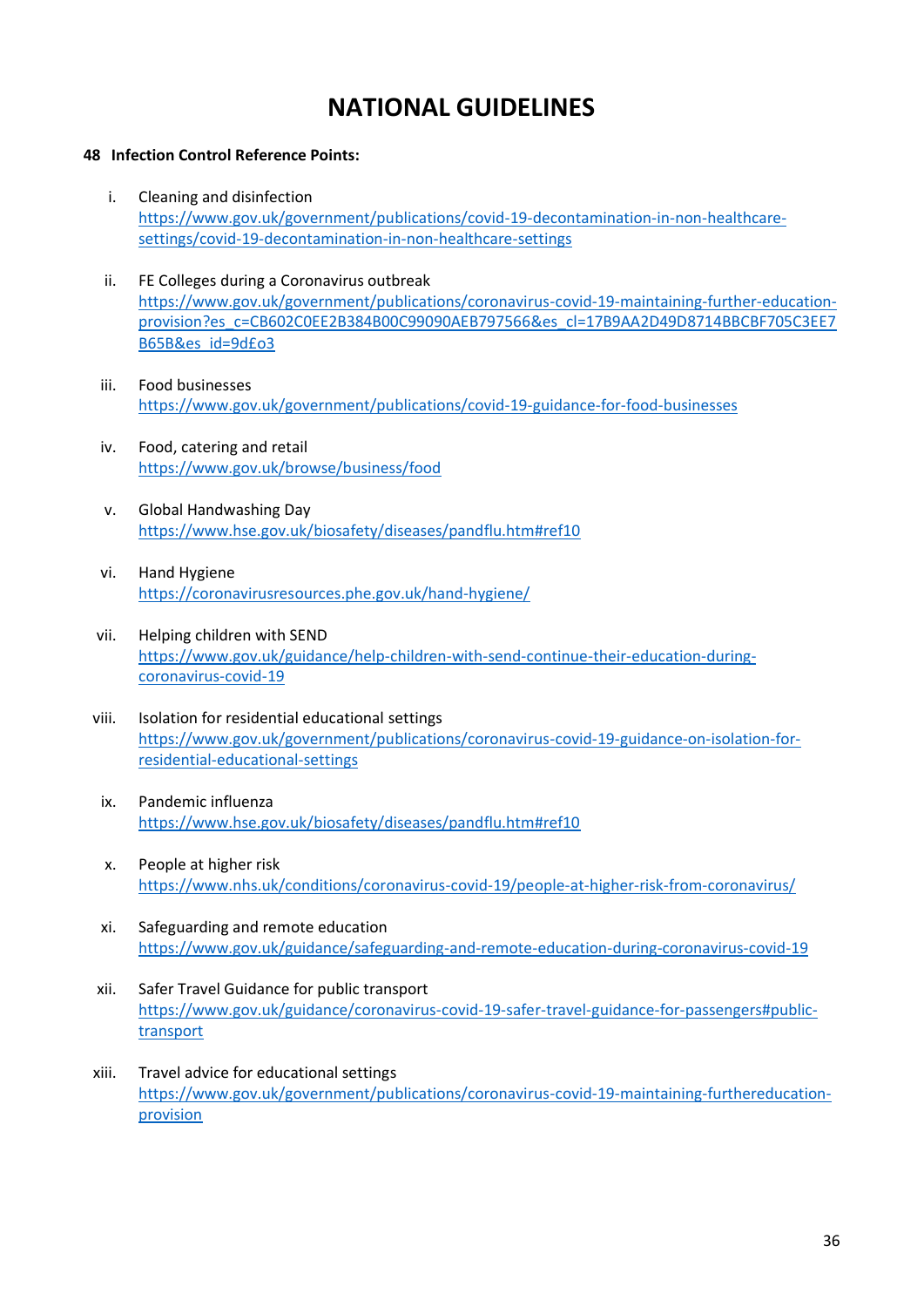#### <span id="page-36-0"></span>**49 Infection Control Reference Points -Land Based and Animals:**

- i. COVID19 government advice for people with animals <https://www.gov.uk/guidance/coronavirus-covid-19-advice-for-people-with-animals>
- ii. DEFRA and COVID19 <https://www.gov.uk/government/news/covid-19-defra-update>
- iii. Farmhealth online COVID19 [https://www.farmhealthonline.com/disease-management/cattle-diseases/rotavirus-and](https://www.farmhealthonline.com/disease-management/cattle-diseases/rotavirus-and-coronavirus/)[coronavirus/](https://www.farmhealthonline.com/disease-management/cattle-diseases/rotavirus-and-coronavirus/)
- iv. Kennel Club and COVID19 [https://www.thekennelclub.org.uk/health/for-owners/coronavirus/advice-for-animal-related](https://www.thekennelclub.org.uk/health/for-owners/coronavirus/advice-for-animal-related-businesses-and-local-authorities-during-covid-19/)[businesses-and-local-authorities-during-covid-19/](https://www.thekennelclub.org.uk/health/for-owners/coronavirus/advice-for-animal-related-businesses-and-local-authorities-during-covid-19/)
- v. Pet Industry Federation, COVID19 and pet businesses [http://www.petcare.org.uk/index.php/latest-coronavirus-news/2096-latest-advice-to-pet](http://www.petcare.org.uk/index.php/latest-coronavirus-news/2096-latest-advice-to-pet-businesses-on-covid-19)[businesses-on-covid-19](http://www.petcare.org.uk/index.php/latest-coronavirus-news/2096-latest-advice-to-pet-businesses-on-covid-19)
- vi. Pet Industry Federation, COVID19 and pet grooming [http://www.petcare.org.uk/index.php/latest-coronavirus-news/2089-pifbdga-advice-on-pet](http://www.petcare.org.uk/index.php/latest-coronavirus-news/2089-pifbdga-advice-on-pet-grooming)[grooming](http://www.petcare.org.uk/index.php/latest-coronavirus-news/2089-pifbdga-advice-on-pet-grooming)
- vii. Visit My Farm

Visit my Farm/ Preventing or Controlling Ill Health from Animal Contact at Visitor Attractions [https://www.visitmyfarm.org/component/k2/339-industry-code-of-practice/339-industry-code-of](https://www.visitmyfarm.org/component/k2/339-industry-code-of-practice/339-industry-code-of-practice)[practice](https://www.visitmyfarm.org/component/k2/339-industry-code-of-practice/339-industry-code-of-practice)